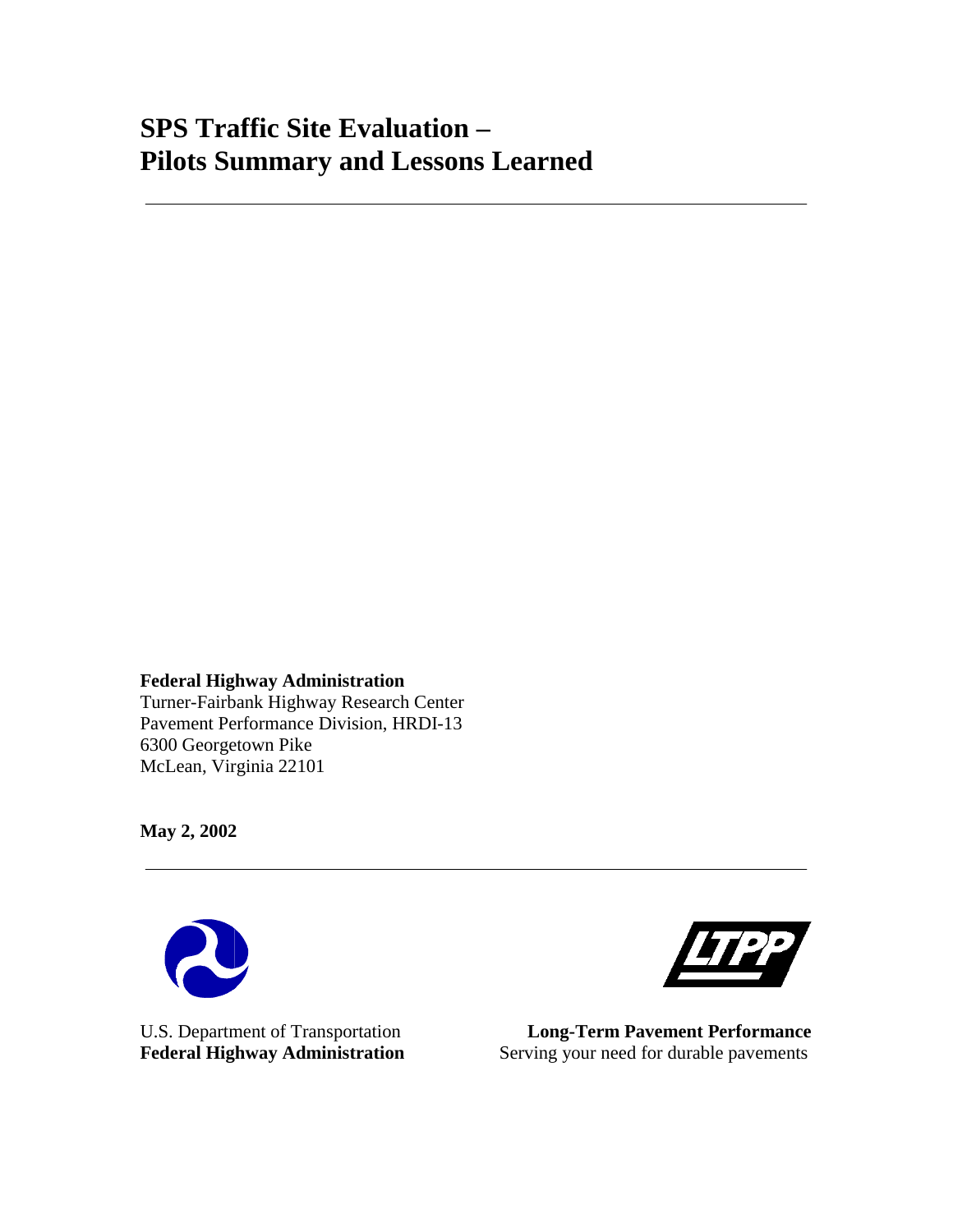| 1              |    |
|----------------|----|
| 2              |    |
| 3              |    |
| 3.1            |    |
| 3.2            |    |
| 3.3            |    |
| 3.4            |    |
| 3.5            |    |
| 3.6            |    |
|                |    |
| 3.6.2          |    |
| 3.7            |    |
| 3.7.1          |    |
| 3.7.2          |    |
| $\overline{4}$ |    |
| 4.1            |    |
| 4.2            |    |
| 4.3            |    |
| 4.4            |    |
| 4.4.1          |    |
| 4.4.2          |    |
| 4.5            |    |
| 5              |    |
| 5.1            |    |
| 5.2            |    |
| 6              |    |
| 7              |    |
|                |    |
| 7.1            |    |
| 7.2            |    |
| 7.3            |    |
| 7.4            |    |
| 7.5            |    |
|                | 29 |
| 8.1            |    |
| 8.2            |    |
| 8.3            |    |
| 8.4<br>8.5     |    |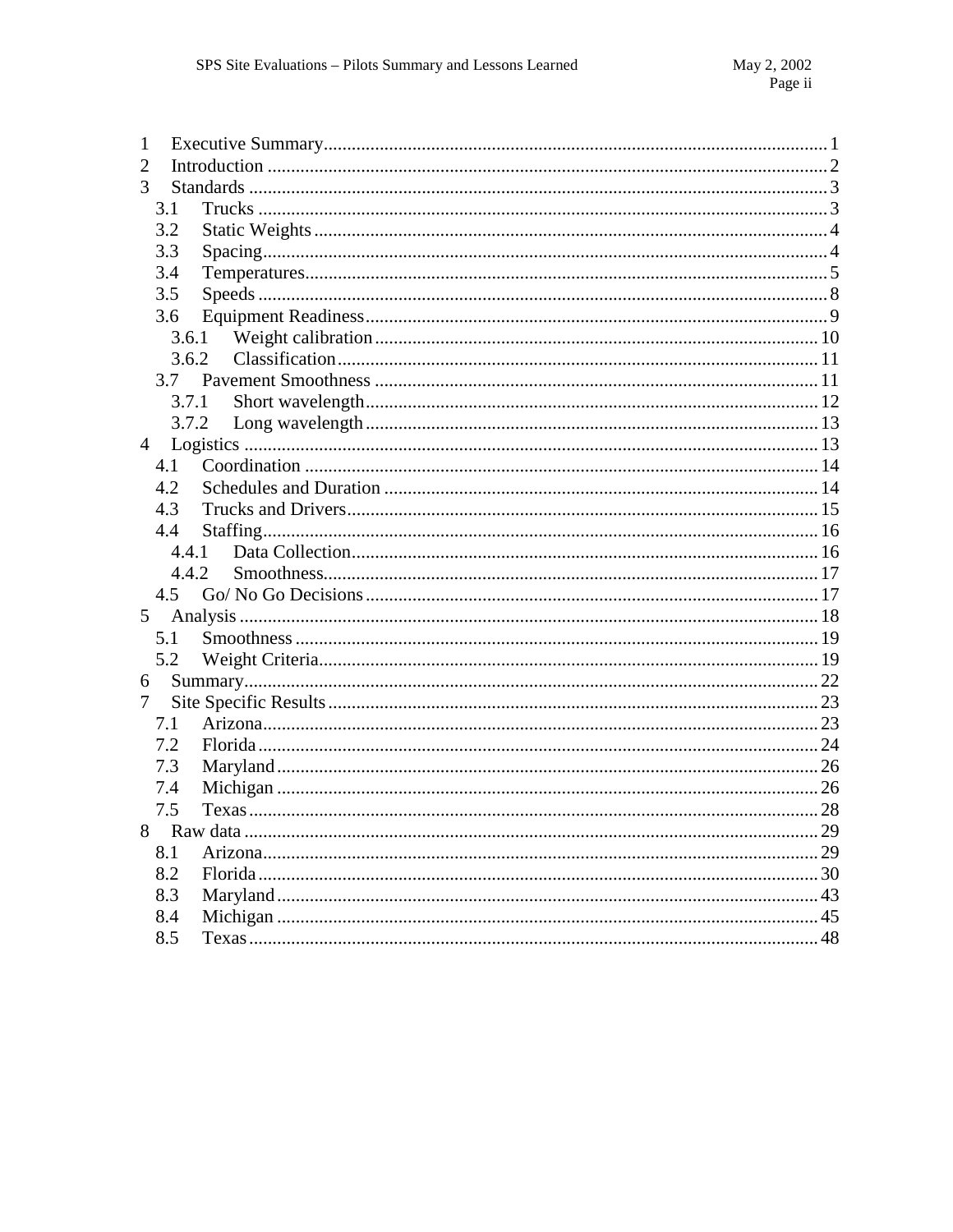# List of Tables

| Table 3-2 Computed axle spacing means and confidence intervals in feet  4              |  |
|----------------------------------------------------------------------------------------|--|
| Table 3-3 Computed axle spacing means and confidence intervals expresses in percentage |  |
|                                                                                        |  |
|                                                                                        |  |
|                                                                                        |  |
|                                                                                        |  |
|                                                                                        |  |
|                                                                                        |  |
|                                                                                        |  |
|                                                                                        |  |
|                                                                                        |  |
|                                                                                        |  |
|                                                                                        |  |
|                                                                                        |  |
|                                                                                        |  |
|                                                                                        |  |
|                                                                                        |  |
|                                                                                        |  |
|                                                                                        |  |
|                                                                                        |  |
|                                                                                        |  |
|                                                                                        |  |
|                                                                                        |  |
|                                                                                        |  |
|                                                                                        |  |
|                                                                                        |  |
|                                                                                        |  |
|                                                                                        |  |
|                                                                                        |  |

# List of Figures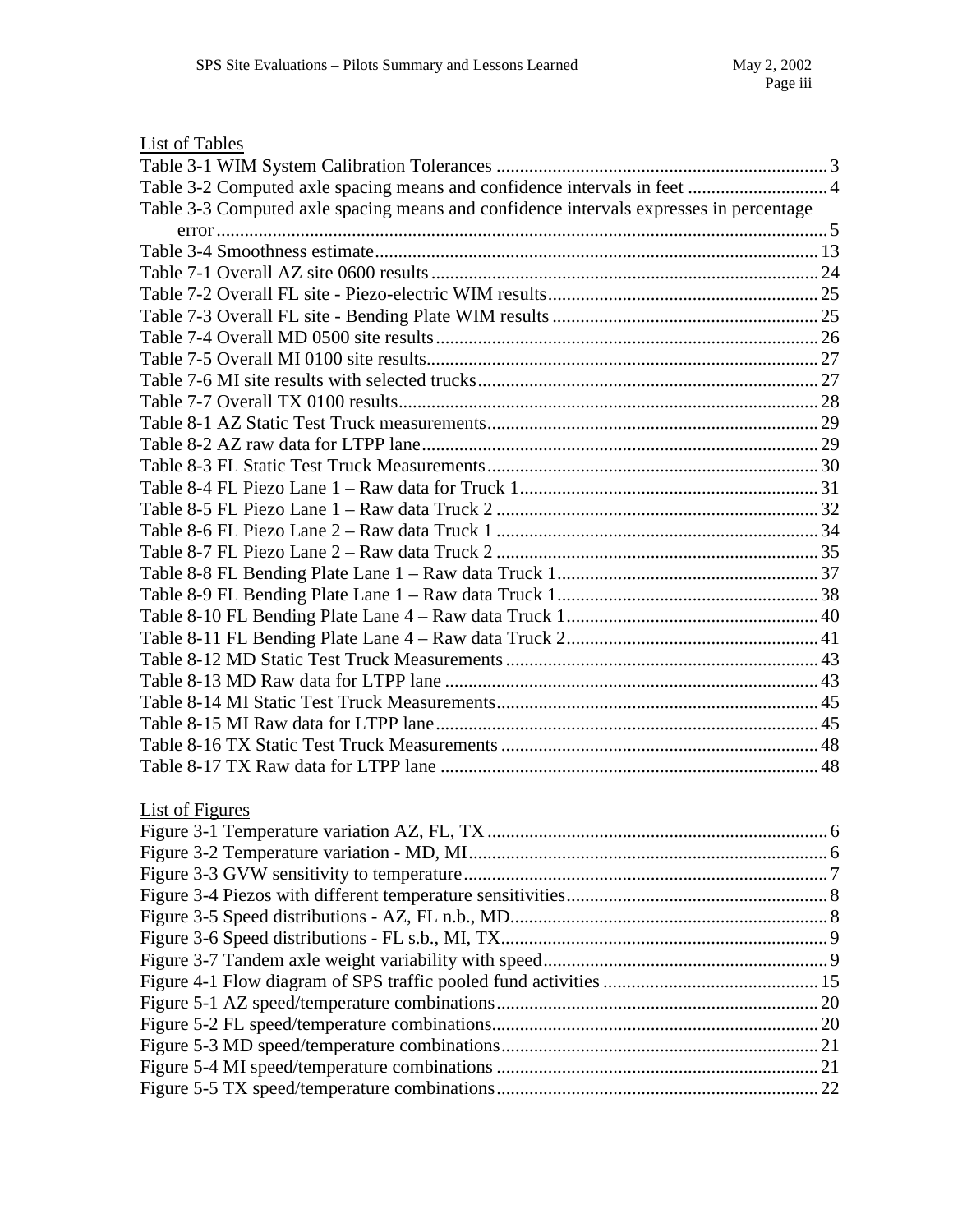| SPS Site Evaluations – Pilots Summary and Lessons Learned | May 2, 2002<br>Page iv |
|-----------------------------------------------------------|------------------------|
|                                                           |                        |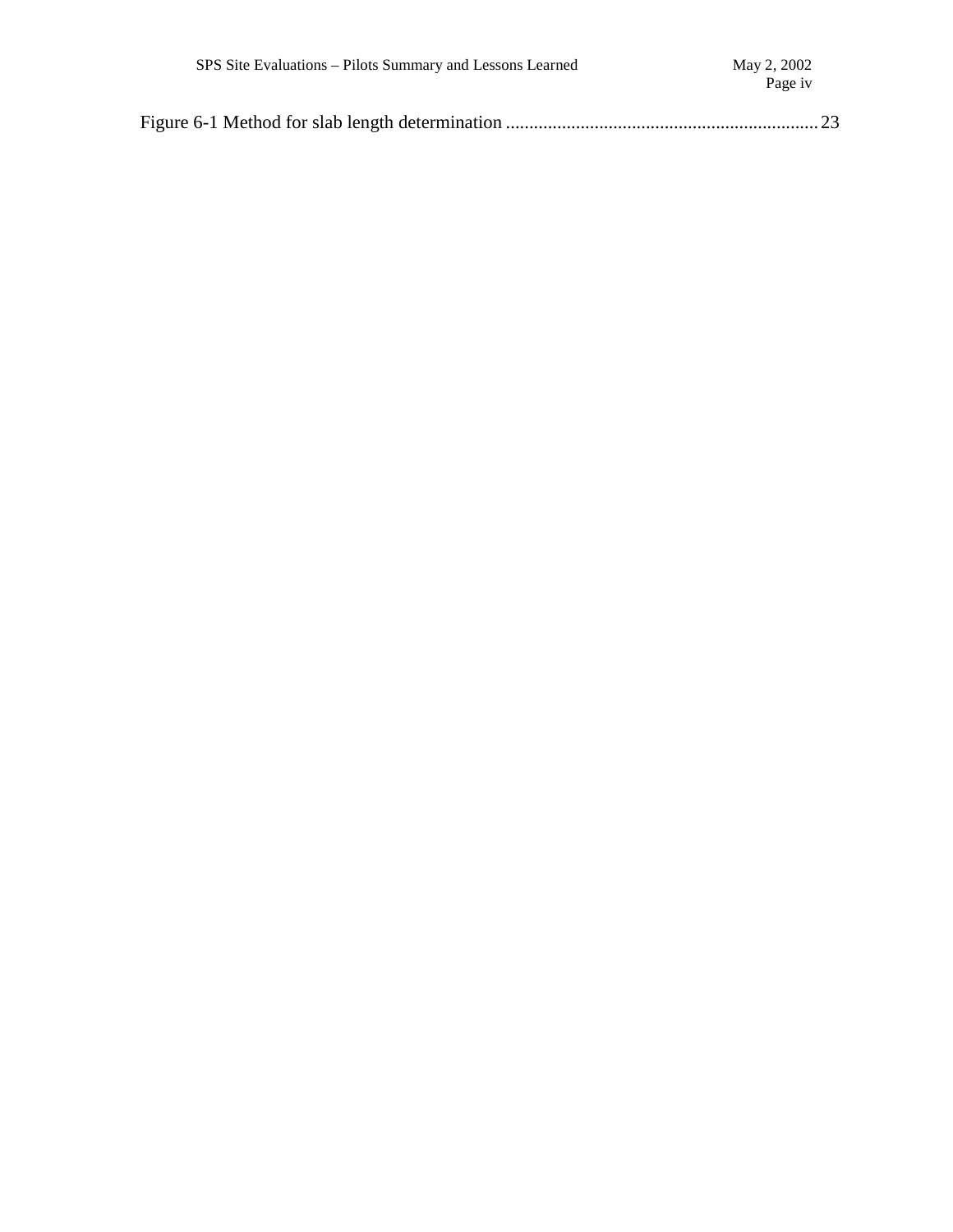# **1 Executive Summary**

The Long-Term Pavement Performance program has embarked on a nationwide effort to improve the quality and quantity of traffic data available. The effort is focused on the Specific Pavement Studies experiments involving new construction and pavements with asphalt overlays, SPS-1, -2, -5 and -6. Due to concerns about the availability of research quality loading data for analysis purposes, the LTPP program has proposed to assume the responsibility for traffic collection using the FHWA pooled fund mechanism. States may pay to have as much or as little of their SPS traffic collection done by LTPP rather than using internal agency resources.

As is customary for LTPP data collection activities, a series of protocols and guidelines has been developed in order to acquire uniformly collected, research quality data. The guidelines include a suggested performance based equipment specification for equipment replacement, a performance specification for validating equipment operation in the field and a pavement smoothness criteria. In addition, a field protocol addressing the calibration and validation procedures has been prepared.

Over the summer and fall of 2001, LTPP staff oversaw a series of pilots to verify that the performance specifications and field procedures were feasible. The pilots looked at both piezo and bending plate sensor systems installed in asphalt and PCC pavements. Included in the pilots was one site to test the reinstallation process and a site to do a side by side comparison of the principal sensor systems, piezo and bending plate.

As a result of the pilots the following occurred:

- Verification that the equipment performance specifications are achievable with current practice and technology.
- Determination that the smoothness specification is too restrictive for actual field conditions and requires revision.
- Confirmation that the recommendation of bending plate sensors in smooth PCC with bending plate sensors does produce research quality data.
- Validation of the recommended field practices including the conditions for vehicles, speeds and temperatures.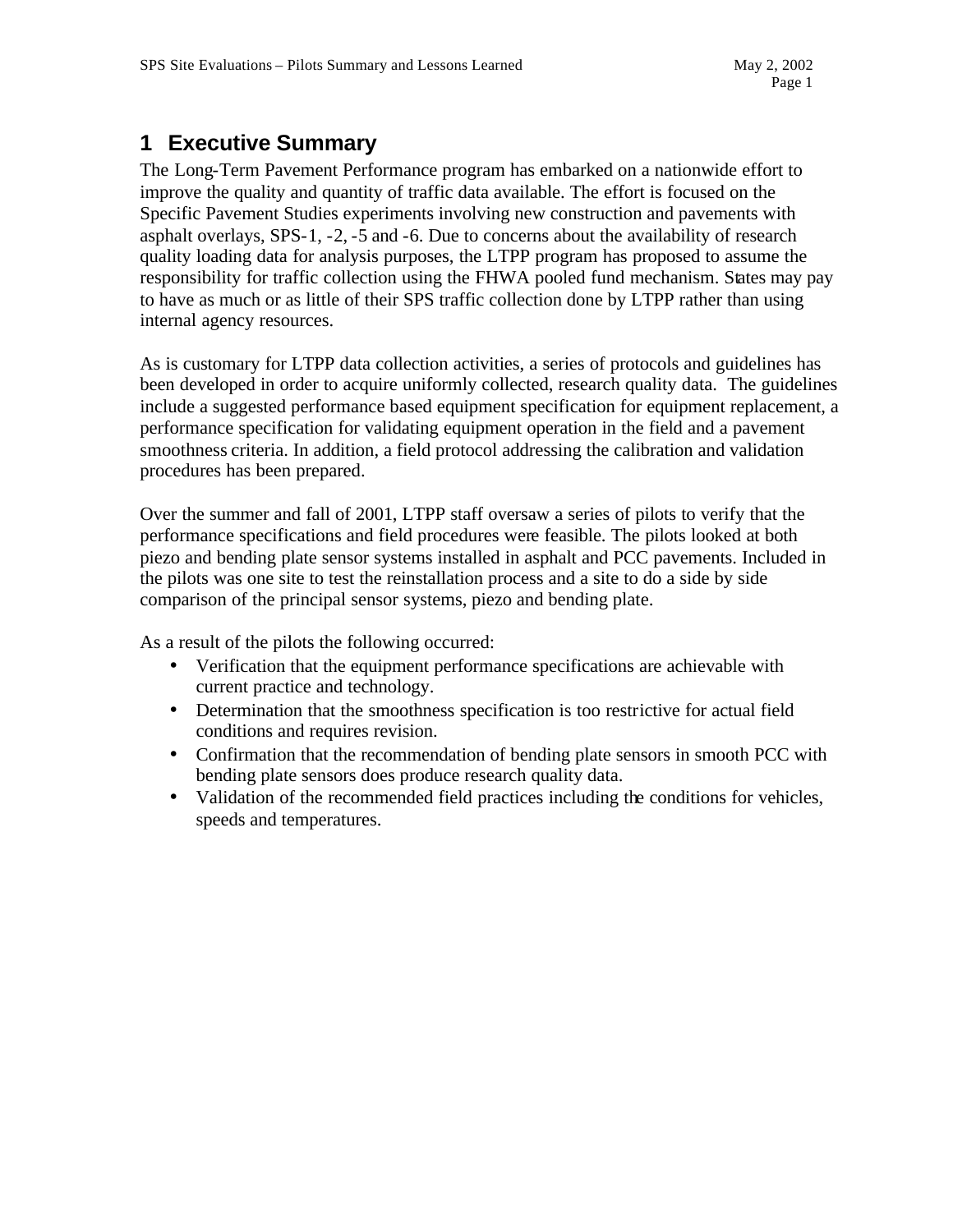# **2 Introduction**

The Specific Pavement Studies (SPS) projects in experiments 1, 2, 5, 6 and 8 are the subject of a concentrated effort to obtain research quality traffic loading data. For the SPS-1, -2, -5, and -6 projects this effort focuses on acquiring weight data which meets the performance standards for gross vehicle weight and axle information in ASTM E 1318 Type I WIM systems  $\frac{1}{1}$ . In contrast, the SPS-8 experimental sections are expected to have minimal truck traffic. The inclusion of this experiment is intended to provide a resource for verifying light loads or for obtaining information on sites which have a greater number of trucks than originally expected when the site was built.

The effort to upgrade traffic data collection for selected SPS experiments began in 1999 with input from the TRB LTPP Committee Traffic Expert Task Group (Traffic ETG). They noted that scarcity of traffic data as well as lack of knowledge about the limited data available constituted a deficiency in the ability of the LTPP program to get the maximum value out of the investment in the SPS-1, -2, -5 and 6 experiments. As a result, FHWA directed that a change in the traffic data collection process for these experiments be considered. The recommendation adopted was for a centrally run program for equipment installation, maintenance and data collection with a recommended equipment standard. States have the opportunity to participate in a pooled fund study that implements the recommended program. The fund is structured so that a state may select which, if any, of the services it wishes to use.

As with any other LTPP data collection effort managed by FHWA, the pooled fund study required the development of equipment and pavement guidelines and data collection protocols. Inputs to the guidelines and protocols included the professional experience of the practitioners who constitute the Traffic ETG, FHWA staff and contractors and ASTM E-1318. It was the consensus of the Traffic ETG that the most likely installation to meet the specified accuracy requirements for research needs over a range of operating conditions was bending plate in portland cement concrete. The guidelines reflect that consensus. The suggested equipment guidelines are, however, performance based rather than equipment specific. The pavement guidelines include a sample grinding specification and smoothness specifications that address both short wavelength and long wavelength conditions. All of the guidelines were made available to the traffic data collection community prior to writing the data collection protocols. The data collection protocols developed include practices for initial site evaluation, on-going site validation, and installation and construction acceptance conditions.

To test the various protocols and guidelines, five pilot studies were conducted in the summer and fall of 2001. The pilots concentrated on site validation. It was shown that the documents developed were essentially correct as written. The accuracy requirement for weights for Type I equipment in ASTM E-1318 can be met with equipment currently in operation. Pavement smoothness makes a difference. The sensitivity of piezo ceramic sensors to temperature variation was observed. Greater variability of piezo sensors when compared to bending plate sensors under side by side testing was observed. The need to have a consistent means for

 $\overline{a}$ <sup>1</sup> Highway Weigh-In-Motion (WIM) Systems with User Requirements and Test Methods, 1994.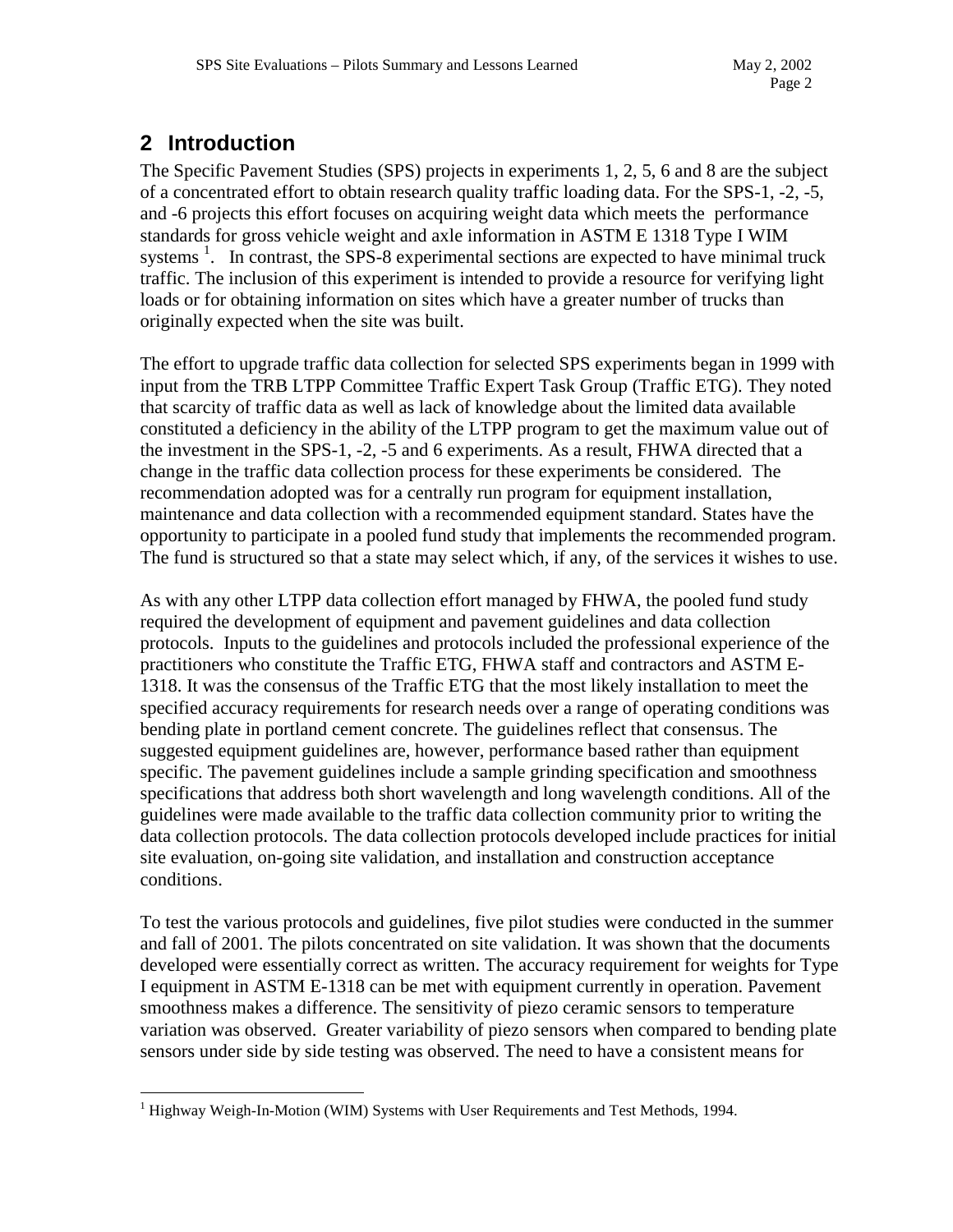measuring and documenting the quality of WIM data being collected was a significant finding as the pilots progressed. It was not possible to evaluate a new installation beginning with the contracting process so some uncertainty remains in the recommendations for those phases of data collection.

# **3 Standards**

The requirements for a site to be accepted for research data collection are shown in Table 3-1. Since the weight data is the only information that is required for use in pavement analysis work, those conditions are the only ones that a site must meet. It was the recommendation of the Traffic ETG that failures with respect to vehicle speed or axle spacing were of more importance to classification issues than weight issues. Since the thrust was weight data collection, assuming accurate classification, the speed and spacing information was identified as a diagnostic measure rather than a performance criterion to define research quality weight data.

| SPS-1, -2, -5, -6 and -8 Sites | 95 Percent Confidence Limit of Error |
|--------------------------------|--------------------------------------|
| Loaded single axles            | $+20$ percent                        |
| Loaded tandem axles            | $+15$ percent                        |
| Gross vehicle weights          | $\pm 10$ percent                     |
| Vehicle speed                  | $\pm 1$ mph [2 km/hr]                |
| Axle spacing length            | $+0.5$ ft                            |

#### **Table 3-1 WIM System Calibration Tolerances**

### *3.1 Trucks*

Site validation can be done using test trucks of the traffic stream. The traffic stream provides a better representation of site conditions. However, the logistics of providing reliable static comparison weights at the vast majority of the target sites precluded adoption of this as the recommended method. Adoption of the test truck method resulted in a two truck minimum fleet. Two trucks were considered the minimum to insure that a truck with unusual characteristics did not result in flawed data after the validation was completed.

For purposes of site to site comparisons, a 3S2 (5-axle tractor, semi-trailer combination) was selected as the standard vehicle. It needs to have an air suspension system on all tandem axles. The air suspension should be in good condition. This is qualitative, as no quantitative measure for this aspect has been defined to date. This vehicle should be loaded to approximately 80,000 pounds with a load that will not shift. This truck was selected as being the most critical to pavement evaluations with the suspension giving it the best chance of passing. The second vehicle should represent the predominant truck contributing to pavement loading at the site. It may be a 3S2 with the same weight and a different suspension, a heavier vehicle in states with higher or seasonal load limits, another 3S2 with an air suspension and a much lighter load, or a different axle configuration or another vehicle entirely. The ASTM E-1318 recommendation of a 2-axle vehicle as the second truck was not adopted. The one light 2-axle vehicle used behaved entirely differently from the other two vehicles, a fact attributed primarily to site roughness. The merit of excluding dump trucks was partially vindicated by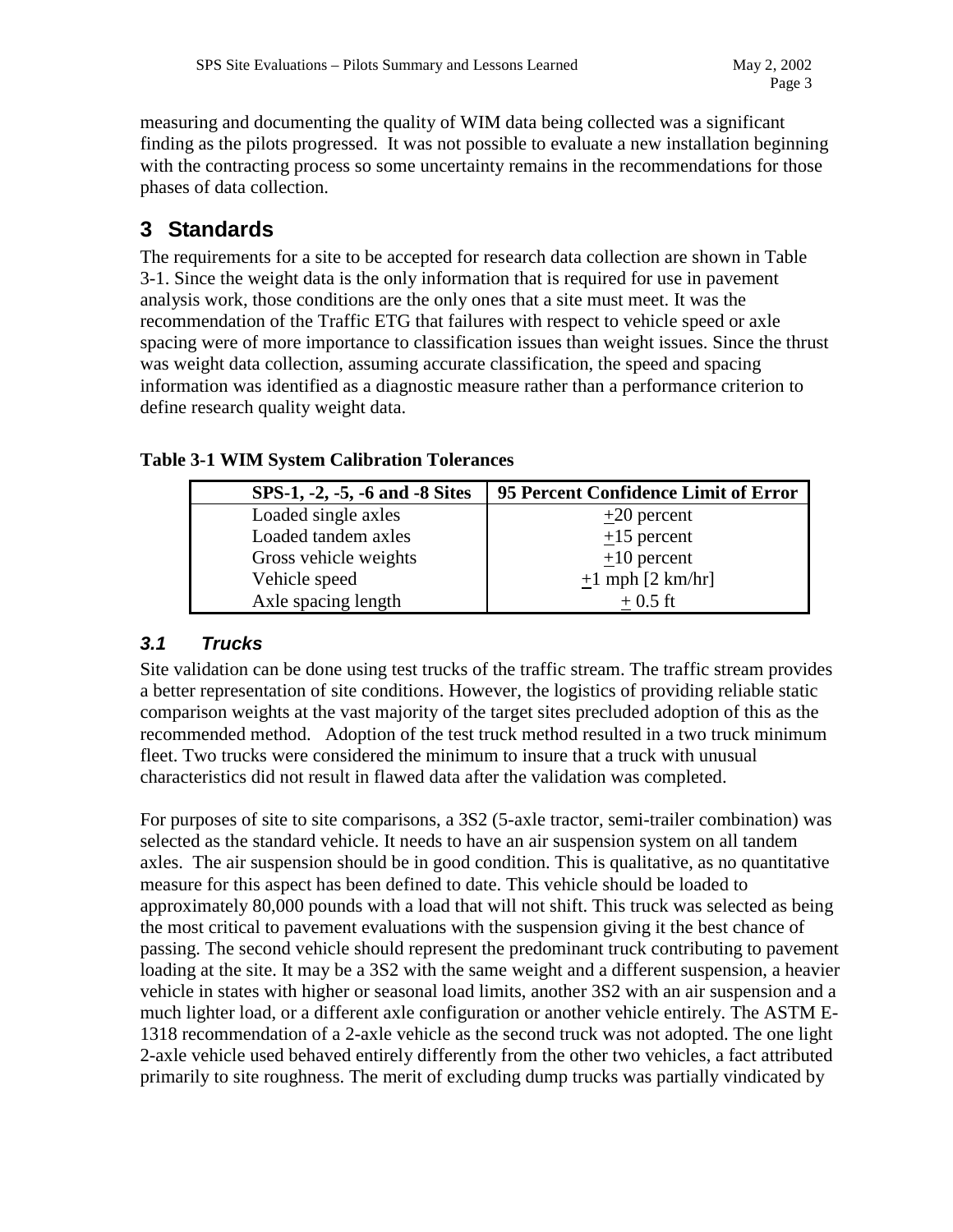one site. However, the dump used at another site did not produce results that much different from the 3S2 used at the site.

#### *3.2 Static Weights*

Locating certified scales within a reasonable distance of the sites has not been a problem.

To counter the impact of shifting loads (even though they are not supposed to) and the effect of fuel usage on weight, iterative vehicle weighing is done before and after the validation process. To overcome the inability to determine where a weight change occurred in the absence of axle scales a multi-pass weighing procedure was adopted. It involves moving the truck across a platform scale so that individual axle weights can be either measured or calculated. Three separate measurements of gross vehicle weight (GVW) are also required. This helps to account for variability in the static weights. It also helps to determine any problems with trucks prior to commencing a validation session. A standard for a successful pre-validation static weighing session was set as the standard deviation of the GVW being one-third or less of the tolerance required for the equipment to pass the weight criterion (three and a third percent). For the post-validation static weighing only a single GVW measurement is required if the change from the pre-validation weight is less than 1,000 pounds.

# *3.3 Spacing*

The spacing criterion was taken directly from ASTM E-1318. As shown in Table 3-2 the criterion appears reasonable as a test of within group (i.e. tandem) spacing. However, between group spacings, with two exceptions all exceed the 0.5 foot criterion, five of them by nearly a factor of two. Changing the spacing computations to include all spacings does not increase the number of sites meeting the criterion, as shown by the number of shaded cells.

| <b>State</b>          | Within Group     | <b>Between Group</b> | All spacings     |
|-----------------------|------------------|----------------------|------------------|
| AZ                    | $0.16 \pm 0.45$  | $0.74 \pm 1.18$      | $0.45 \pm 1.05$  |
| FL n.b. piezo         | $-0.12 \pm 0.10$ | $0.16 \pm 0.36$      | $0.02 \pm 0.38$  |
| FL s.b. piezo         | $-0.12 \pm 0.10$ | $0.16 \pm 0.34$      | $0.00 \pm 0.38$  |
| FL n.b. bending plate | $-0.15 \pm 0.30$ | $0.01 \pm 0.98$      | $-0.07 \pm 0.74$ |
| FL s.b. bending plate | $-0.03 \pm 0.31$ | $0.71 \pm 1.33$      | $0.34 \pm 1.20$  |
| <b>MD</b>             | $-0.04 \pm 0.11$ | $-0.25 \pm 0.37$     | $-0.14 \pm 0.34$ |
| MI                    | $0.10 \pm 0.60$  | $0.30 \pm 1.60$      | $0.32 \pm 1.61$  |
| <b>TX</b>             | $0.02 \pm 0.32$  | $0.14 \pm 0.86$      | $0.08 \pm 0.65$  |

|  |  | Table 3-2 Computed axle spacing means and confidence intervals in feet |
|--|--|------------------------------------------------------------------------|
|  |  |                                                                        |

Consideration should be given to the continued inclusion or revision of the spacing criterion. Either greater emphasis should be put on spacing calibration to obtain good classification results or a wider confidence interval identified. Failure to meet the spacing criterion is currently a non-fatal flaw. The impact of changes and the relationship to a larger tolerance needs to be addressed in terms of implications for classification failures, their diagnosis and multiple state classification algorithms. Alternatively, the criterion could be applied only to axle groups. It is interesting to note that two of the sites that failed due to variability of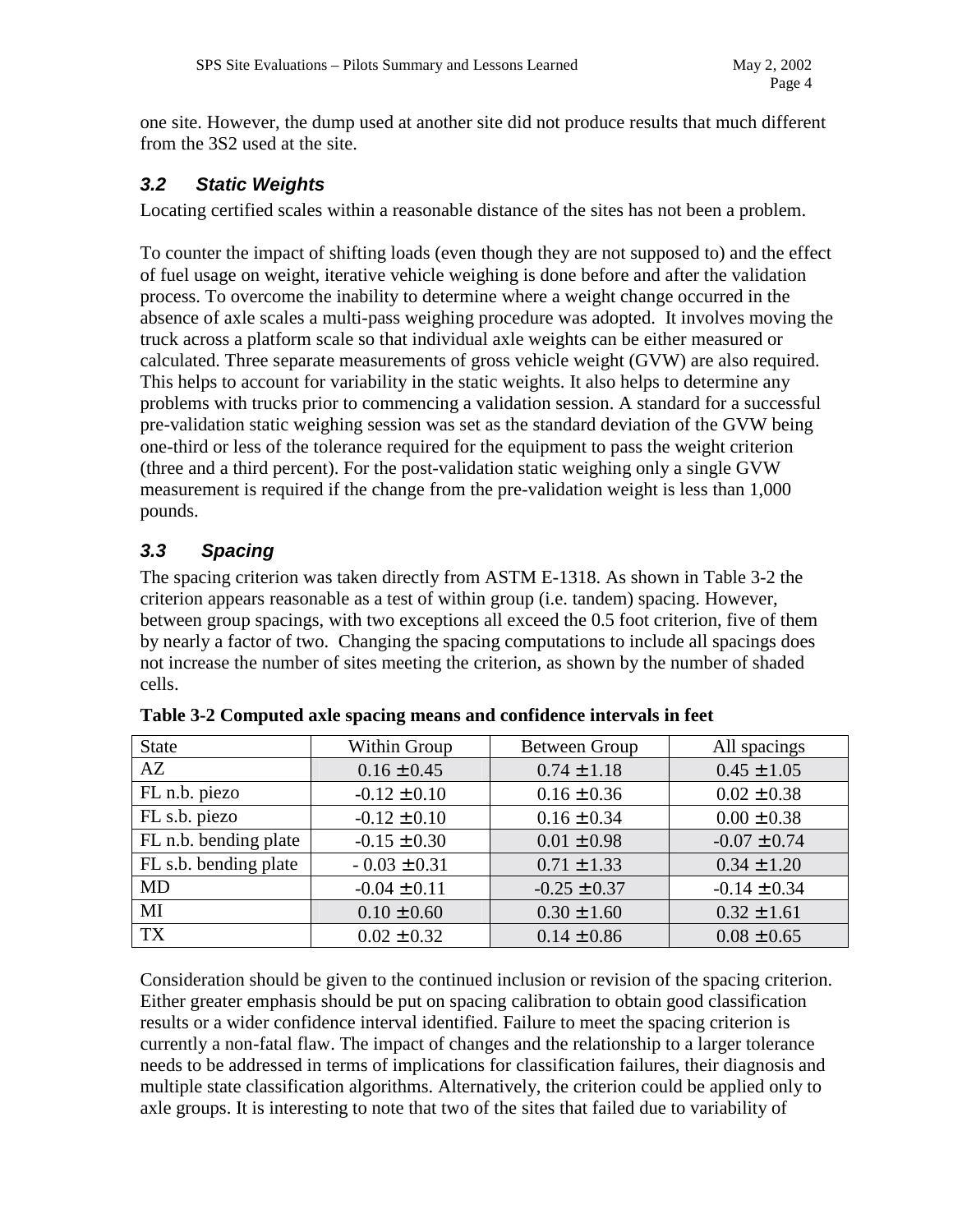weight with speed also failed to meet the criterion for within group axle spacing. The allowable variability, 0.5 feet, is the distance traveled in slightly under one-hundredth of a second at 35 mph or a fraction over five thousandths of a second at 65 mph.

One alternative that has been proposed is expressing the spacing failures as a percentage. If 0.5 feet is take as a percentage of the expected spacing for a tandem axle group, then the equivalent percentage is approximately 12 percent. Table 3-3 illustrates the application of this criterion. As compared to Table 3-2 the number of failures has been significantly reduced. This raises the question as to what the percentage is that should be used if a percentage error option is adopted.

| <b>State</b>          | Within Group   | <b>Between Group</b> | All spacings   |
|-----------------------|----------------|----------------------|----------------|
| AZ                    | $2.9 \pm 8.1$  | $2.9 \pm 4.2$        | $2.9 \pm 6.5$  |
| FL n.b. piezo         | $-2.7 \pm 2.3$ | $0.5 \pm 1.6$        | $-1.1 \pm 3.7$ |
| FL s.b. piezo         | $-2.9 \pm 2.4$ | $0.6 \pm 1.5$        | $-1.1 \pm 3.9$ |
| FL n.b. bending plate | $-3.4 \pm 6.8$ | $-0.1 \pm 3.8$       | $-1.8 \pm 6.4$ |
| FL s.b. bending plate | $-0.8 \pm 7.2$ | $2.6 \pm 4.5$        | $0.9 \pm 6.9$  |
| MD                    | $-1.0 \pm 2.5$ | $-1.15 \pm 1.4$      | $-1.0 \pm 2.0$ |
| MI                    | $2.0 \pm 13.2$ | $2.0 \pm 10.1$       | $2.0 \pm 10.9$ |
| TX                    | $0.2 \pm 0.4$  | $1.1 \pm 2.2$        | $0.6 \pm 1.2$  |

**Table 3-3 Computed axle spacing means and confidence intervals expresses in percentage error** 

### *3.4 Temperatures*

One set of analyses examines the sensitivity of the scale system to changes in pavement temperature. The range of temperatures on site for any given day is effectively random. Overcast conditions, rain, start and end times and rush hour operations all affect the observed frequency and range. However, the goal of at least a 30 degree Fahrenheit range of pavement temperatures during a site visit is not unreasonable. Figure 3-3 and Figure 3-4 show support for both continuous temperatures and the minimum 30 degree range. With in each vertical line is a 15 degree range. Two consecutive ranges where data exists highlight temperature sensitivity problems.

Because the field test can not control actual pavement temperatures, the grouping process is dependent on the actual temperature observations obtained. The recommended grouping process splits the day's test runs into three groups. The difference between the high and low temperatures produces the range that is then divided into 3 evenly spaced bins. The number of points in each group is not necessarily equal. There are some instances in the pilots where only two bins could be justified due to the sample sizes resulting from a three bin split.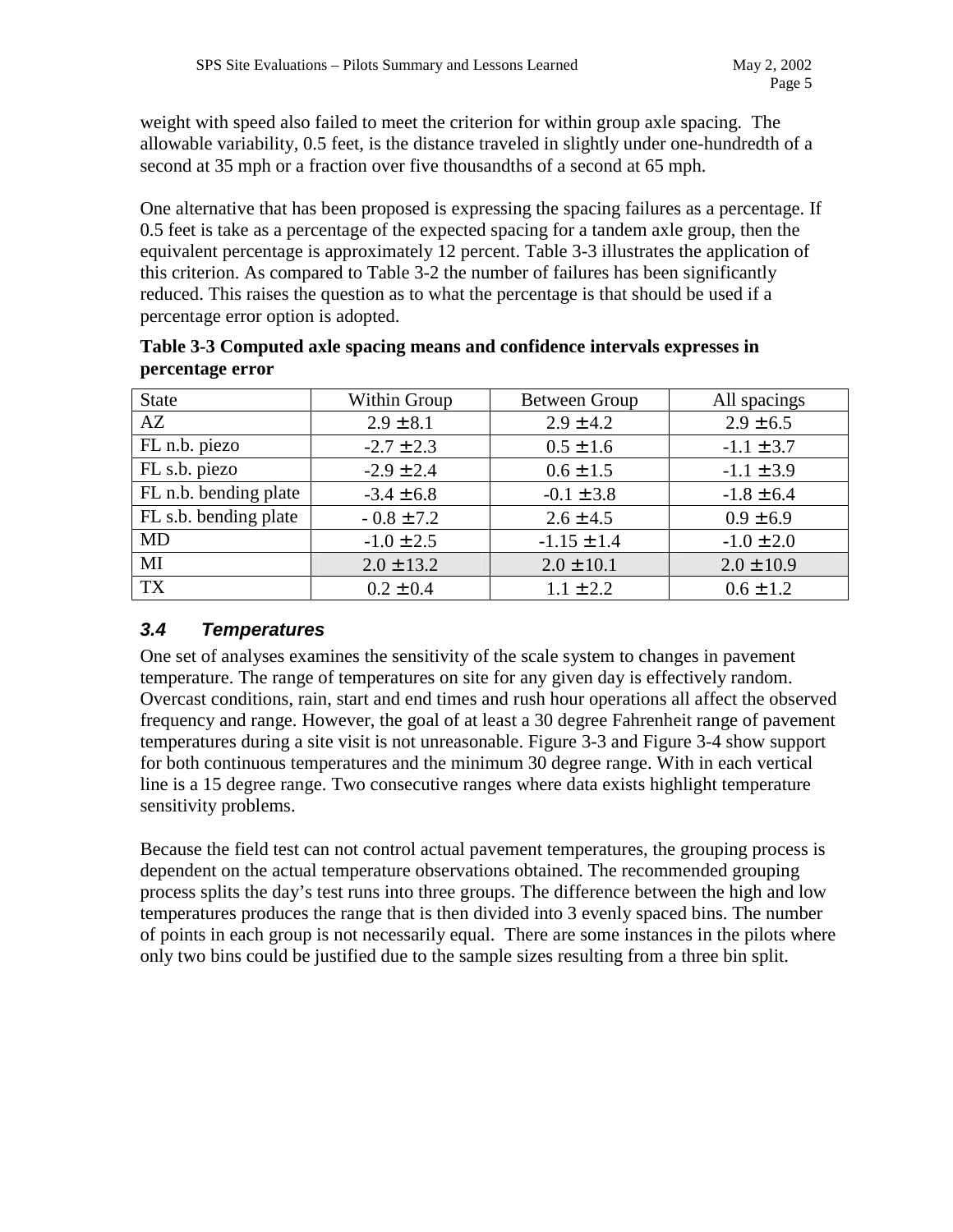

**Figure 3-1 Temperature variation -- AZ, FL, TX**

It was noted in measuring temperatures at several sites that a five to seven degree differential was possible between the shoulder where the temperature was measured and the center of the lane in the middle of the sensor. However no temperature variation was observed along the wheel path. Since temperature is a qualitative rather than a quantitative variable this is not a major issue. It does however emphasize the need to take all temperature measurements for a weighing session at the same location.



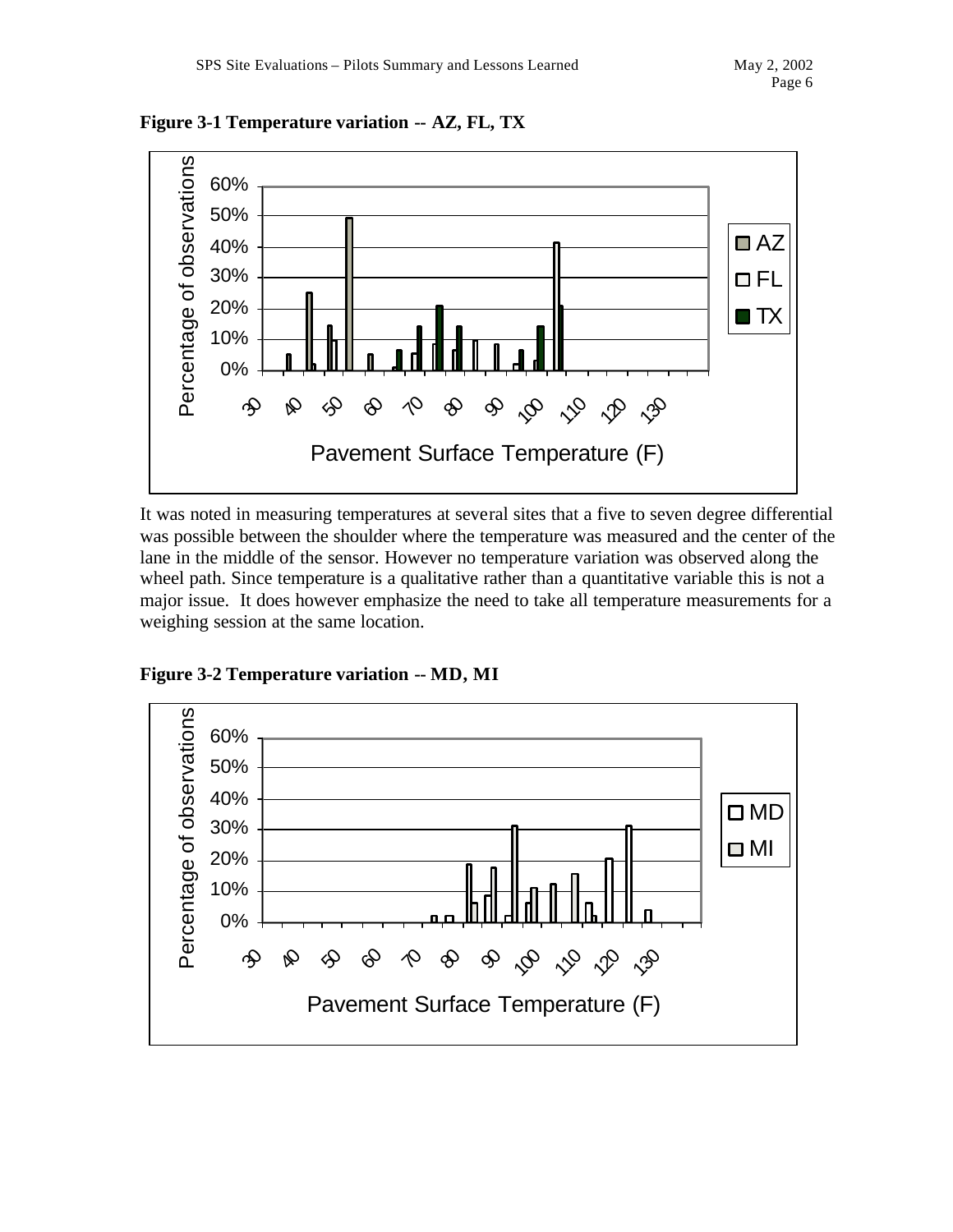Temperature sensitivity is an issue with piezo sensors as shown in Figure 3-3. Continuing to get the widest possible range of temperatures remains important. For sites undergoing semiannual validation both hot and cold conditions can be captured. For the initial evaluation, the best indicator of a potential continuing temperature sensitivity problem is to validate on a day where a reasonably wide range of temperatures including an extreme are possible.





As the graph in Figure 3-4 shows this sensitivity does not automatically come with a piezo system. The sensors on either side of the road in Florida behaved very differently, possibly due to the mix of piezo sensor types in the northbound lane and the method by which temperature corrections were applied.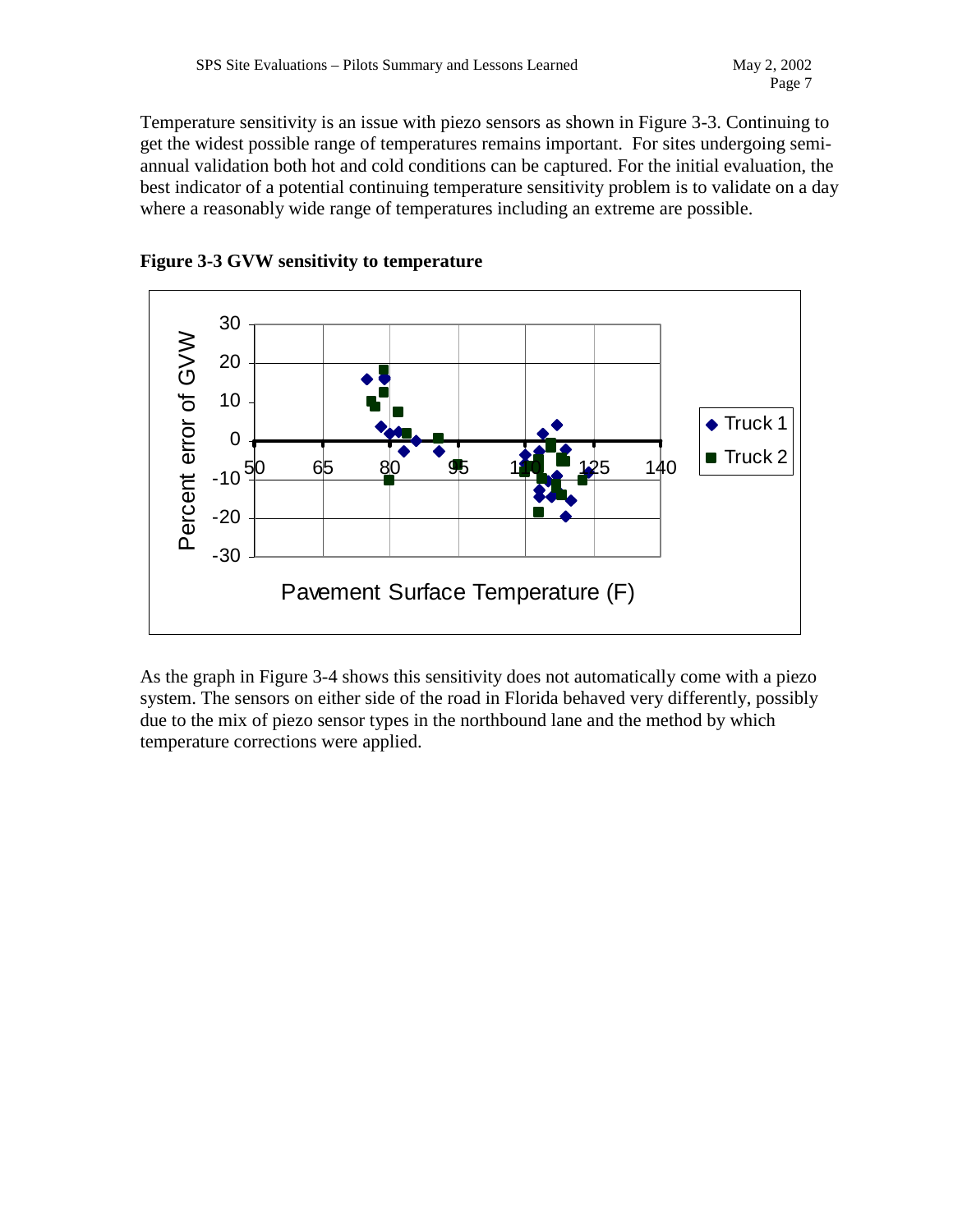

**Figure 3-4 Piezos with different temperature sensitivities**

# *3.5 Speeds*

Another set of analyses examines the sensitivity of the scale system to changes in vehicle speed. The collection requirement is that the range covers eighty percent of the commonly observed truck speeds. The interval between test run values must be 5 to 10 mph and have at least a 10 mph range from low to high. If the interval between each pair of values is more than 10 mph, it is expected that 4 speed groups rather than 3 will be used.

**Figure 3-5 Speed distributions -- AZ, FL n.b., MD**

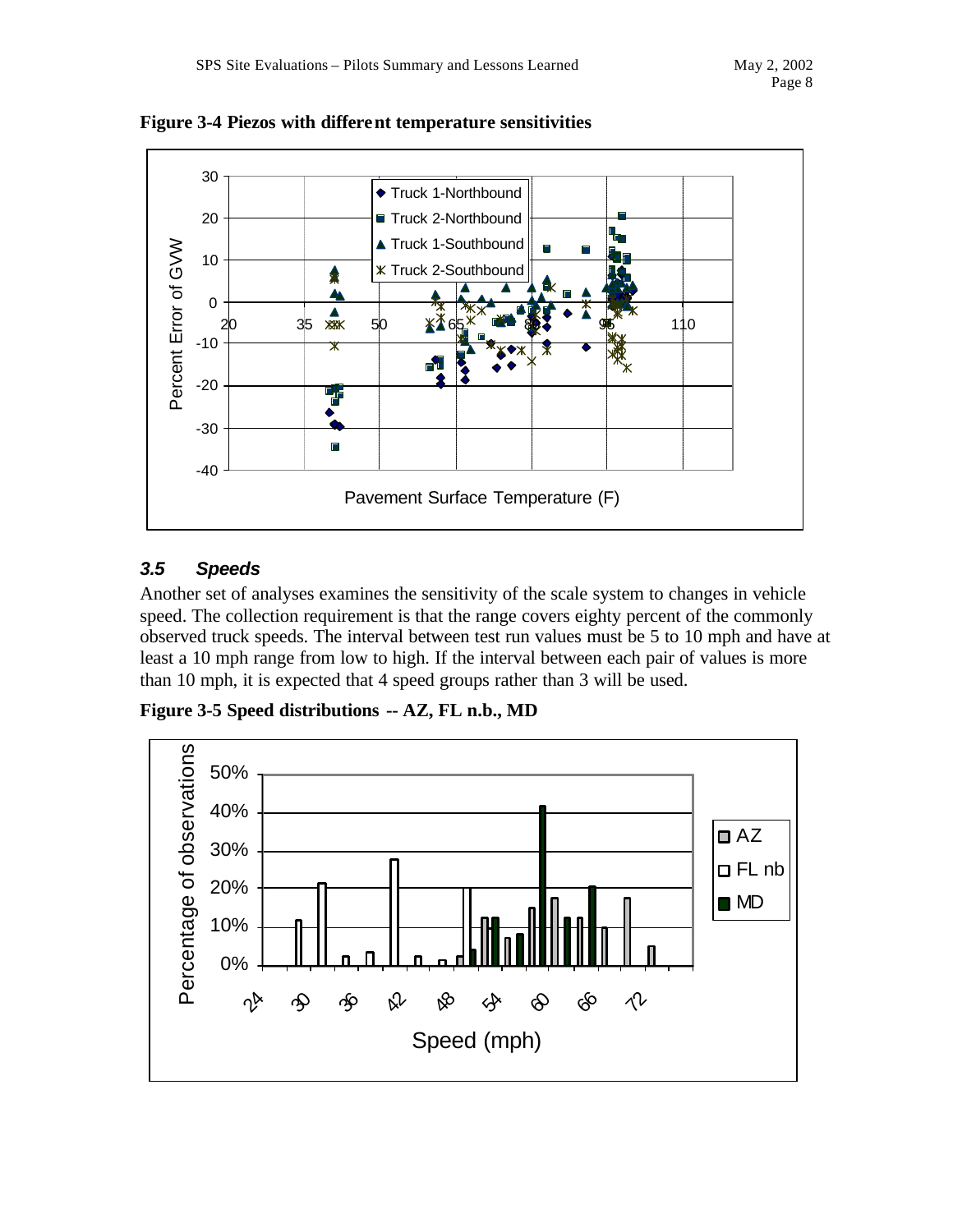



Obtaining a range of speed remains important as observed in Figure 3-7 where variability in error increases with speed.



**Figure 3-7 Tandem axle weight variability with speed**

### *3.6 Equipment Readiness*

Confirmation of equipment readiness comes from the state. Prior to the site visit, information on typical speed distributions and classification information is needed from the state. For the pilots this information was not formally obtained. For future visits getting this data in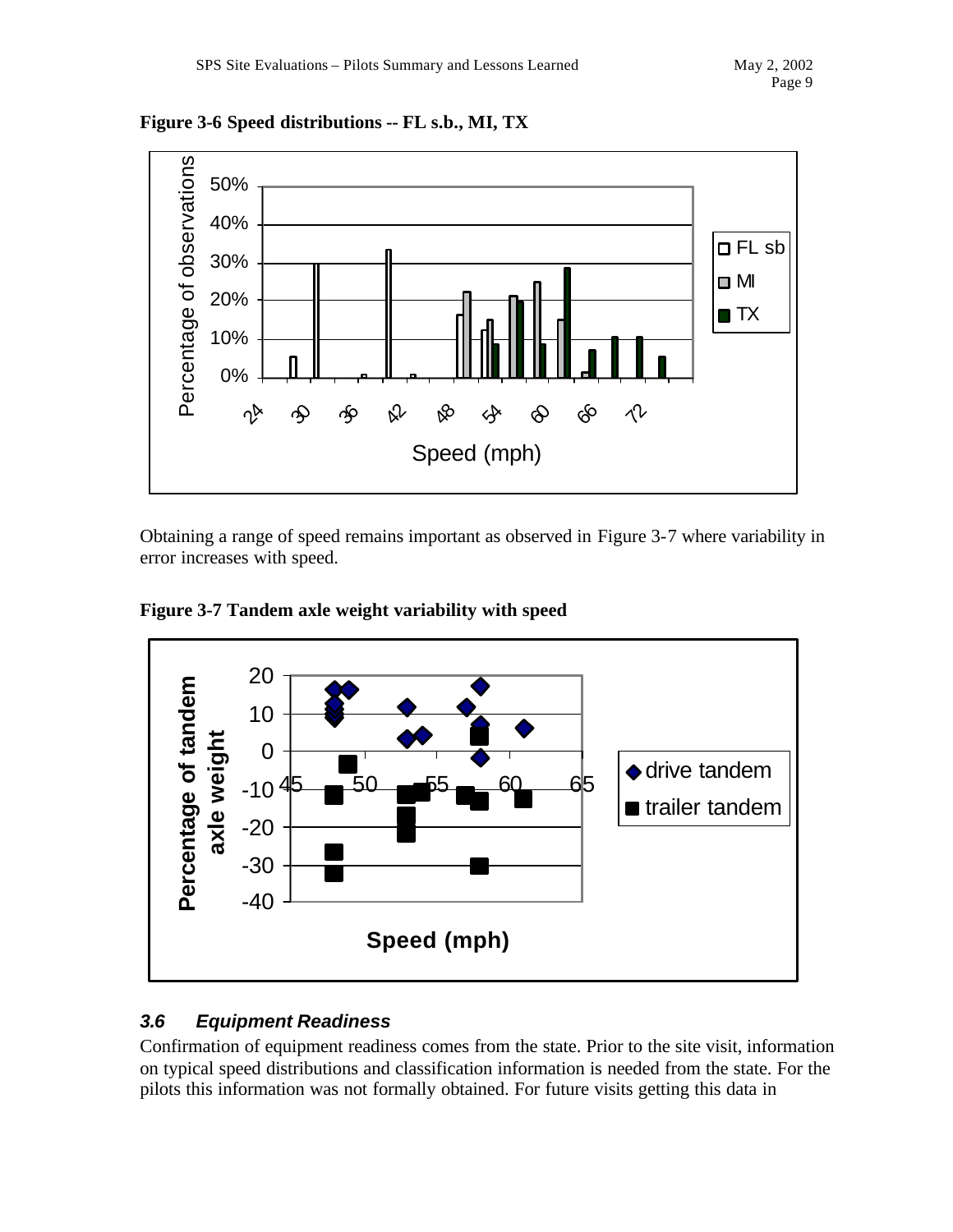advance is necessary. Additionally information on the exact location of working sensors where more than one set of sensors is in the roadway and the location of items like pull boxes would reduce the time spent on site.

It is expected that the equipment to be tested is operational. In the case of site evaluations following acceptance testing on replacement or new construction, the interval between acceptance and evaluations should be short enough that equipment could be presumed working. There is an acceptance test under the pooled fund study guidelines that newly installed equipment run for 15 consecutive days with less than 3 hours of down time.

Semi-annual preventive maintenance at the sites such as flushing drains, checking pull boxes and connections and wear in sensors or pavement deformation would contribute significantly to operational readiness and knowledge about working conditions.

Data validation, equipment diagnostics and calibration checks performed in the office at least monthly will provide an early indicator of problems.

#### 3.6.1 Weight calibration

Each WIM system tested should be calibrated prior to the verification tests. Here should is the operative word. The assumption is that a calibration occurred in conjunction with the installation or system upgrade. For systems that require temperature adjustments to their calibration factors, a complete set of (calibrated) temperature adjustments should be in-place prior to the start of verification testing and/or the start of data collection for LTPP purposes. As a point of fact for all site evaluation cases a quick calibration check was done and calibration was performed before conducting the evaluation. Many sites had either never been calibrated or no record of the last calibration was available.

When doing a site evaluation, the first and possibly only LTPP visit to the site, provision must be made for calibrating the site. The preferred calibration practice for existing sites is to do a complete set of runs as for a validation, calibrate and then run the formal validation series. The initial validation series is necessary to provide a measure of the quality of the already collected WIM data. If the manufacturer has an alternative method, that can be used. In the case of continuing validations, running the full series before adjustment is required because there will be no other record (Sheet 16) as to exactly how the data drifted since the last validation visit. Whether or not a calibration is required at a site, a few runs at varying speeds with both trucks should be done to check the need for calibration before starting validation. Such a practice will identify immediately schedule and resource changes needed.

When sites must be calibrated a quick check after the calibration occurs should be done to verify the corrections.

The current field manual states that validation checks should be done with auto-calibration on or off according to actual data collection practice. It has been suggested that evaluation of piezo sensors should be done with auto-cal off. This does not replicate operating conditions and does not allow all systems to employ temperature correction surrogates they may use. While doing validations with auto-cal off provides a better representation of the equipment's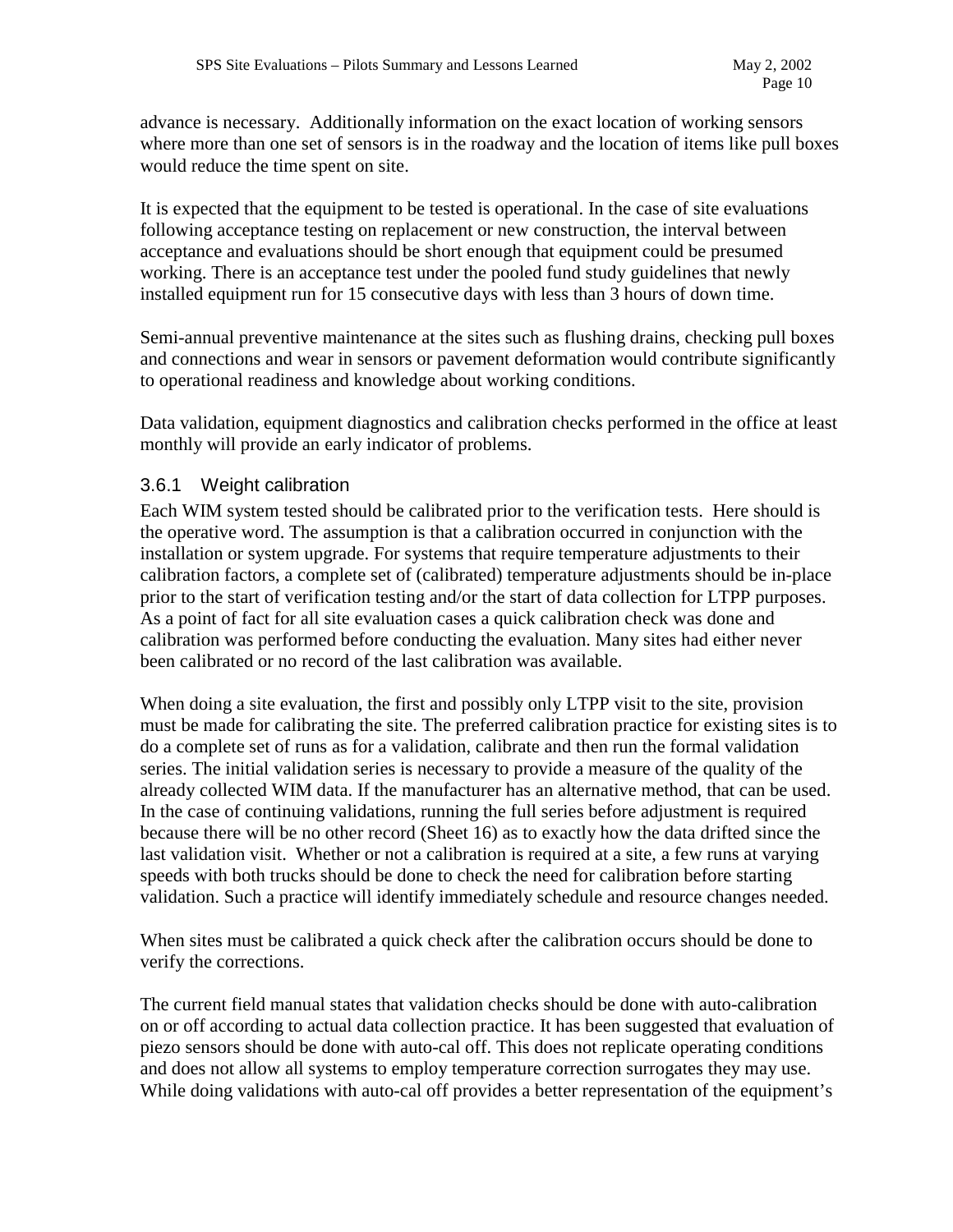function, it will not necessarily reflect the characteristics of the data provided over the monitoring period.

#### 3.6.2 Classification

The vehicle classification algorithm to be used at each LTPP test site should be supplied by the SHA responsible for the operation of the roadway at that site. The expectation is that highway agencies have done all of the work in their equipment acceptance testing and site installation to verify the algorithms embedded in the equipment and their suitability to the site. Typically, the state of the practice is to have performed a complete multi-hour test and evaluation of that classification algorithm to ensure that it accurately classifies trucks at that site. However, the results of these pilots raise questions about the level of accuracy of the classification at the sites visited. It appears to indicate that on-site verification of the classification algorithm should have a higher level of emphasis than currently in the guidelines.

The current on-site test is not designed to fully test the algorithm. Instead, it is designed to ensure that the installed equipment is functioning correctly and that no mistakes have been made in the installation of a previously approved algorithm on that particular set of data collection electronics. The field test involves manually classifying vehicles crossing the WIM scale and comparing those classifications with the scale output.

The classifier is considered to be working acceptably when:

- 1) No more than 2 percent of the vehicles recorded are reported as "unclassified" by the WIM scale.
- 2) The number of classification errors involving truck classifications is less than 2 percent.

At those sites where a crude classification test was done, error rates were seven and a half percent or higher. This highlights a problem the data collection staff did not expect to encounter, potentially poor quality in the classification data currently provided to the LTPP program. In an ESAL based design methodology this may have less of an impact than in a method that depends on axle groups by vehicle class.

It was determined when doing the first site that it was not sufficient to merely check classification of random trucks. At that site a number of pickups hauling trailers were classified as tractor-trailers. At another site the data collection crew was surprised by the fact that a 6-bin rather than a 13-bin scheme was used. No on-site staff had a copy of the correspondence or the 6-bin scheme thus no classification verification could be done.

As a result of the experience with classification checks, the existing procedures do not appear sufficient to verify that accurate classification is occurring. A measure and a method to check each site on the initial visit should be developed.

### *3.7 Pavement Smoothness*

Two types of failure possibilities were considered for smoothness: short wavelength and long wavelength. The ASTM E-1318 smoothness standard was considered and rejected as the LTPP criterion for short wavelength evaluation. The use of the sweep approach, the 20 foot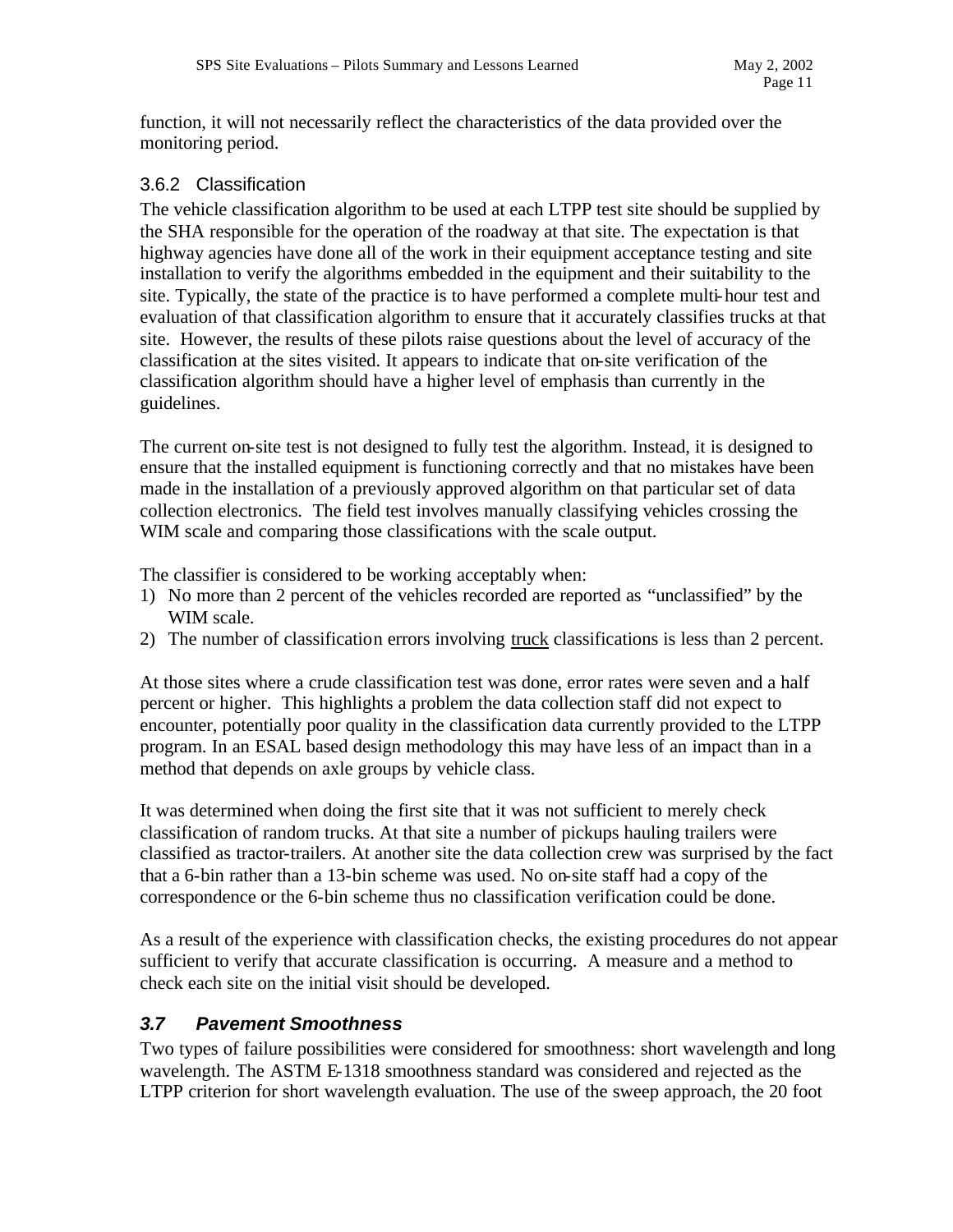straight edge and the need for lane closure all led to developing a less intrusive and time consuming standard. The FHWA LTPP team minimizes the number of lane closures due to their impact on the travelling public and the constraints on state resources. As a result a high speed profiler alternative was developed for site evaluation and validation use. The proposed alternative collected 25mm profile and then used software to simulate a straightedge and a disk. For site construction acceptance a variant of the ASTM straightedge and disk method was proposed using a 12 foot straight edge and fixed wheel path and transverse locations was proposed.

For long wavelength analysis a vehicle simulation process is being used to generate data sets. The outcome of that process is to be an index that qualitatively describes the likelihood that a 3S2 vehicle passing over a calibrated system will meet the weight criteria.

#### 3.7.1 Short wavelength

 $\overline{a}$ 

In developing the two methods (profiler and straightedge) it was assumed that they would produce the same or correlated answers. In fact they do not and one of the questions to be resolved is how to reconcile the results of two different methods designed to qualitatively evaluate the same thing.

All sites evaluated to date fail the all or nothing criterion, even those which meet the weight criteria. The question then arises, how rough is too rough or at what point is a failure reflected in variability with speed.

The Class I profiler alternative requires operators and equipment that comply with LTPP profiling protocols. The equipment is expected to record data at 25 mm intervals while travelling 80 kmph. Software was developed to simulate a 3.65 m (12 foot) straightedge and a 150 mm in diameter, 3 mm thick disk (6 inches in diameter and one-eighth inch thick) being moved along the wheel paths. Locations where the "disk" could be slipped under the straightedge were considered failures.

The construction acceptance method involves an actual 3.65 m straightedge placed at overlapping offsets along both wheel paths and at selected transverse locations and a 150 mm in diameter, 3 mm thick disk to slide under it. The same failure criterion was used; being able to freely pass the disk under the straightedge constitutes a failure point.

Side by side tests of the profiler software and the actual straightedge were conducted in Arizona, Texas and at a pair of LTPP locations in Illinois where traffic control was already available. Initial attempts to match profiler and straightedge evaluations at 90 percent or better have failed. In the best case the percentage of matches is only 60 percent. It has been shown that the straightedge and the high-speed profiler cannot be considered interchangeable<sup>2</sup> and the two tests may not be considered interchangeable for future evaluations. One factor in the difference is more placement locations in the software than in the field. Modifying the software for that circumstance does not however improve the comparisons. A second is the properties of the actual straightedge. The straightedge must be

<sup>2</sup> Short Wavelength Pavement Smoothness Testing at Pilot Project Locations, *Draft,* December 2001.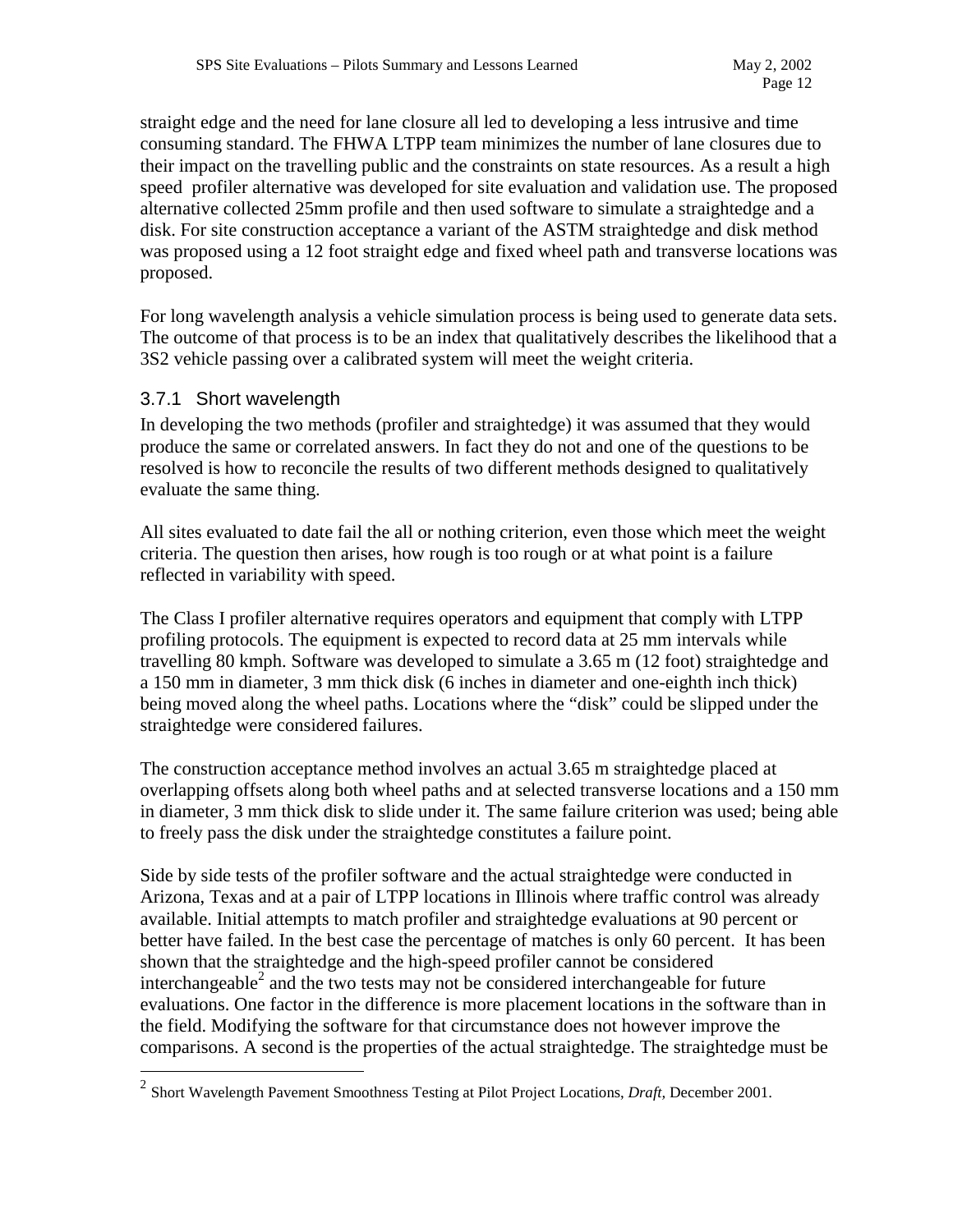between 19 and 75 mm wide in the measurement plane with a maximum out-of-trueness of less than ±0.40 mm/m at the bottom surface in both dimensions. Along the entire length of the straightedge the potential difference can be as much as a third of the thickness of the disk. It is possible to construct such a straightedge and to get a disk that isn't warped in the cutting process. Varying the size of the virtual disk has not provided a means to improve the correlation between the methods.

The all or nothing criterion using an actual straight edge for construction is likely to be retained despite its lower sensitivity to roughness. At the AZ site it only identified a tenth of the locations the profiler did. However for new pavements, with traffic control in place for possible grinding, running a profiler is likely to be a complicated process. For profiler results, the far more commonly used measure, some boundary conditions will have to be established for desirable, acceptable, and unacceptable. It may be possible to establish them without collecting significant amounts of additional field data by using the methods of the long wavelength study.

Table 3-4 shows two possible measures of failure using the current divotometer software. The first is the average number of failures or divots per profiler pass. The other is the number of failures that are found in all profiler passes along a given path. The break point for expected failure due to speed, the smoothness surrogate, falls somewhere between the Maryland and Michigan conditions.

| <b>State</b>     | AZ      | FL n.b.     | FL <sub>s.b.</sub> | FL n.b.     | FL <sub>s.b.</sub> | MD        | MI          | <b>TX</b>   |
|------------------|---------|-------------|--------------------|-------------|--------------------|-----------|-------------|-------------|
| Sensor Type      | bending | piezo       | piezo              | bending     | bending            | piezo     | bending     | bending     |
|                  | plate   |             |                    | plate       | plate              |           | plate       | plate       |
| Average divots   | 220.8   | 8.3         | 9.3                | 8.3         | 9.3                | 31.4      | 119         | 24.4        |
| Replicate divots | 152     |             |                    |             | $\overline{4}$     | 22        | 90          | 11          |
| Weight result    | FAIL    | <b>FAIL</b> | <b>FAIL</b>        | <b>PASS</b> | <b>PASS</b>        | FAIL      | <b>FAIL</b> | <b>PASS</b> |
| Failure reason   | Speed   | Temp.       | Too                |             |                    | Temp      | Speed       |             |
|                  |         |             | variable           |             |                    |           |             |             |
| Pavement         | mixed   | AC          | AC                 | AC          | AC                 | <b>AC</b> | <b>PCC</b>  | AC          |

#### **Table 3-4 Smoothness estimate**

#### 3.7.2 Long wavelength

The recommendation of a criterion and its comparison against actual field results is due after completion of this summary in early Spring 2002.

# **4 Logistics**

The field procedures as initially designed assumed a single day activity with a 4-person crew on site including the drivers. Actual site evaluations including travel time, and provision for delays have become 5-day activities including travel, training of new crew at each site, loading and weighing trucks, calibration and the actual data collection. Staffing as currently organized is a minimum of two drivers, a WIM equipment operator, a data collector for weights, a collector of speeds and temperatures and an odd jobs person. Neither the duration nor the staff sizes are likely to be significantly reduced for future site evaluations without the changes suggested in this section. It is clear that for the semi-annual evaluations that are part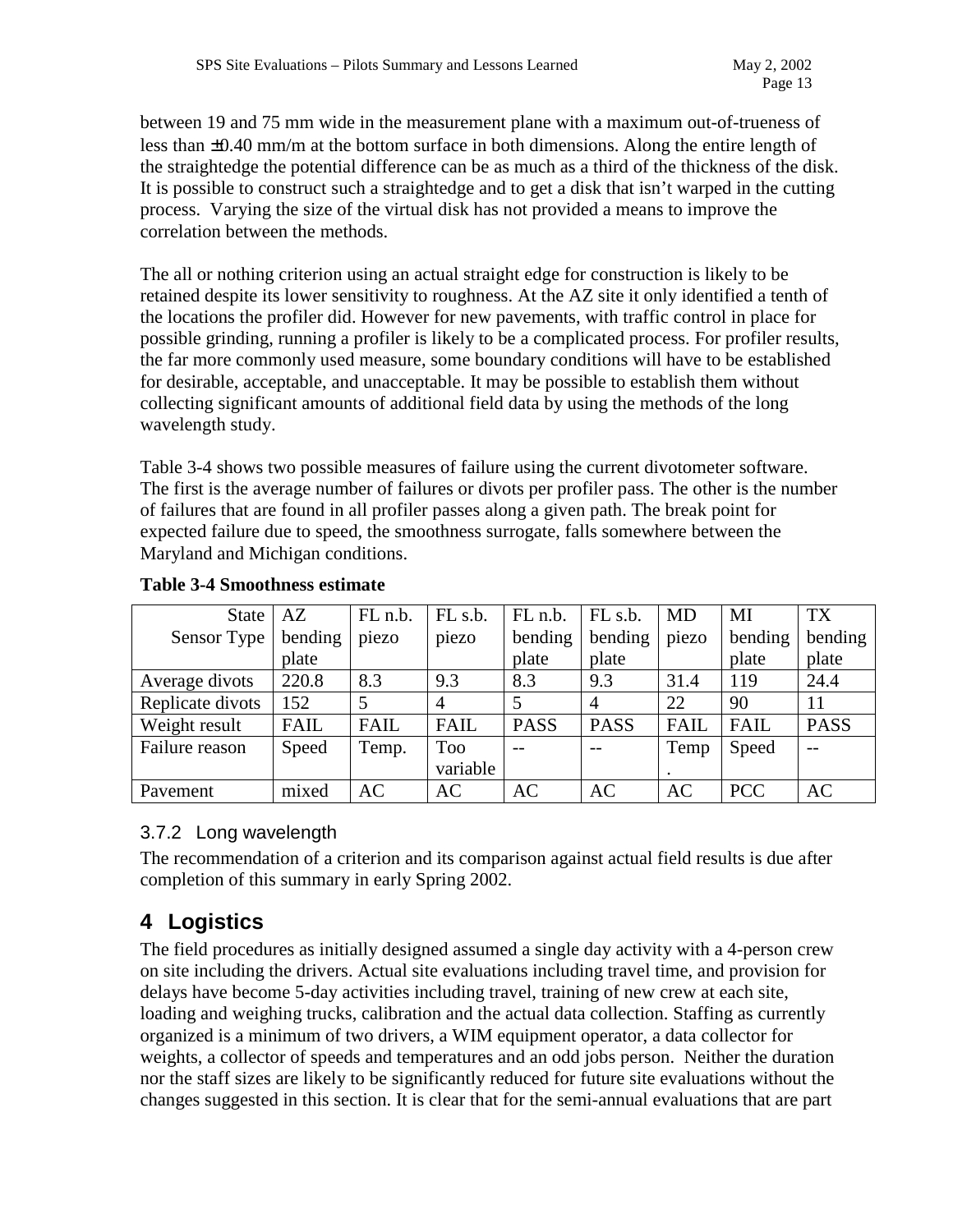of the routine monitoring requirement a major effort must be made to reduce the resource requirements.

#### *4.1 Coordination*

One of the most time consuming parts of each visit is the coordination between the parties involved. Identifying the interested parties and principal points of contact is crucial to efficiently conducting evaluations. A combination of detailed communication, advance planning, training and identification of Go/No Go conditions is needed for every successful visit. Coordination must occur in advance as well as on-site and be responsive to unexpected conditions.

It is suggested that a new activity, a site visit prior to the initial evaluation, be added to reduce the amount of time spent on site and to gather information that could indicate that scheduling a visit is inappropriate. Among the useful information would be classification algorithms and speed distributions for the site. This would also provide the opportunity to brief agency personnel on field activities and expectations early on for familiarity with LTPP practices.

It is important that someone knowledgeable as to the WIM system controller type and its operation be on-site during pre-validation calibration.

### *4.2 Schedules and Duration*

There are currently two elements to schedule, the visit itself and on-site activities with a third recommended, the pre-site visit. Given the lead times on trucks and travel site evaluations and validations should be scheduled no less than thirty days prior to their occurrence. The suggested initial pre-validation visit and associated coordination should occur at least six and preferably eight weeks prior to a proposed evaluation so that any minor deficiencies can be corrected.

The schedule of on-site activities for a site evaluation needs to allow for at least a day and a half to include loading and weighing trucks, briefing all on-site staff, training time particularly for drivers, collect the data and make provision for a range of temperatures. If a straightedge evaluation is done, another half day needs to be included. This time can be reduced by using the same trucks and drivers at multiple sites, briefing state personnel at the pre-site visit and checking speeds and classification for gross errors at the pre-site visit. In the current air travel environment it is unlikely that the two days per site of travel time will be significantly reduced with out doing back to back evaluations. Working back to back evaluations to include weekends is not a satisfactory solution unless travel is shifted to weekends. The difficulty in getting state personnel for weekend work and the hours of service rules for drivers will act as constraints.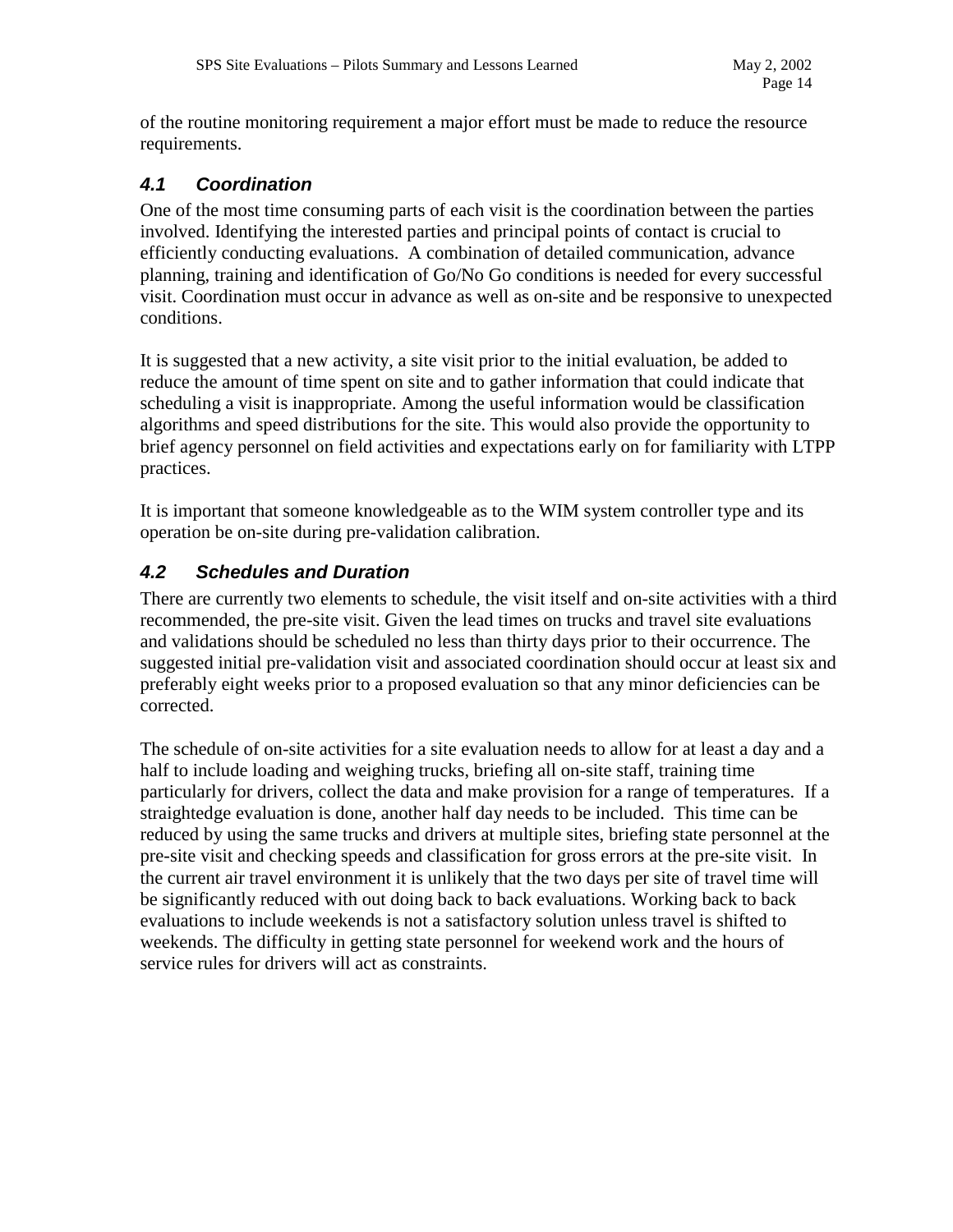

#### **Figure 4-1 Flow diagram of SPS traffic pooled fund activities**

As shown in Figure 4-1 the process of site evaluation and validation is iterative.

### *4.3 Trucks and Drivers*

For the sites done to date, two trucks were generally sufficient to do all data collection in a single day. Longer turn around routes will need more trucks if the cost estimating assumption of a day on site is to remain valid.

The site by site process of acquiring trucks, finding loads and hiring drivers was very time consuming. The strong support of all the states involved in the pilots in either providing all vehicles, loads and drivers or facilitating the process with local contacts and knowledge simplified the validation process. However, to put the evaluation and validation process into cost efficient production will require longer term contracts for drivers, trucks and loads. The two to three man-days of effort required for site specific truck acquisition exceed the estimated level of administrative effort per site.

Training of drivers is an essential part of collecting quality data. There are two aspects where this is essential, static weighing and speed differentiation during data collection. Problems have been observed when drivers fail to release their brakes on the scales. This leads to more repetitions of the weighing process to get consistent values. The second aspect is driving a constant target speed so bins are clear and not intermingled. Driving safely will always take priority over the research objectives. As shown in Figure 5-1 through Figure 5-5 not all drivers were able to consistently differentiate speeds. In part, a wider range of speeds needed and less traffic interference facilitated these efforts. These results support the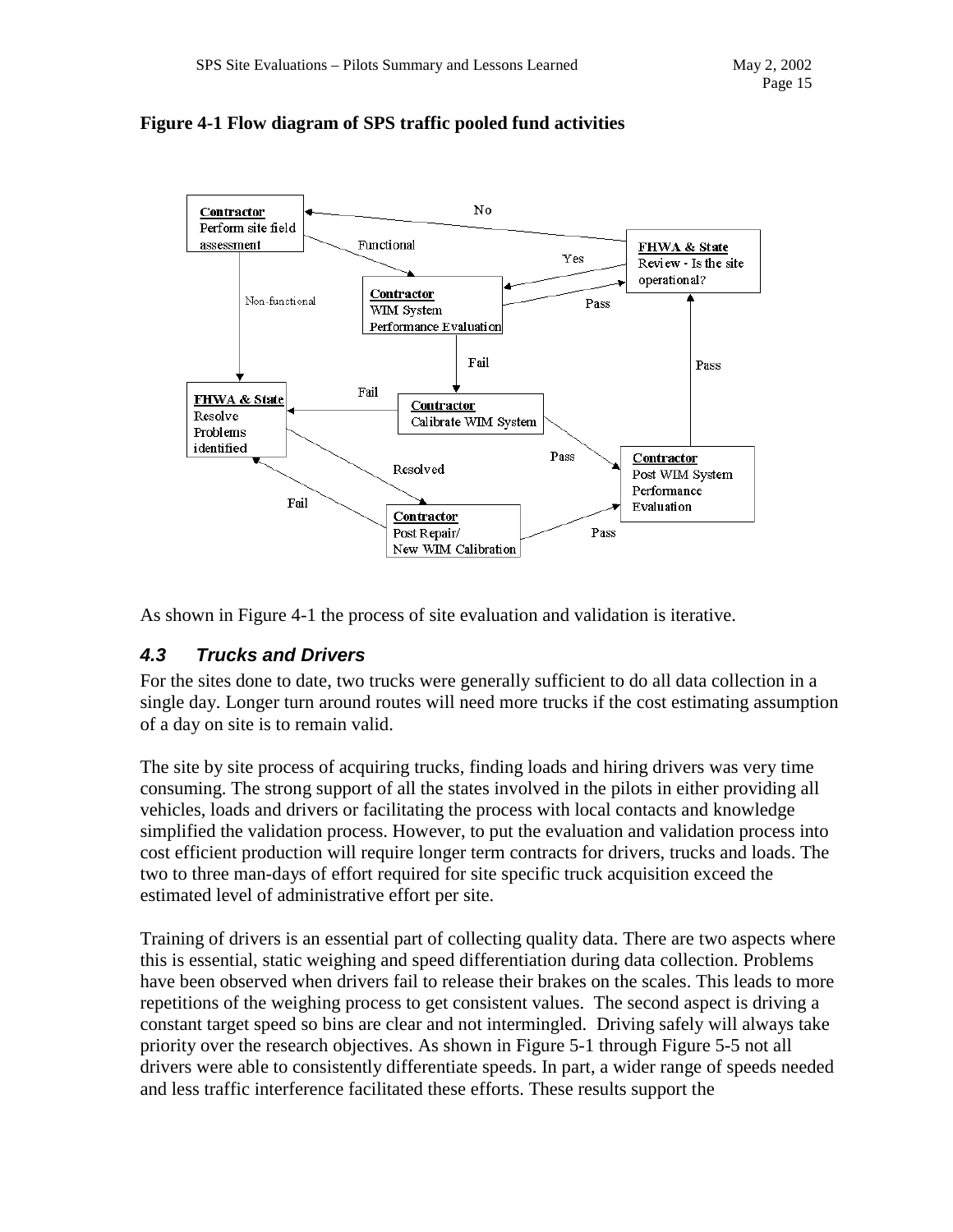recommendations for the target ranges and bin sizes. Additionally, the practice of running at the highest target speed first then the middle and finally the low should be continued. The failure to do so for one site led to the analysis using two temperature bins instead of three. Pavement temperature changed faster than speeds could be changed given the length of the turnarounds at most sites.

# *4.4 Staffing*

As originally envisioned the data collection staff was composed solely of LTPP contractors. Experience has shown that this is not prudent. Furthermore the staff size on which the cost estimates were based could be achieved with some modest changes in data collection activities.

#### 4.4.1 Data Collection

Data collection includes successfully using on-site equipment. In five site visits, six separate installations have been encountered (Florida had two). Bringing outside staff up to date on every system is a poor use of limited contract resources. None of the equipment is owned by LTPP and to date all of it has required some level of calibration. The calibration of state equipment, the actual turning of the dials, by LTPP contractors will require making non-LTPP users aware that they are responsible for how the resulting data is interpreted and used. The preferred scenario is having state resources on site to access the equipment, down load data for the session and perform any necessary calibration adjustments. Having agency representation on site has the added benefit of eliminating the need for LTPP contractors to keep track of, own and learn multiple versions of software.

Part of the data collection process involves static weighing of trucks. With experienced personnel this only requires one individual other than the drivers.

The weight data collection process can be done by recording everything or simply the applicable record number. Recording everything is possible when supported by the software and when the trucks are spaced far enough a part to allow for the time to collect all the information. In some instances it is easier to platoon the trucks and just get record numbers. In either case vehicle record numbers are mandatory, as is a download of the day's records for the collection period to check for transcription errors.

The classification verification process needs to be done as a blind test. If all vehicles are done in an hour, then only one trained individual is needed. If a vehicle by vehicle comparison is desired to diagnose possible problems then two individuals are needed, one to read out record numbers and the other to manually classify the stream while recording those numbers. The two person approach is also needed where classification checking is going to be an intermittent activity. In addition a procedure is needed that more fully describes the verification of quality classification data.

The need to collect both temperature and speed data independent of the installed equipment adds another person to the data crew size. This individual is not really busy all the time but without extensive experience and a second person to support, intermittent classification activities cannot be used for much. It is suggested that once the speed reported by the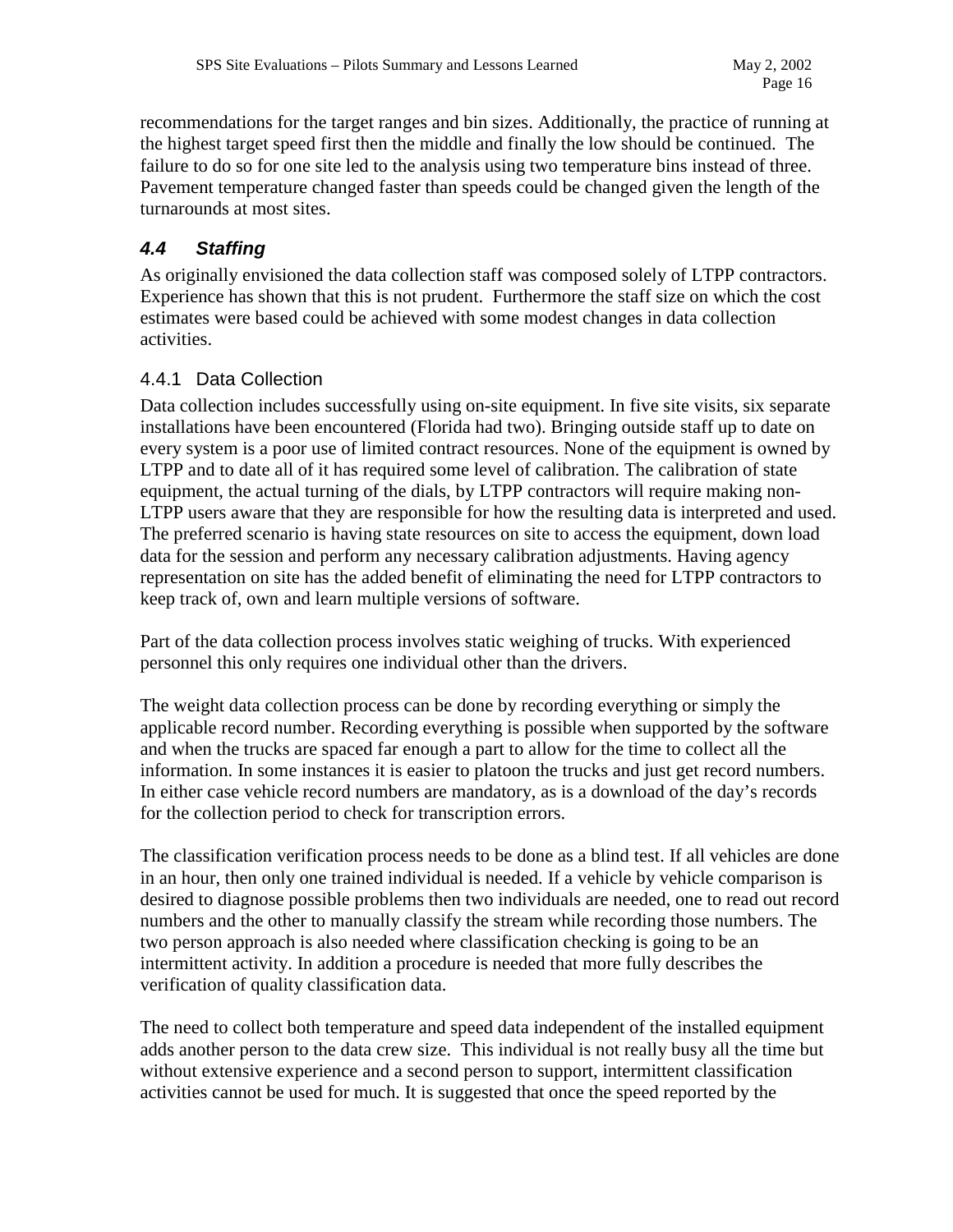equipment has been verified as reasonably accurate no speed data be collected on the test trucks themselves. Since speed is a qualitative rather than quantitative analysis variable this should not affect the results. The second recommendation to eliminate the need for this person is to install thermocouples in the pavement to record temperatures. For some equipment they are already in place. For others this is a simple activity to provide instrumentation that can be used on routine site visits. This serves two purposes and possibly three. Firstly, it removes a labor requirement. Secondly, it makes for a safer work site since personnel can be moved completely off the shoulders to the equipment box and potential behind a barrier. Thirdly, depending on the location of the installation it can provide a resolution of the observed temperature differential issue. Temperature is a qualitative analysis variable. However, in cases where temperature sensitivity is observed, knowing when it happens as a function of conditions of sensor conditions is more desirable than as a function of shoulder conditions.

#### 4.4.2 Smoothness

Running the profiler for smoothness checking can be done with a standard LTPP crew of one including any temporary or permanent marking and all of the necessary runs. When a straightedge is used at least two people are required. They must mark the paths to be checked in addition to actually using the straightedge and disk. Since one person is needed to place the disk and straight edge, a second individual to track placements and record the data is extremely useful as well as being able to provide relief. A three person crew is optimal since it halves the time needed by a two person crew. This is important to shorten road closure time and increase the time available for test runs.

To date all profiling has been done in conjunction with a site visit. In the case of one site where trucks visibly bounced and the WIM section had obvious distresses a pre-visit profiling could have eliminated this site as a possible pilot. To eliminate further site visits where smoothness is clearly going affect results, profiling should be done before the first evaluation. It is not necessary to profile during an evaluation unless the results are expected to change significantly due to temperature or interim maintenance activities.

### *4.5 Go/ No Go Decisions*

Due to the resource requirements a more formal system of Go/ No Go decision making should be employed. For pilots this has been willingness by the states to provide a site. For production work the decision must be based on equipment and site conditions, and staff availability. Go/ No Go decisions are made at two points, initial scheduling and on-site. For initial scheduling to occur the following is recommended:

- 1. Advance coordination and an approved plan.
- 2. Identification of an on-site agency representative.
- 3. Equipment must be operational.
- 4. Data on the speed range must be reasonably available.
- 5. Verification of the classification algorithm.
- 6. A smoothness evaluation, at a minimum short wave length and preferably long wave length as well has been conducted that indicates the site has a reasonable chance of meeting the criteria.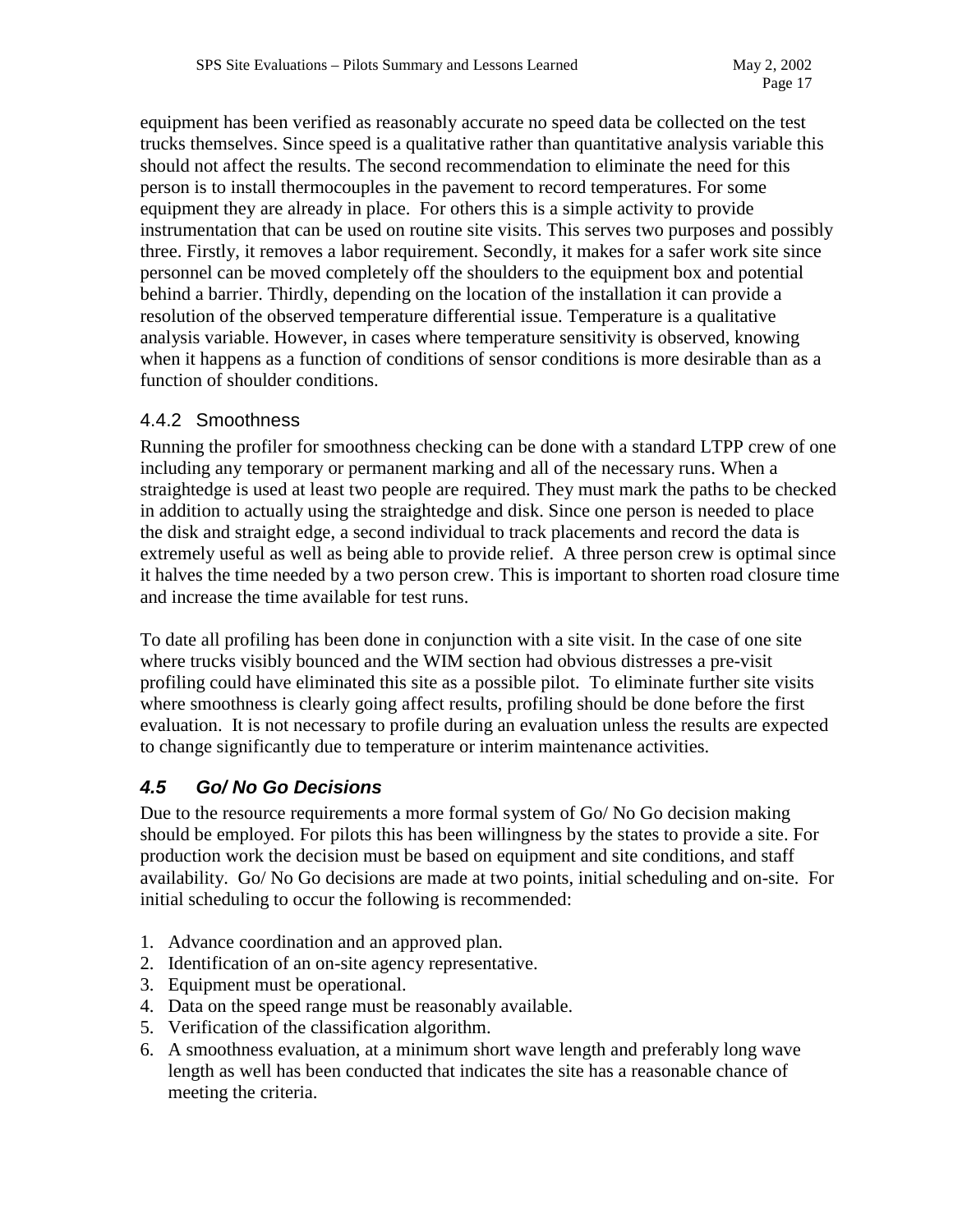- 7. Trucks and loads and any necessary loading equipment must be available.
- 8. Trained data collection crew must be available.

On-site Go/No go decisions should be limited to ones based on unexpected equipment failure, weather or safety which cannot be addressed during any slack in the schedule.

# **5 Analysis**

As more pilot studies were done the reporting evolved. Even though pilots are expected to be in some sense unique, the time involved in analyses was substantial and could not be performed in the field. The ability to both facilitate the process and account for the vagaries encountered at each site would significantly improve response and taking corrective action. Where the current field manual suggests that a site meeting the criteria needs only a memo to that effect, indications are that a complete document of the analysis is preferred for all sites. It is suggested that such a report contain the following information:

- 1. Site location and pavement type.
- 2. WIM system vendor and controller type.
- 3. Sensor type
- 4. System calibration parameters
- 5. Period of testing and weather conditions.
- 6. Truck types, suspensions and weights (gross and by axle).
- 7. Raw data including WIM ID number.
- 8. The overall results by criterion.
- 9. The smoothness evaluation.
- 10. A speed temperature matrix.
- 11. The results as a function of temperature.
- 12. The results as a function of speed.
- 13. Graphs of GVW for:
	- − the entire population by truck
	- − by temperature group
	- − by speed group
- 14. Graphs of single axles for:
	- − the entire population by truck
	- − by temperature group
	- − by speed group
- 15. Graphs of tandem axles for:
	- − the entire population by truck
	- − by temperature group
	- − by speed group
- 16. And, for sites that do not meet the criteria, graphs which illustrate each problems. The number and composition of such graphs must be determined on a case by case basis.

If the site fails to meet the criterion the recommendation should be bending plate in smooth PCC unless viable corrective actions exist or the site is going out of study within 18 months. If the site fails due to smoothness grinding may be an option but whether that or new PCC is the selected solution, reinstallation of sensors can be expected.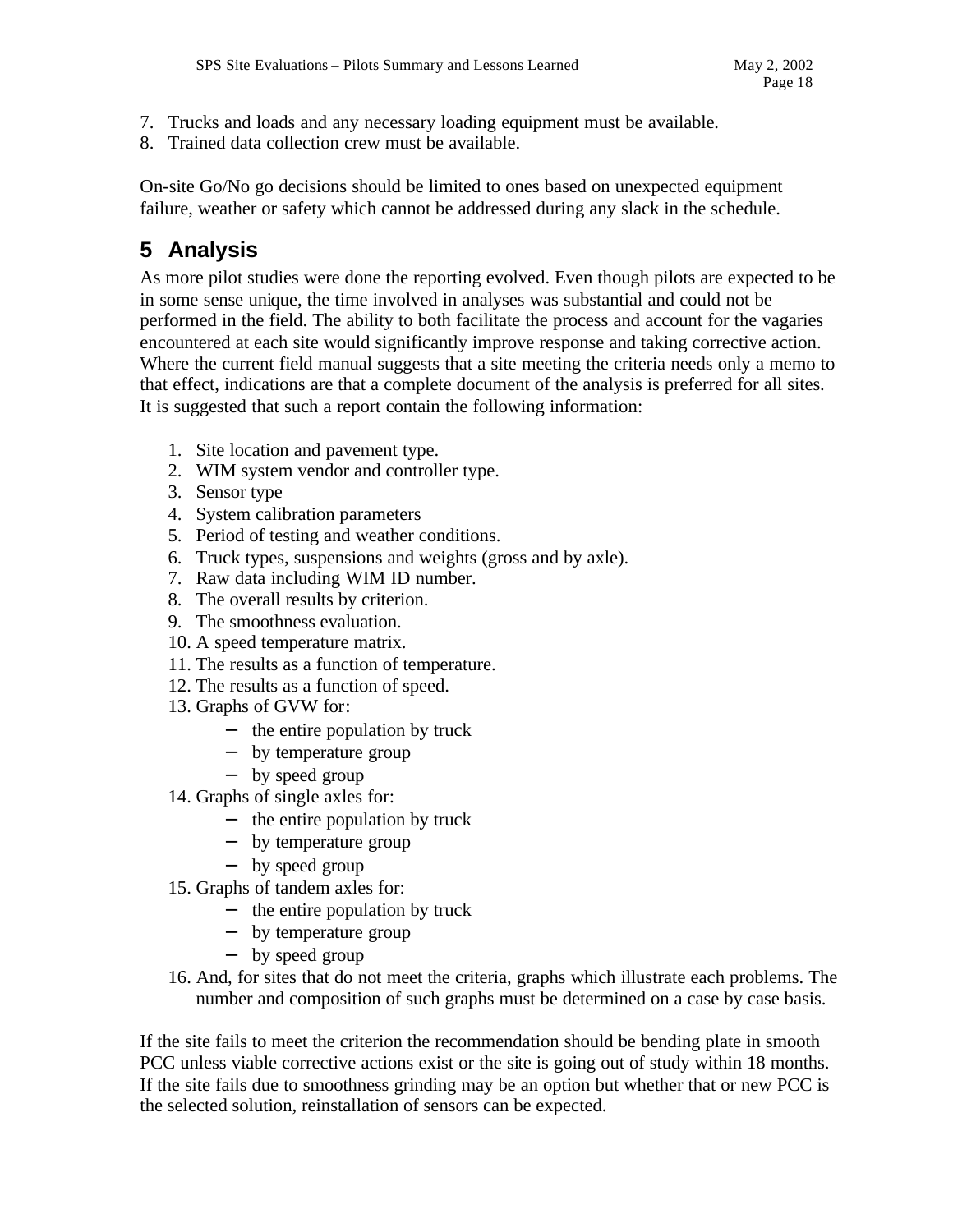#### *5.1 Smoothness*

The current divotometer software for short wave smoothness evaluation can be applied in the field. What is needed is better summary reporting for the actual criterion that is adopted as a result of the smoothness investigation. Currently the only thing reported is the number of divots in each pass by pass. A summary across multiple passes would be useful.

## *5.2 Weight Criteria*

While the standard spreadsheet template format that evolved works well, a more automated process would be desirable. At a minimum the spreadsheet format should be standardized to encompass all the reasonable variations in input and have templates for all basic graphs in place. At the upper end a piece of software capable of taking text output from the equipment and producing a general report on site would be the goal. In either case, for future evaluations reporting at the conclusion of the visit should be the goal.

In spite of the difficulties in getting the desired 3x3 relatively even distribution of speed and temperature combinations the requirement should not be dropped. As the FL evaluation showed, it is possible to achieve the necessary points. For the initial or a single site evaluation the widest possible range and relatively even distribution between groups should continue to be the goal, principally for use in diagnostics of failing sites. For sites on a twice yearly verification schedule three speeds and 2 temperatures may be more rational as an outcome of time constraints. For sites on a biannual verification schedule picking the hottest and coldest months for the year will give at least 3 groups in the course of the year and under optimal conditions might yield 5 or even 6.

Figure 5-1 through Figure 5-5 show the various speed and pavement temperature distributions actually experienced. As can be seen in the figures, getting tight groups for speeds is not a given. The skill and training of the drivers as well as the traffic and roadway conditions contribute to the precision of the speeds.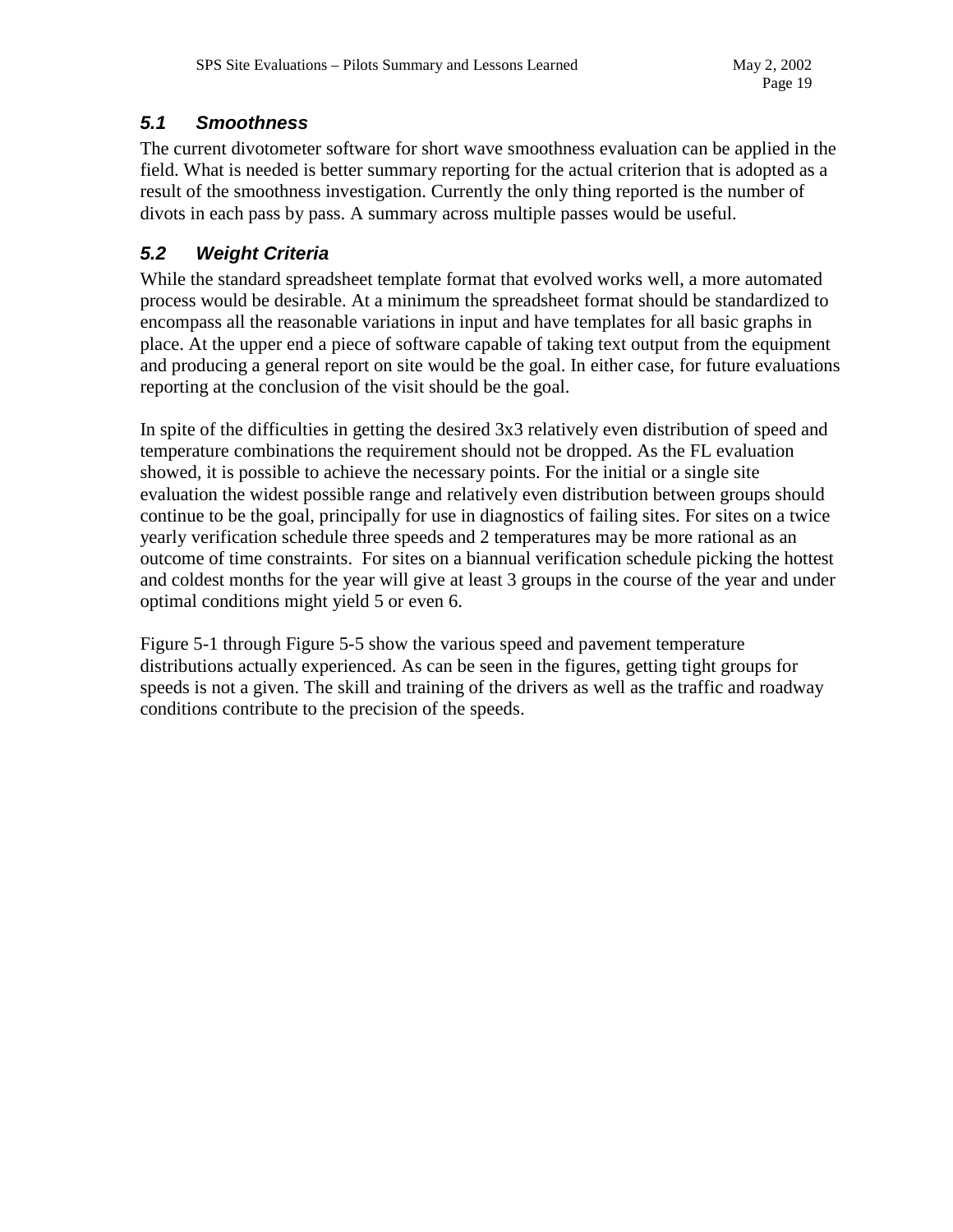



**Figure 5-2 FL speed/temperature combinations** 

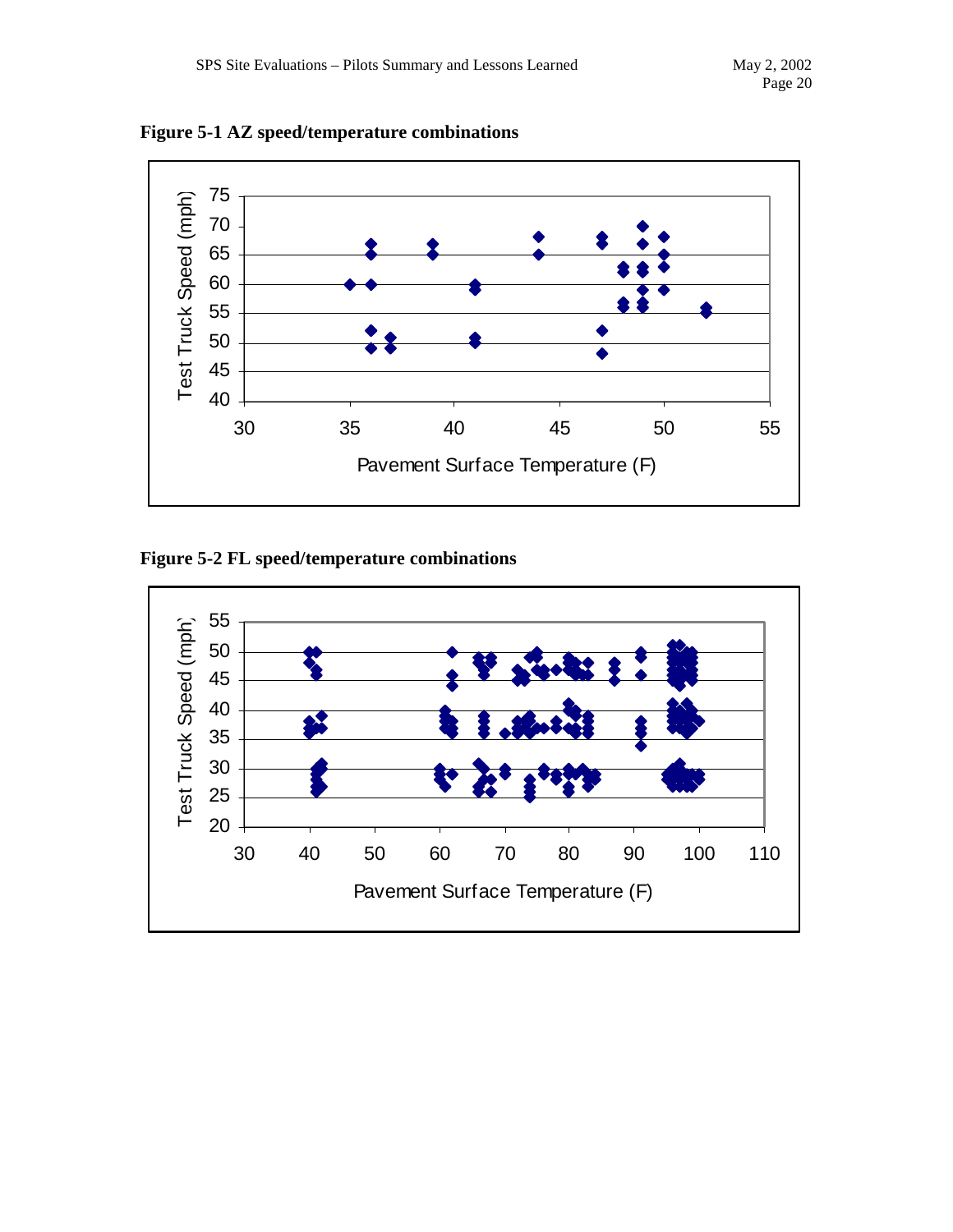



**Figure 5-4 MI speed/temperature combinations**

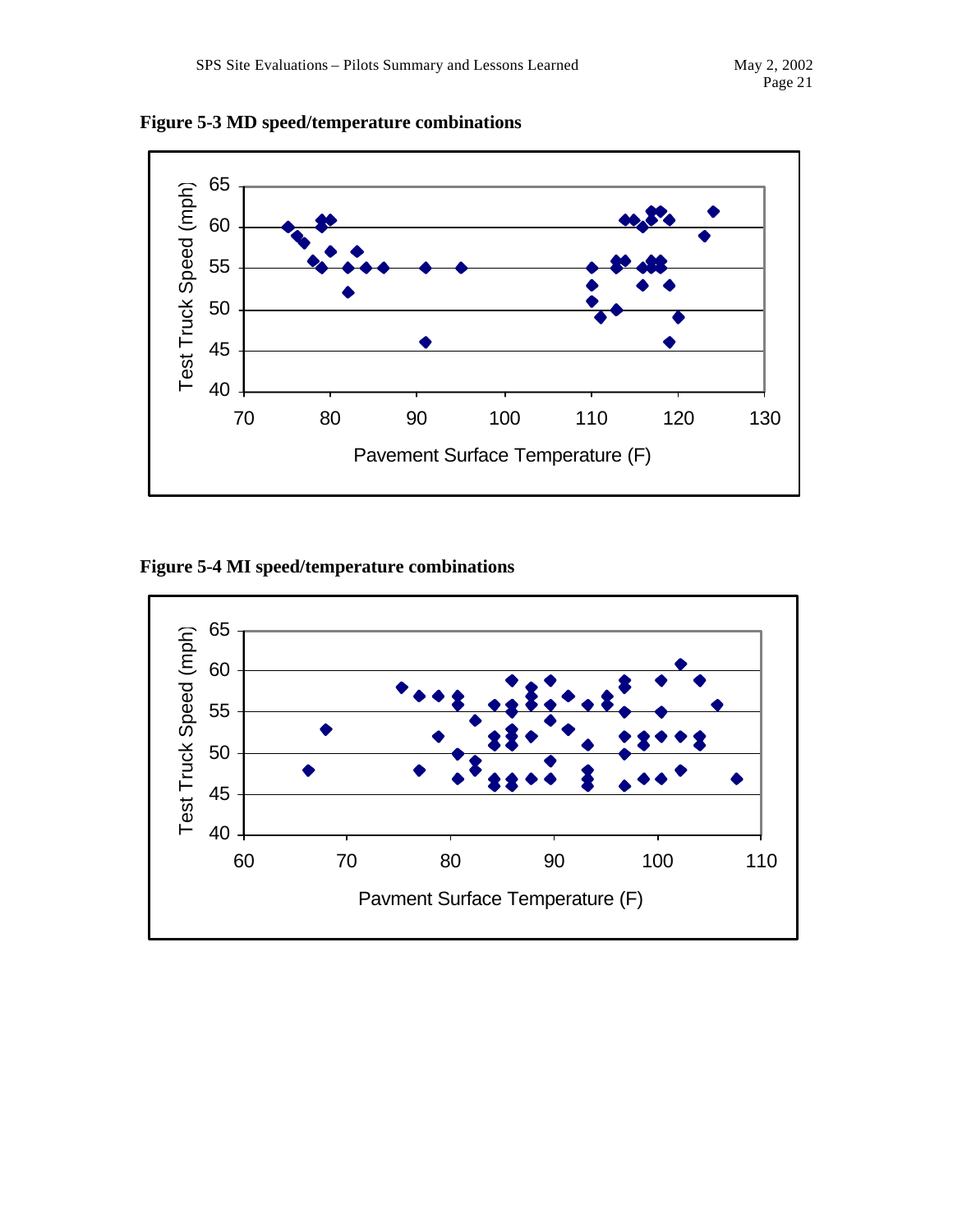

**Figure 5-5 TX speed/temperature combinations**

# **6 Summary**

The pilot studies were successful in demonstrating the availability of a practical truck weight data validation procedure and the reasonableness of the standard defined for research quality data. The following conclusions have been drawn from those activities:

- The ASTM E-1318 Type I WIM system based performance specification is achievable with current technology and practices.
- The recommendation of bending plate sensors in smooth PCC will meet the performance specification.
- The minimum two trucks with a 3x3 matrix of temperatures and speed is sufficient to determine if the weight data is of research quality.
- Smoothness is an important factor in determining variability of weights.
- The current acceptance criteria for straight edge and profiler measurements is inappropriate.
- The straight edge and the profiler smoothness methodologies are not equivalent.
- A better definition of smooth enough must be developed for both the straight edge and profiler evaluations.
- Attention needs to be paid to PCC/AC interfaces where they exist on the site.
- A Go/No Go standard needs to be established to determine which sites are in fact suitable for evaluation and which will not produce research quality data without prior remedial work.
- A greater emphasis on vehicle classification and a measure of the quality of that aspect of the data is needed.
- The ability to do the analysis of data on site is needed.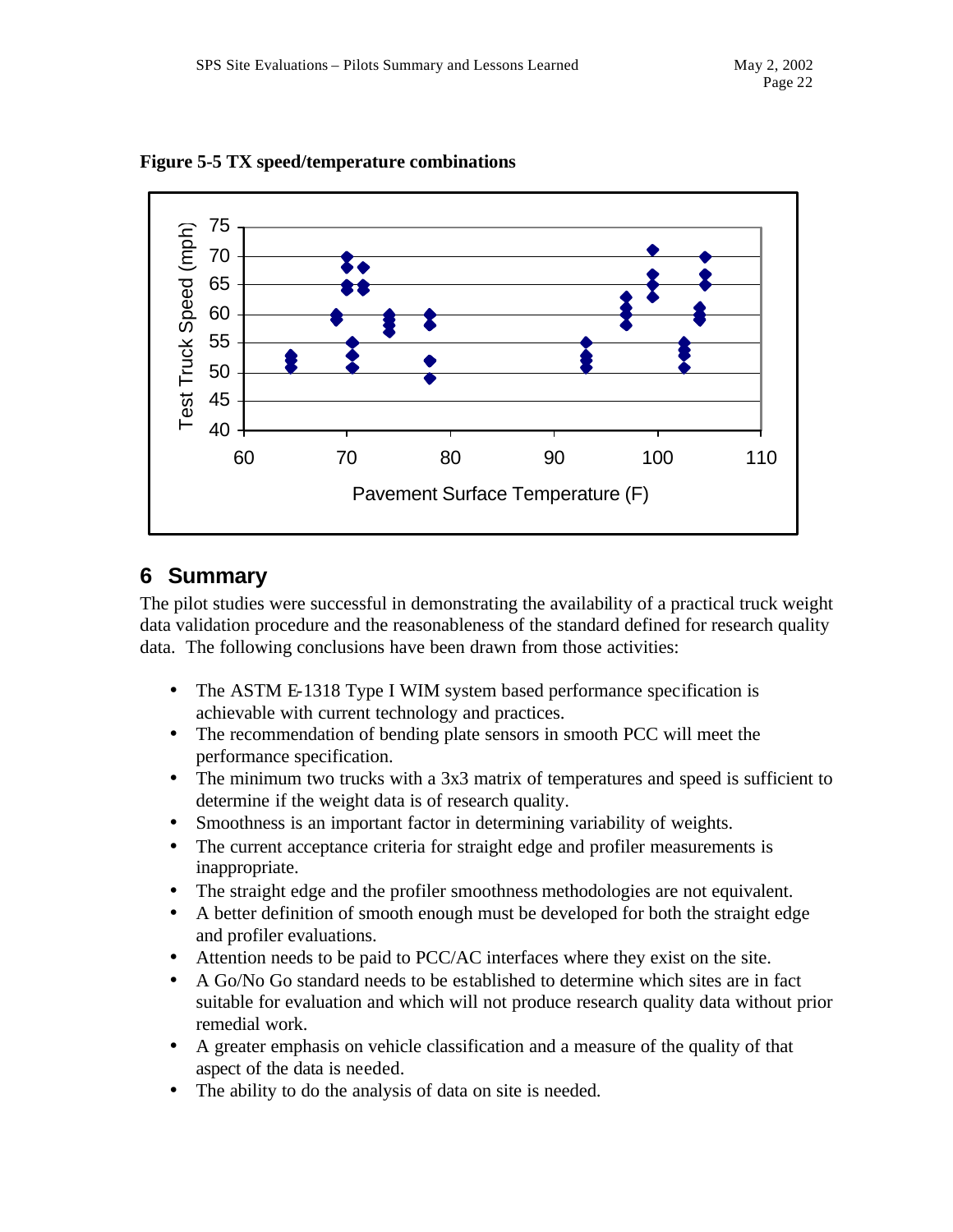An additional issue centers around a element which is difficult to test empirically, the desired length of slab. At the PCC sites tested the 500 foot length which was based on Figure 6-1 was found to be reasonable minimum. Consideration should be given to making the 500 foot slab a minimum rather than the fixed length specification.

### **Figure 6-1 Method for slab length determination**

#### **Slab Length for Minimum WIM Error** Length  $SD = nV/f$ Settling Distance (SD) 75 ft 75 ft  $n = No.$  cycles  $V = Speed$ scale  $f = Frequency$ 700 5 cycles, 1.5Hz 600 Recommended design 500 Slab length (ft) 400 **Settling** distance 300 4 cycles  $2Hz$ 200 100 0 0 20 40 60 80 100 D. Cebon Traffic Speed (mph) 28 March 2001

# **7 Site Specific Results**

The section provides the overall summaries for each of the pilot studies done.

### *7.1 Arizona*

This initial analysis is based on test runs conducted during the evening of October 31 and the morning of November 1, 2001 at test site 040600 on I 40 west of Flagstaff, AZ. This SPS-6 site is at milepost 202 on the eastbound, right hand lane of a divided four-lane facility. The traffic monitoring equipment at this location includes inductance loops and bending plates on all lanes. These sensors are installed within a PCC pavement about 500ft in length. The roadway outside this short section is asphalt. Immediately prior to the test runs, the bending plate and inductance loops on the LTPP lane were replaced and calibrated. No autocalibration was used during test runs. The two trucks used for initial calibration and for the subsequent testing included: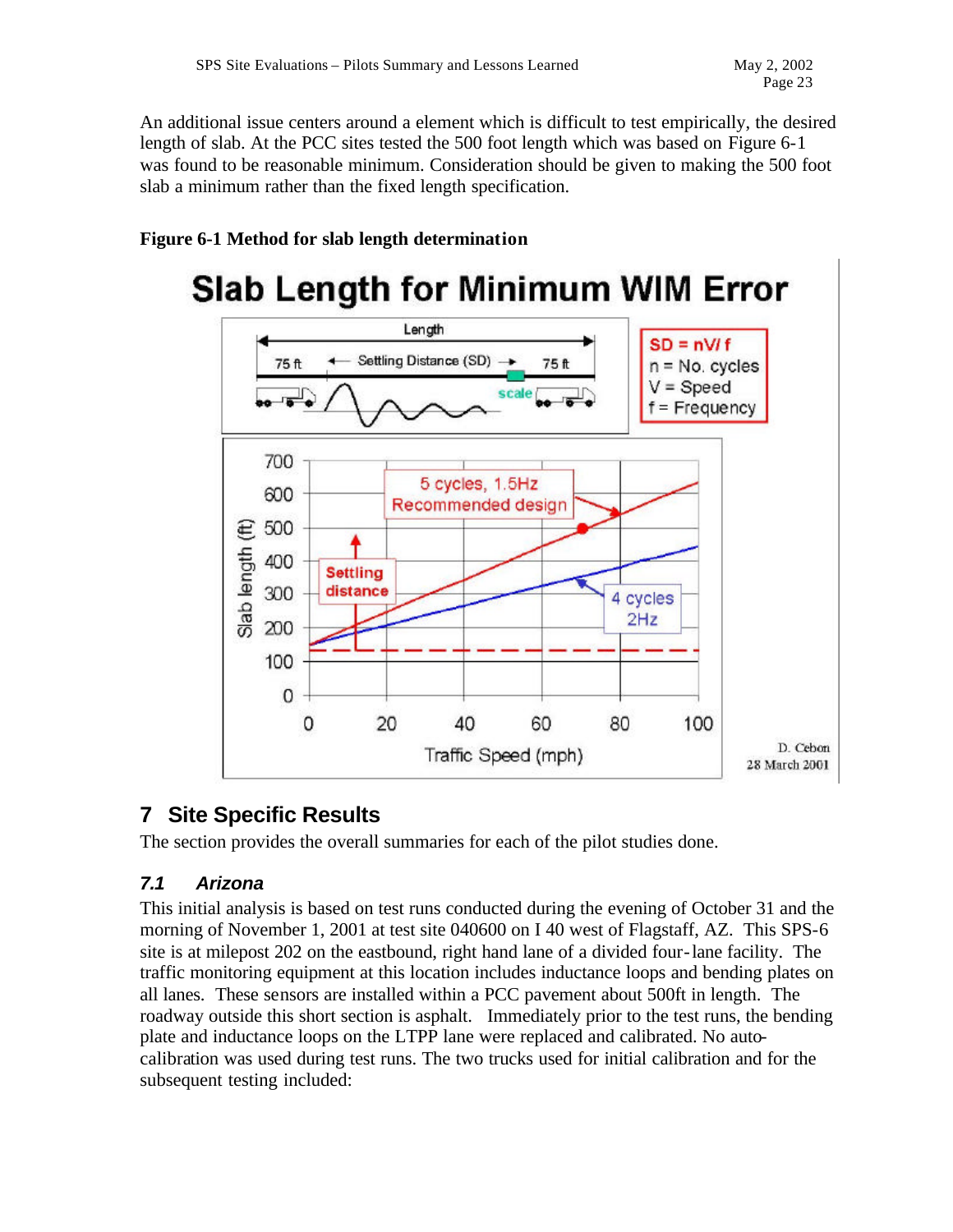- 1. A five-axle tractor semi-trailer with a low-bed trailer loaded to near 70,000 lbs.
- 2. A five-axle tractor semi-trailer with flat-deck trailer loaded to just over 77,000 lbs.

Both five-axle units were equipped with air suspensions on tractor and trailer. The low-bed trailer on truck #1 had a standard tandem axle group with an additional lift axle that was in the raised position.

There are two attributes of this site that make it less than ideally suited for WIM. First, the location is near the top of a grade of about one mile that made it difficult for the test trucks to achieve the speeds at which the majority of the truck traffic was operating (70mph). The site itself is on a positive grade of approximately 2%. Secondly, the AC/PCC interface located about 400 feet prior to the bending plate is not smooth and produced very pronounced suspension movements in both test trucks. Although the suspension movement was largely damped by the time the trucks reached the bending plates, there were cyclical movements of the trailer platforms themselves that occurred independent of the suspension and these continued beyond the scale location. Unfortunately both trailers were loaded such that the mass was concentrated midway between the two axle groups. This caused the steel trailer deck to act as a spring whenever the road surface was less than smooth and undoubtedly had an effect on the forces recorded by the bending plates.

Each truck made a total of 20 passes over the WIM scale at speeds ranging from approximately 50 to 70 miles per hour. Pavement surface temperatures were recorded during the test runs ranging from about 35 to 52 degrees Fahrenheit. The narrow range of temperatures was the result of testing only during the evening and early morning hours necessitated by a delay in the installation and calibration of a new bending plate within the LTPP lane. The computed values of 95% confidence limits of each statistic for the total population are within Table 7-1.

| Characteristic        | Tolerance  | Computed 95% Confidence | Pass/Fail   |
|-----------------------|------------|-------------------------|-------------|
|                       |            | Interval                |             |
| Axle Weights          |            |                         |             |
| Steering              | " $20%$    | $-0.32\%$ " $11.02\%$   | <b>PASS</b> |
| Tandem                | " $15%$    | 5.21% " 14.24%          | <b>FAIL</b> |
| Gross Vehicle Weights | " $10\%$   | 4.49% "7.41%            | <b>FAIL</b> |
| Axle Spacing          |            |                         |             |
| <b>Between Groups</b> | $"$ 0.5 ft | $0.74$ ft $"1.18$ ft    | <b>FAIL</b> |
| Within Groups         | $"$ 0.5 ft | $0.16$ ft $"$ 0.45 ft   | <b>FAIL</b> |

#### **Table 7-1 Overall AZ site 0600 results**

#### *7.2 Florida*

This analysis is based on test runs conducted during the afternoon of November 7 and the morning of November 8, 2001 at a WIM site on US 319 south of Tallahassee, FL. This location, which is not part of any LTPP experiment, is on an undivided two-lane facility. It is near a major intersection and is subject to congestion as well as stop-and-go traffic during morning and afternoon rush hours. The posted limit is 55 mph and normal traffic speeds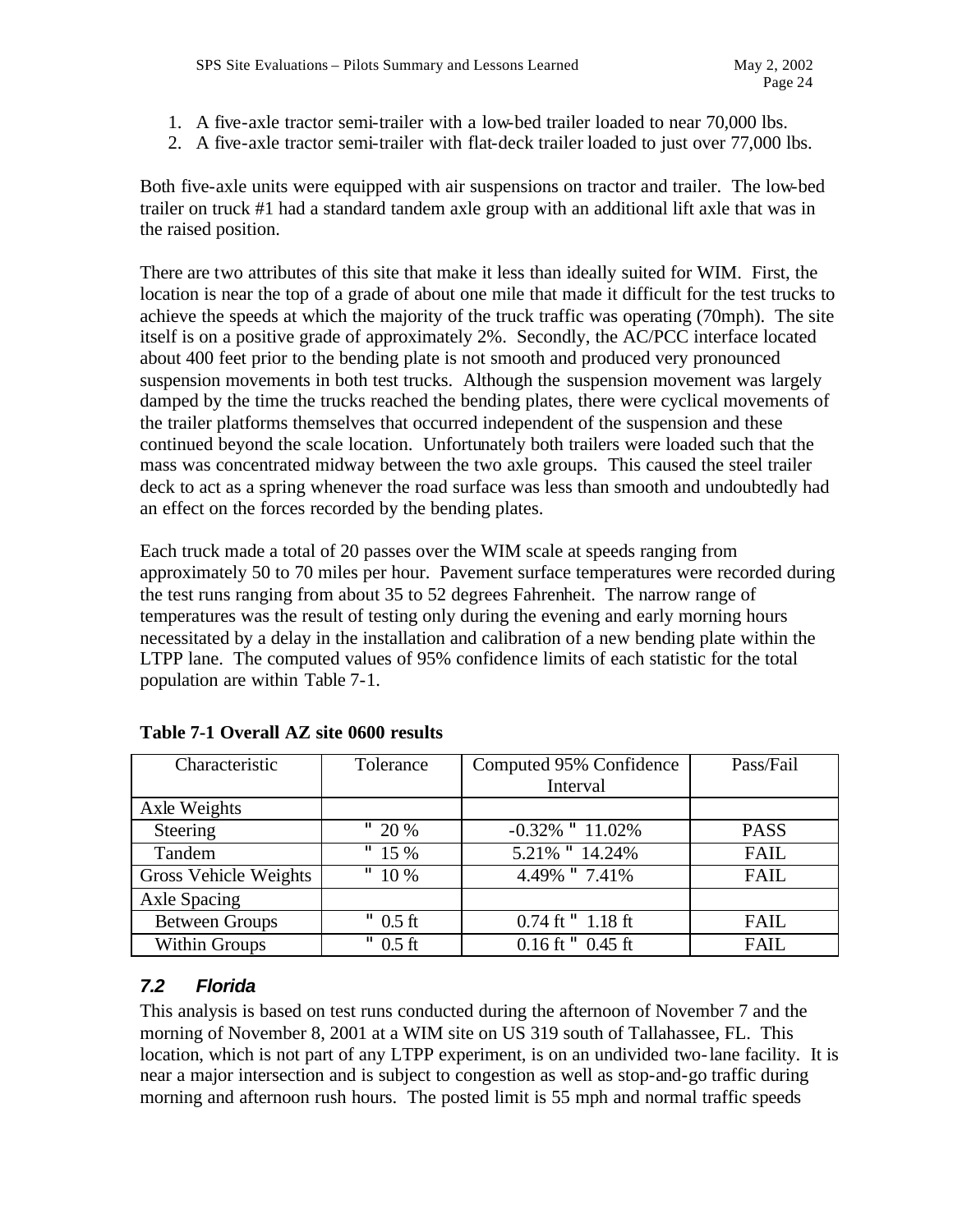range from 30 to 55 miles per hour. The traffic monitoring equipment includes inductance loops/piezo sensors as well as inductance loops/bending plate installations on both the northbound and southbound lanes. These sensors are installed within an AC pavement. The two trucks used for this calibration and for the subsequent testing included:

- 1. A five-axle tractor semi-trailer with a box van trailer loaded to near 77,000 lbs.
- 2. A five-axle tractor semi-trailer with a box van trailer loaded to just over 77,000 lbs.

Both five-axle units were equipped with air suspensions on tractor and trailer. The lighter box van trailer on truck #1 was evenly loaded across both tandem axle groups while the heavier truck #2 was loaded with a bias toward the rear tandem group.

For this comparison test, each truck made a total of 40 plus passes over each of the four WIM scales (piezo & bending plate – both directions) at speeds ranging from approximately 30 to 50 miles per hour. Pavement surface temperatures were recorded during the test runs ranging from about 40 to 100 degrees Fahrenheit. This range of temperatures was achieved by testing during the afternoon of Nov. 7 and again in the early morning hours of the following day. Heavy traffic necessitated that testing be stopped at 7:00am on Nov. 8 and resumed again at 9:00am. The computed values of 95% confidence limits of each statistic for the total population on the four scales are recorded in Table 7-2 and Table 7-3.

| Characteristic        | Tolerance  | Northbound            |             | Southbound             |             |  |
|-----------------------|------------|-----------------------|-------------|------------------------|-------------|--|
|                       |            | Computed 95%          | Pass/Fail   | Computed 95%           | Pass/Fail   |  |
|                       |            | Confidence Interval   |             | Confidence Interval    |             |  |
| Axle Weights          |            |                       |             |                        |             |  |
| Steering              | " $20%$    | $-11.0\%$ " 24.0%     | <b>FAIL</b> | 6.30% "17.0%           | FAIL        |  |
| Tandem                | " $15%$    | $-2.96\%$ "26.9%      | <b>FAIL</b> | $-4.11\%$ " 17.0%      | <b>FAIL</b> |  |
| <b>GVW</b>            | " $10\%$   | $-3.61\%$ " 25.0%     | <b>FAIL</b> | $-2.34\%$ " $11.3\%$   | <b>FAIL</b> |  |
| Axle Spacing          |            |                       |             |                        |             |  |
| <b>Between Groups</b> | $"$ 0.5 ft | $0.16$ ft $"$ 0.36 ft | <b>FAIL</b> | $0.16$ ft $"$ 0.34 ft  | <b>PASS</b> |  |
| Within Groups         | $"$ 0.5 ft | $-0.12$ ft "0.10 ft   | <b>PASS</b> | $-0.12$ ft $"$ 0.10 ft | <b>PASS</b> |  |

**Table 7-2 Overall FL site - Piezo-electric WIM results**

|  |  | Table 7-3 Overall FL site - Bending Plate WIM results |  |  |
|--|--|-------------------------------------------------------|--|--|
|  |  |                                                       |  |  |
|  |  |                                                       |  |  |

| Characteristic        | Tolerance  | Northbound                            |             | Southbound             |             |  |  |
|-----------------------|------------|---------------------------------------|-------------|------------------------|-------------|--|--|
|                       |            | Computed 95%                          | Pass/Fail   | Computed 95%           | Pass/Fail   |  |  |
|                       |            | Confidence Interval                   |             | Confidence Interval    |             |  |  |
| Axle Weights          |            |                                       |             |                        |             |  |  |
| Steering              | " $20%$    | $0.95\%$ " 6.53%                      | <b>PASS</b> | $-0.81\%$ " 6.46%      | <b>PASS</b> |  |  |
| Tandem                | " $15%$    | $-0.17\%$ " 5.04%                     | <b>PASS</b> | $0.52\%$ " $5.02\%$    | <b>PASS</b> |  |  |
| <b>GVW</b>            | " $10\%$   | $0.25\%$ " 3.52%                      | <b>PASS</b> | 0.56% " 3.77%          | <b>PASS</b> |  |  |
| Axle Spacing          |            |                                       |             |                        |             |  |  |
| <b>Between Groups</b> | $"$ 0.5 ft | $0.01 \text{ ft}$ " $0.50 \text{ ft}$ | <b>FAIL</b> | $0.71$ ft $" 1.33$ ft  | FAIL        |  |  |
| Within Groups         | $"$ 0.5 ft | $-0.15$ ft $"$ 0.29 ft                | <b>PASS</b> | $-0.03$ ft $"$ 0.31 ft | <b>PASS</b> |  |  |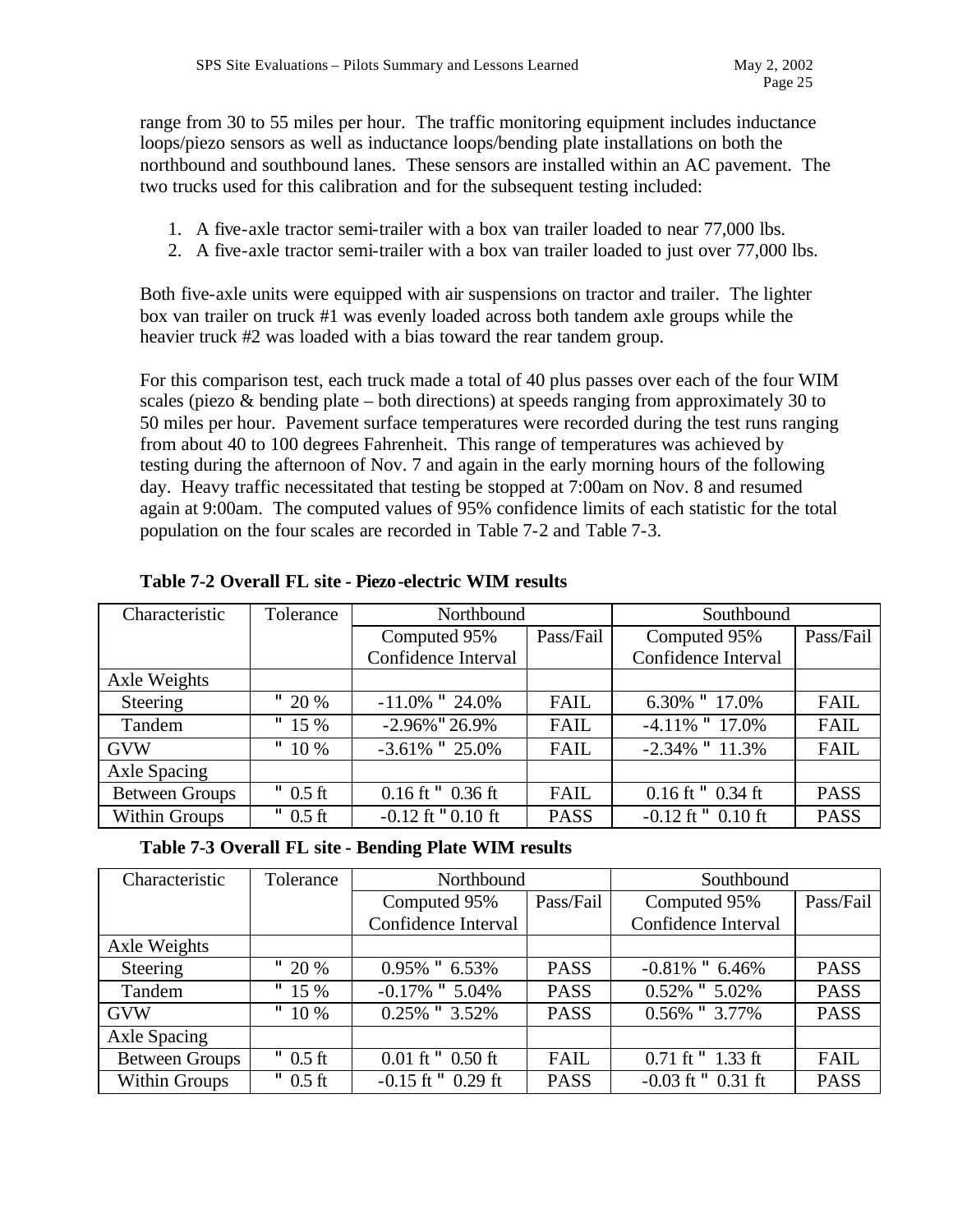# *7.3 Maryland*

A WIM site evaluation study was conducted at the SPS-5 site on US 15 near Frederick, Maryland on June 12 and 13, 2001. This location is on a two-lane roadway between two unsignalized intersections on a slight, but long continuous upgrade. Neither intersection affected site operations. The posted speed for this site is 55 mph. Actual running speeds range from 45 to slightly over 60 mph. This site has a system with a pair of piezo sensors without direct temperature compensation and a pair of inductance loops installed in asphalt. The sensors were installed in late 2000 and had never been calibrated. . The previous sensors were also piezo and still visible in the pavement. Only one piezo sensor was used to capture weight data. The original sensors at the site were bending plate that had never produced satisfactory results. The two trucks used for site calibration and validation included:

- 1. A five-axle tractor semi-trailer loaded to 78,400 lbs.
- 2. A five-axle tractor semi-trailer loaded to 78,100 lbs.

One truck had air suspension tandems on the tractor and trailer. The other had an air suspension tandem on the tractor and a steel spring suspension spread tandem on the trailer. The spread tandem was moved to its minimum spacing.

The WIM system was calibrated on June 12th as part of this site visit with three runs in each direction of a Class 9 (3S2) truck loaded to 78,100 pounds. The first run was used to adjust the calibration and the next two runs were used to confirm the correction was appropriate. Since the piezo sensors are temperature sensitive, this site's WIM equipment uses the front axle of Class 2 vehicles for automatic calibration. Class 2 vehicles are used since the site does not have enough Class 9 vehicles to recalibrate often enough to handle the temperature variations. Still the number of Class 2 vehicles was reduced from 100 to 30, then 20 and finally 10 during data collection to force the auto-calibration to take effect more often. This was an attempt to keep the WIM system calibrated to known truck weights during the hot part of the day. The results of the pilot are shown in Table 7-4.

| Characteristic        | Tolerance           | Computed 95%        | Pass/Fail   |
|-----------------------|---------------------|---------------------|-------------|
|                       |                     | Confidence Interval |             |
| Axle weights          |                     |                     |             |
| Steering axles        | $+20%$              | $2.2\% + 21.1\%$    | <b>FAIL</b> |
| Tandem axles          | $+15%$              | $-4.2\% + 22.8\%$   | FAIL        |
| Gross vehicle weights | $+10%$              | $-3.25\% + 18.90\%$ | <b>FAIL</b> |
| Vehicle speed         | $+1$ mph [ 2 km/hr] | $\pm 2$ mph         | <b>FAIL</b> |
| Axle spacing length   | $+0.5$ ft [150 mm]  | $+0.35$ ft          | <b>PASS</b> |

#### **Table 7-4 Overall MD 0500 site results**

### *7.4 Michigan*

The site evaluation for the SPS-1 north of Lansing, Michigan was conducted July 25 and 26, 2001. This site was visibly rough as vehicles were observed to bounce approaching the scale. The initial analysis was based on 80 runs split between three trucks: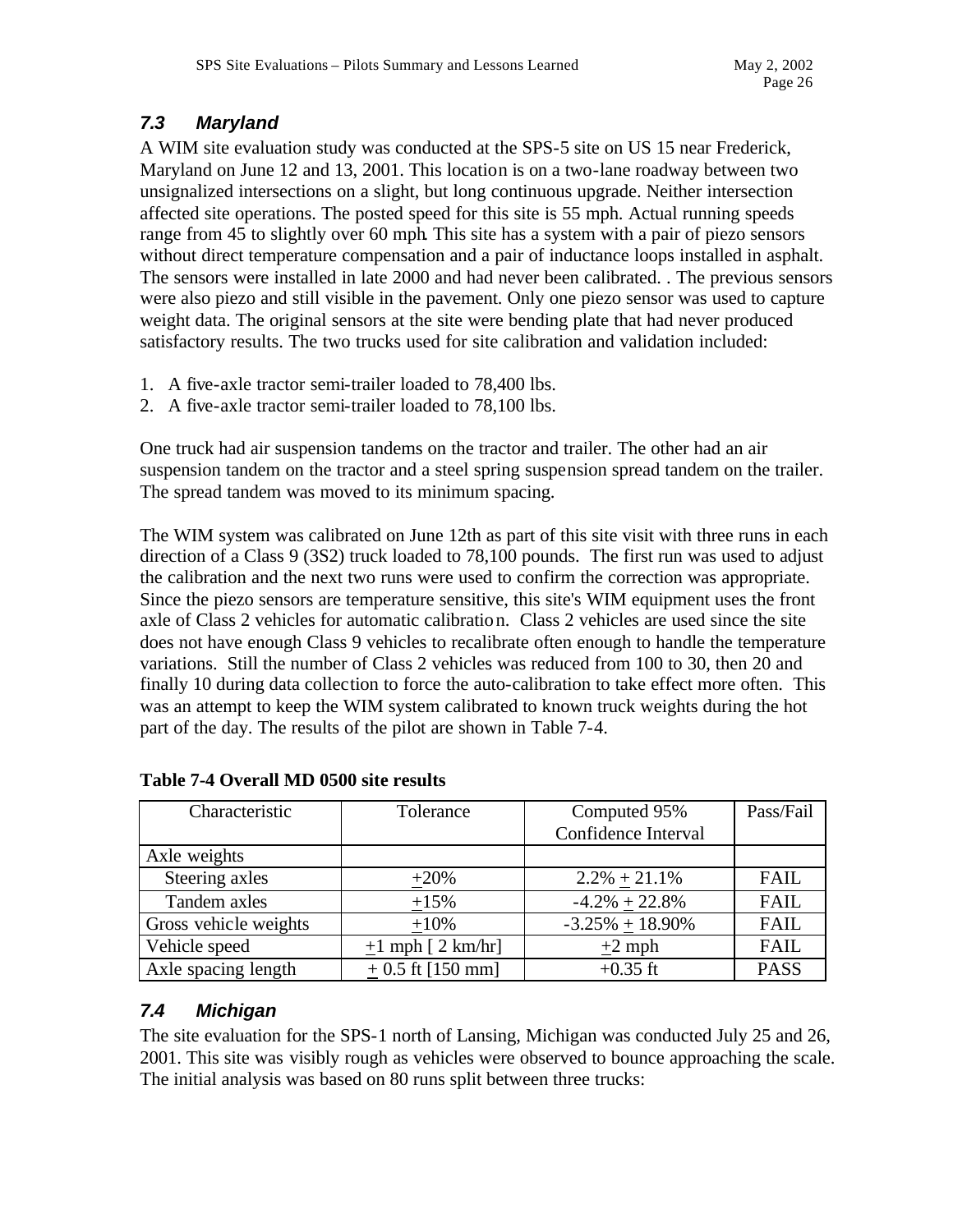- 1. 5-axle tractor-trailer combination weighing 68,600 lbs.
- 2. 2-axle bucket truck ("Cherry Picker") weighing 15,700 lbs.
- 3. 2-axle dump truck weighing 33,100 lbs.

There were several truck breakdowns in the course of the testing and as a result the preferred vehicle completed a minority of the runs. The impact of site roughness and vehicle dynamics resulted in two analyses, one with all three trucks and one where the bucket truck was omitted. Of all the runs, nineteen percent of the runs were made by the Class 9 (5-axle tractor-trailer), half were made by the bucket truck and the remainder by the dump truck. The total population statistics in comparison with the LTPP WIM tolerances are shown in Table 7-5. Table 7-6 shows the results after omitting the bucket truck.

| Characteristic        | 95% Confidence |                     | Pass/Fail   |
|-----------------------|----------------|---------------------|-------------|
|                       |                | Computed Value      |             |
|                       | Limit of Error |                     |             |
| Axle Weights          |                |                     |             |
| All single axles      | "20%           | $+3.2\%$ " $18.8\%$ | <b>FAIL</b> |
| Steering axles        | "20%           | $-2.1\%$ " $5.1\%$  | <b>PASS</b> |
| Other single axles    | "20%           | $+9.8\%$ " 21.4%    | <b>FAIL</b> |
| Tandem axles          | "15%           | $-3.5\%$ " 28.9%    | <b>FAIL</b> |
| Gross Vehicle Weights | $"10\%$        | $+3.0\%$ " 14.0%    | <b>FAIL</b> |
| Vehicle Speed         | " $1$ mph      | $+1.5$ " 4.2        | <b>FAIL</b> |
| Axle spacing          |                |                     |             |
| All lengths           | $"0.5$ ft      | $+0.3$ " 1.6        | <b>FAIL</b> |
| Tandem axles          | $"0.5$ ft      | $+0.1$ " 0.6        | <b>FAIL</b> |

#### **Table 7-5 Overall MI 0100 site results**

#### **Table 7-6 MI site results with selected trucks**

| Characteristic        | 95% Confidence | <b>Computed Value</b> | Pass/Fail   |
|-----------------------|----------------|-----------------------|-------------|
|                       | Limit of Error |                       |             |
| Axle Weights          |                |                       |             |
| All single axles      | "20%           | $-2.8\%$ " 4.7%       | <b>PASS</b> |
| Steering axles        | "20%           | $-2.5\%$ " $5.1\%$    | <b>PASS</b> |
| Other single axles    | "20%           | $-3.3\%$ " $1.8\%$    | <b>PASS</b> |
| Tandem axles          | "15%           | $-3.5\%$ " 28.9%      | <b>FAIL</b> |
| Gross Vehicle Weights | $"10\%$        | $-3.4\%$ " $7.3\%$    | <b>PASS</b> |
| Vehicle Speed         | " $1$ mph      | $+1.1$ " 2.8          | <b>FAIL</b> |
| Axle spacing          |                |                       |             |
| All lengths           | $"0.5$ ft      | $+0.5$ " 1.8          | <b>FAIL</b> |
| Tandem axles          | $"0.5$ ft      | $+0.1$ " 0.6          | <b>FAIL</b> |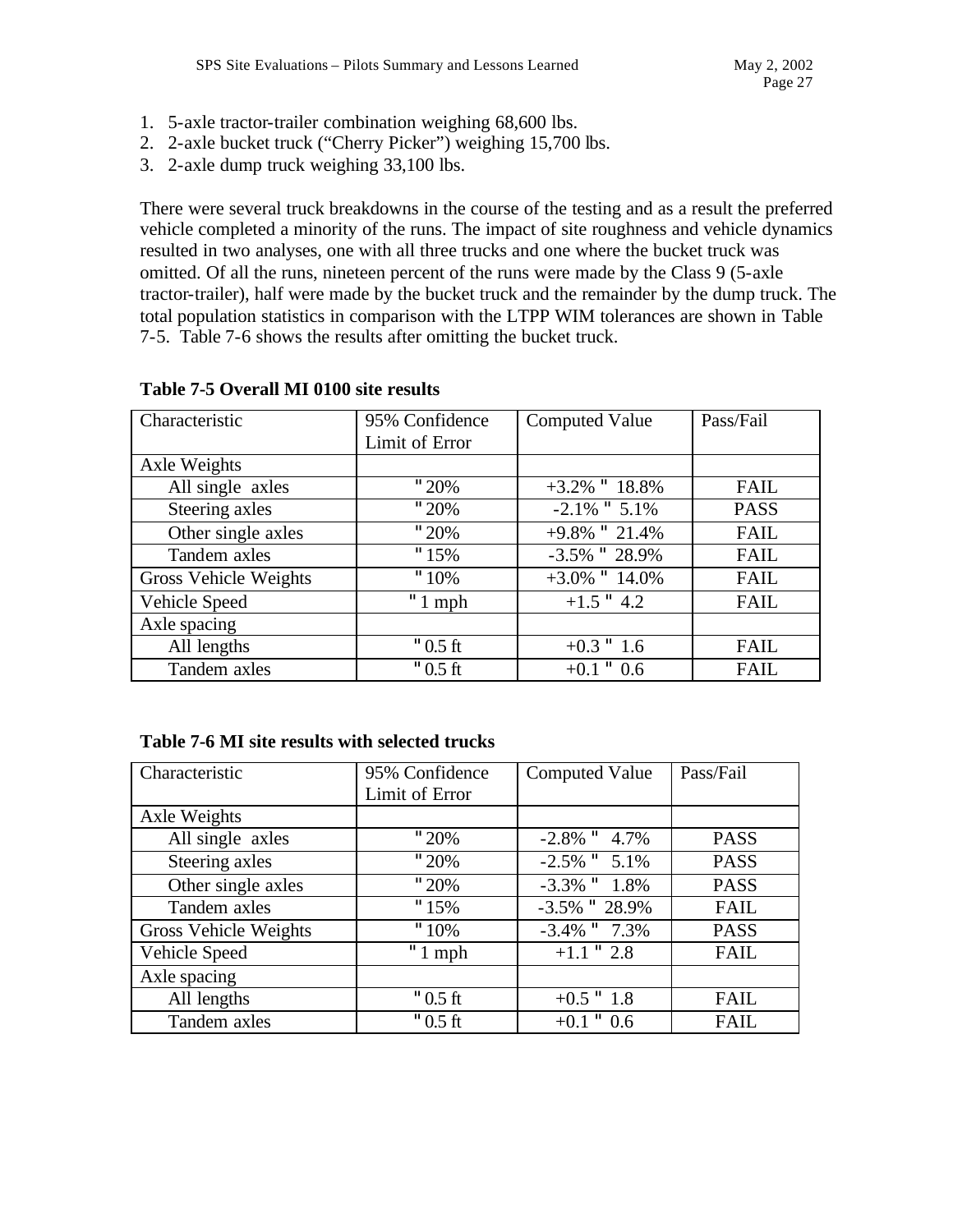#### *7.5 Texas*

This analysis is based on a full day of test runs conducted on October 17, 2001 at test site 480100 on US 281 north of Edinburg, TX. This SPS-1 site is on the southbound, right hand lane of a divided four-lane facility. The equipment is a bending plate installed in asphalt. The trucks used included:

- 1. A three-axle dump truck loaded with gravel to a GVW of approximately 45,500 lbs.
- 2. A six-axle 'lowboy' tractor semi-trailer combination loaded to about 86,800 lbs.
- 3. A five-axle tractor semi-trailer with a split-tandem trailer loaded to near 79,000 lbs.
- 4. A five-axle tractor semi-trailer with standard trailer axles loaded to 57,300 lbs.

Both five-axle units were equipped with air suspension on tractor and trailer while the dump truck and 6-axle semi had steel leaf springs only. This evaluation was unique in that a triple axle group was available for testing. Since no tolerance level for statistics based on such groups has been specified by LTPP, this report uses the premise of ASTM 1318 that all axle groups should meet the same qualifications. Each truck made a total of 14 passes over the WIM scale at speeds ranging from approximately 50 to 70 miles per hour. Pavement surface temperatures were recorded during the test runs ranging from about 65 to 105 degrees Fahrenheit. The computed values of 95% confidence limits of each statistic for the total population are in Table 7-7.

| Characteristic        | Tolerance  | Computed 95% Confidence | Pass/Fail   |
|-----------------------|------------|-------------------------|-------------|
|                       |            | Interval                |             |
| Axle Weights          |            |                         |             |
| Steering              | " $20%$    | $-2.5\%$ " 6.41%        | <b>PASS</b> |
| Tandem                | " $15%$    | $0.70\%$ " $9.47\%$     | <b>PASS</b> |
| Triple                | " $15%$    | $-1.4\%$ " 6.56%        | <b>PASS</b> |
| Gross Vehicle Weights | " $10\%$   | $0.31\%$ " $7.08\%$     | <b>PASS</b> |
| Axle Spacing          |            |                         |             |
| <b>Between Groups</b> | $"$ 0.5 ft | $0.14$ ft $"$ 0.86 ft   | FAIL        |
| Within Groups         | $"$ 0.5 ft | $0.02$ ft $"$ 0.32 ft   | <b>PASS</b> |

#### **Table 7-7 Overall TX 0100 results**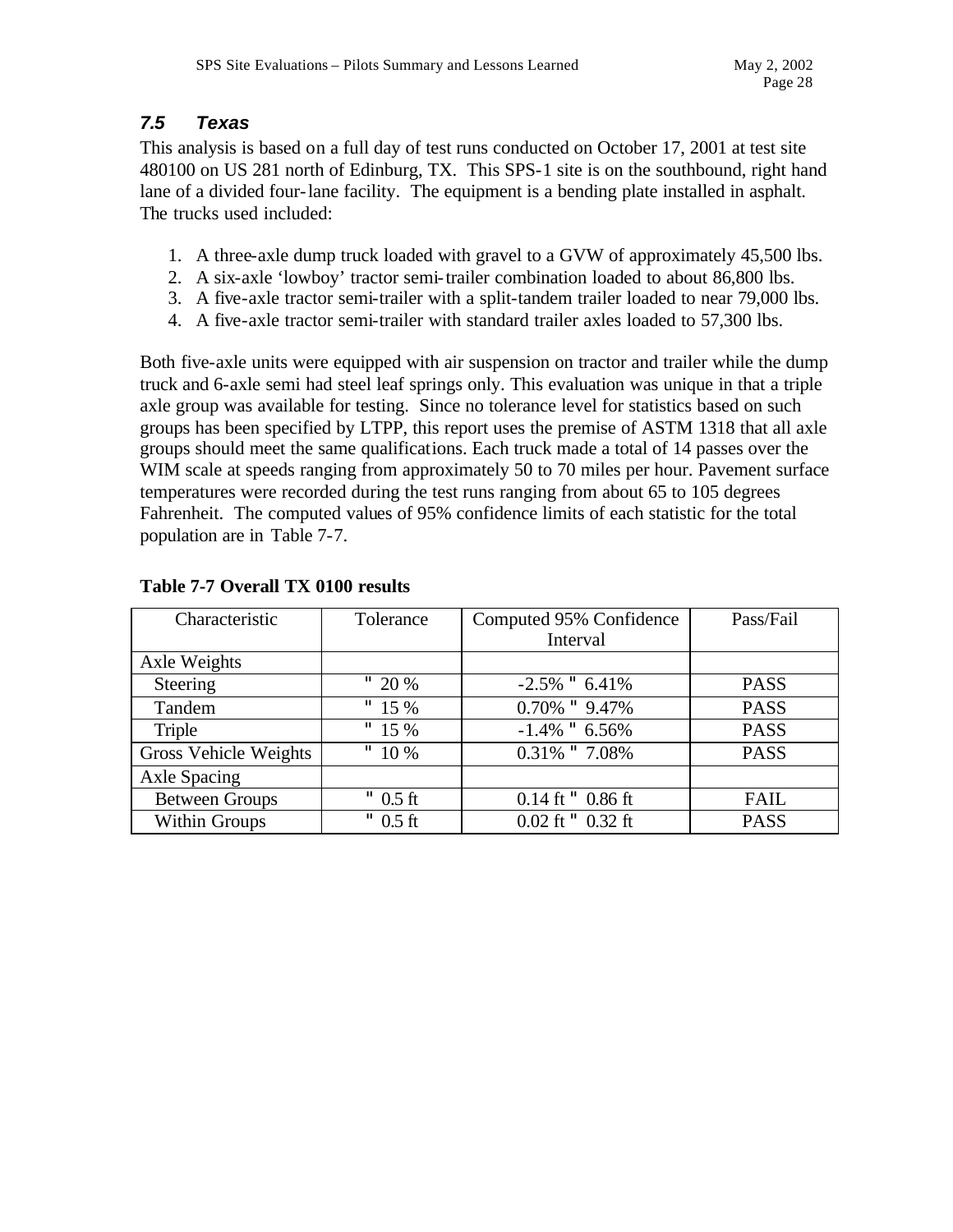This section contains all of the basic information that went into the analyses discussed in this document and the pilot reports.

#### *8.1 Arizona*

### **Table 8-1 AZ Static Test Truck measurements**

| Test          |       | Static Measurements (lbs) |         |        | Static Spacings (ft) |      |       |       |  |  |
|---------------|-------|---------------------------|---------|--------|----------------------|------|-------|-------|--|--|
| <b>Trucks</b> | Steer | Tandem1.                  | Tandem2 | Gross  | A-B                  | B-C  | C-D   | D-F   |  |  |
|               | 11030 | 29.360                    | 28.940  | 69.330 | 9.17                 | 4.25 | 38.54 | 4.50  |  |  |
|               | 10860 | 35.120                    | 30.700  | 76.680 | 19.42                | 4.50 | 34.33 | 10.21 |  |  |

#### **Table 8-2 AZ raw data for LTPP lane**

|         |                |      | Pavement |       |              |         | WIM Weights (lbs) |        | WIM Spacings (ft) |     |      |      |
|---------|----------------|------|----------|-------|--------------|---------|-------------------|--------|-------------------|-----|------|------|
| Date    | Truck #        | Time | Temp     | Speed | <b>Steer</b> | Tandem1 | Tandem2           | Gross  | A-B               | B-C | C-D  | D-E  |
| 11/1/01 |                | 6:46 | 36       | 52    | 11,200       | 32,900  | 27,700            | 71,900 | 9.7               | 4.2 | 40.1 | 4.8  |
| 11/1/01 | 2              | 6:46 | 36       | 49    | 11,400       | 36,800  | 30,400            | 78,700 | 20.0              | 4.6 | 35.1 | 10.5 |
| 11/1/01 |                | 6:57 | 35       | 60    | 10,600       | 32,200  | 29,900            | 72,700 | 8.8               | 4.4 | 38.0 | 4.8  |
| 11/1/01 | 2              | 6:57 | 35       | 60    | 11,500       | 38,500  | 29,100            | 79,200 | 20.0              | 4.4 | 35.2 | 10.4 |
| 11/1/01 |                | 7:09 | 36       | 67    | 9,700        | 30,500  | 31,800            | 72,000 | 9.3               | 4.0 | 39.9 | 4.4  |
| 11/1/01 | 2              | 7:09 | 36       | 65    | 10,100       | 35,700  | 28,600            | 74,400 | 19.8              | 4.7 | 34.9 | 10.3 |
| 11/1/01 |                | 7:21 | 37       | 51    | 11,100       | 32,300  | 28,200            | 71,500 | 9.5               | 4.4 | 40.0 | 4.8  |
| 11/1/01 | $\overline{2}$ | 7:21 | 37       | 49    | 11,500       | 37,400  | 31,600            | 80,500 | 19.6              | 4.6 | 35.1 | 10.1 |
| 11/1/01 | $\overline{2}$ | 7:35 | 36       | 60    | 11,400       | 39,900  | 29,800            | 81,000 | 20.0              | 4.8 | 35.2 | 10.4 |
| 11/1/01 |                | 7:38 | 36       | 52    | 11,600       | 32,600  | 27,800            | 72,000 | 9.4               | 4.2 | 39.4 | 4.5  |
| 11/1/01 | $\mathbf{1}$   | 7:52 | 39       | 67    | 10,700       | 31,700  | 32,000            | 74,400 | 9.3               | 4.4 | 39.4 | 4.4  |
| 11/1/01 | $\overline{2}$ | 7:52 | 39       | 65    | 10,700       | 36,800  | 31,000            | 78,400 | 19.8              | 4.7 | 34.9 | 10.3 |
| 11/1/01 | $\overline{2}$ | 8:04 | 41       | 50    | 11,300       | 37,400  | 31,900            | 80,600 | 20.1              | 4.7 | 35.1 | 10.4 |
| 11/1/01 |                | 8:05 | 41       | 51    | 11,000       | 32,400  | 27,500            | 70,800 | 9.2               | 4.4 | 38.9 | 4.8  |
| 11/1/01 | $\overline{2}$ | 8:16 | 41       | 60    | 10,700       | 39,600  | 29,100            | 79,500 | 20.4              | 4.8 | 35.2 | 10.8 |
| 11/1/01 | $\mathbf{1}$   | 8:17 | 41       | 59    | 11,100       | 31,300  | 31,400            | 73,700 | 8.9               | 3.9 | 38.2 | 4.7  |
| 11/1/01 |                | 8:29 | 44       | 68    | 10,500       | 31,100  | 35,000            | 76,600 | 9.5               | 4.5 | 39.6 | 4.5  |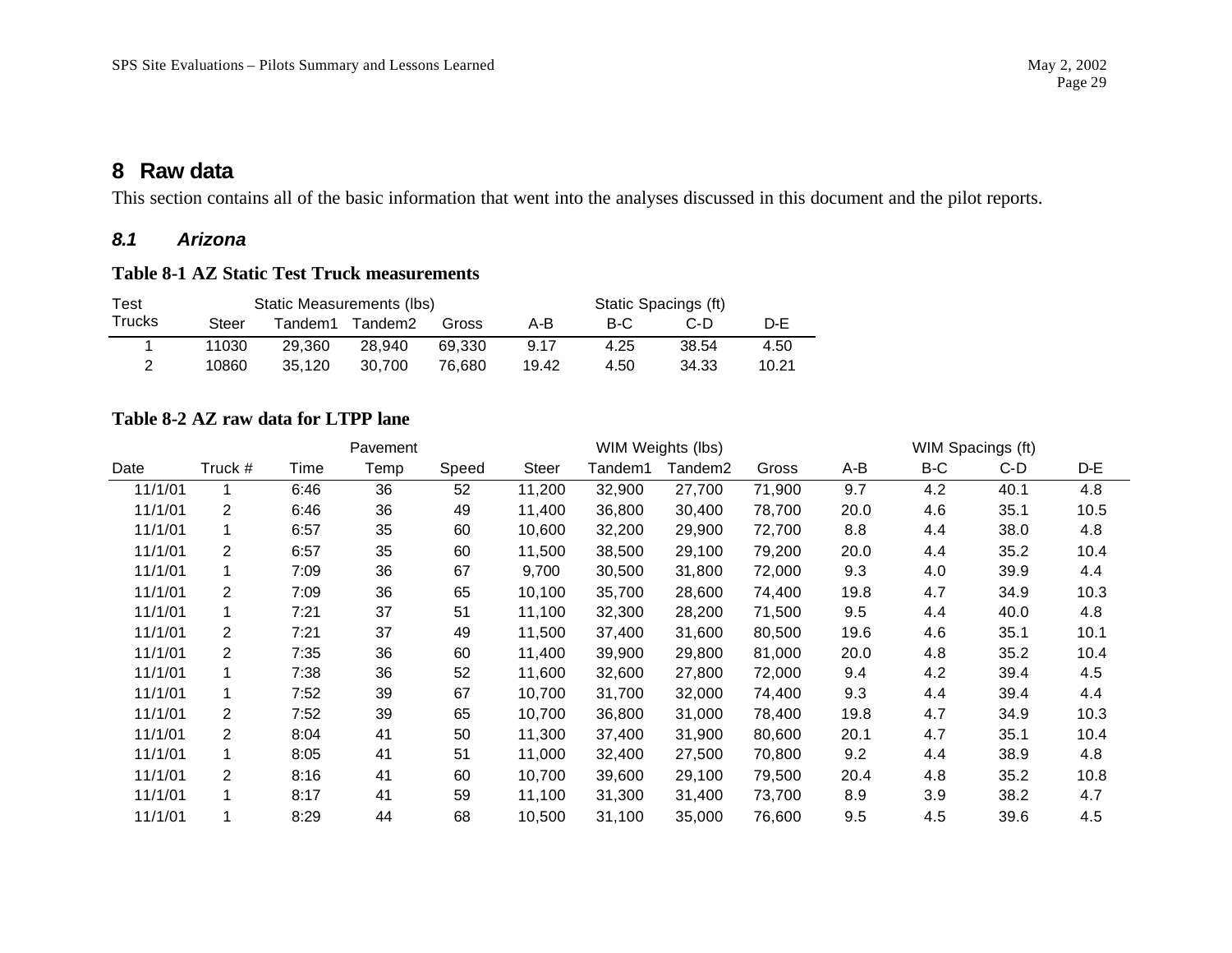|          |                |       | Pavement |       |              |         | WIM Weights (lbs)   |        | WIM Spacings (ft) |     |      |      |
|----------|----------------|-------|----------|-------|--------------|---------|---------------------|--------|-------------------|-----|------|------|
| Date     | Truck #        | Time  | Temp     | Speed | <b>Steer</b> | Tandem1 | Tandem <sub>2</sub> | Gross  | A-B               | B-C | C-D  | D-E  |
| 11/1/01  | $\overline{2}$ | 8:29  | 44       | 65    | 10,500       | 36,400  | 30,900              | 77,800 | 19.8              | 4.7 | 34.9 | 10.3 |
| 11/1/01  | 1              | 8:46  | 47       | 52    | 10,900       | 33,200  | 27,500              | 71,600 | 9.4               | 4.2 | 39.8 | 4.5  |
| 11/1/01  | $\overline{2}$ | 8:46  | 47       | 48    | 11,600       | 36,800  | 30,800              | 79,100 | 19.6              | 4.8 | 34.4 | 9.9  |
| 11/1/01  | 1              | 9:02  | 49       | 63    | 10,800       | 30,300  | 29,800              | 71,000 | 9.2               | 4.6 | 39.5 | 4.6  |
| 11/1/01  | $\overline{2}$ | 9:02  | 49       | 59    | 11,800       | 39,000  | 29,100              | 79,900 | 19.9              | 4.3 | 35.1 | 10.1 |
| 10/31/01 | $\overline{2}$ | 17:30 | 52       | 55    | 11,900       | 41,900  | 31,700              | 85,500 | 20.0              | 4.4 | 35.0 | 10.6 |
| 10/31/01 |                | 17:31 | 52       | 56    | 11,100       | 33,000  | 26,100              | 70,200 | 9.3               | 4.5 | 39.1 | 4.5  |
| 10/31/01 | 1              | 17:41 | 50       | 63    | 10,000       | 31,100  | 31,200              | 72,400 | 9.6               | 4.6 | 40.4 | 4.6  |
| 10/31/01 | $\overline{2}$ | 17:41 | 50       | 59    | 11,000       | 40,600  | 30,600              | 82,200 | 20.3              | 4.7 | 35.1 | 10.5 |
| 10/31/01 | $\overline{2}$ | 17:52 | 50       | 65    | 10,200       | 36,600  | 31,000              | 77,700 | 20.3              | 4.7 | 34.9 | 10.3 |
| 10/31/01 |                | 17:53 | 50       | 68    | 11,000       | 30,100  | 33,500              | 74,600 | 9.5               | 4.1 | 40.0 | 5.0  |
| 10/31/01 |                | 18:05 | 49       | 70    | 10,600       | 32,100  | 34,600              | 77,300 | 9.8               | 4.2 | 40.3 | 5.2  |
| 10/31/01 | $\overline{2}$ | 18:05 | 49       | 56    | 11,900       | 40,000  | 32,200              | 84,100 | 20.9              | 4.8 | 36.5 | 10.8 |
| 10/31/01 | 1              | 18:16 | 49       | 62    | 10,400       | 31,000  | 30,100              | 71,500 | 9.0               | 4.5 | 39.8 | 4.5  |
| 10/31/01 | $\overline{2}$ | 18:16 | 49       | 57    | 11,200       | 39,100  | 30,300              | 80,700 | 19.8              | 4.6 | 34.7 | 10.3 |
| 10/31/01 | $\overline{2}$ | 18:30 | 49       | 67    | 10,700       | 35,000  | 29,900              | 75,600 | 20.4              | 4.8 | 36.3 | 10.6 |
| 10/31/01 |                | 18:31 | 49       | 70    | 11,000       | 31,900  | 35,900              | 78,800 | 9.8               | 4.2 | 40.7 | 4.7  |
| 10/31/01 |                | 18:43 | 48       | 57    | 10,500       | 32,200  | 25,800              | 68,500 | 9.5               | 4.6 | 40.0 | 4.6  |
| 10/31/01 | 2              | 18:43 | 48       | 56    | 11,900       | 41,500  | 31,700              | 85,100 | 20.5              | 4.8 | 35.8 | 10.8 |
| 10/31/01 | 1              | 18:58 | 48       | 63    | 9,800        | 30,300  | 29,000              | 69,200 | 9.6               | 4.6 | 39.9 | 5.0  |
| 10/31/01 | 2              | 18:58 | 48       | 62    | 10,700       | 37,700  | 29,000              | 77,500 | 20.9              | 4.5 | 36.5 | 10.6 |
| 10/31/01 | $\overline{2}$ | 19:12 | 47       | 67    | 10,600       | 36,700  | 30,300              | 77,600 | 20.4              | 4.8 | 35.9 | 11.1 |
| 10/31/01 | 1              | 19:13 | 47       | 68    | 10,100       | 31,500  | 33,200              | 74,900 | 9.5               | 4.1 | 39.6 | 4.5  |

### *8.2 Florida*

## **Table 8-3 FL Static Test Truck Measurements**

| Test          |        |         | Static Measurements (lbs) | Static Spacings (ft) |      |     |      |     |  |
|---------------|--------|---------|---------------------------|----------------------|------|-----|------|-----|--|
| <b>Trucks</b> | Steer  | Tandem1 | Tandem2                   | Gross                | A-B  | B-C | C-D  | D-E |  |
|               | 11.750 | 30.270  | 0:00                      | 76.400               | 16.8 | 4.4 | 34.3 | 4.3 |  |
|               | 11.460 | 33.080  | 0:00                      | 77.160               | 19.9 | 4.4 | 33.4 | 4.3 |  |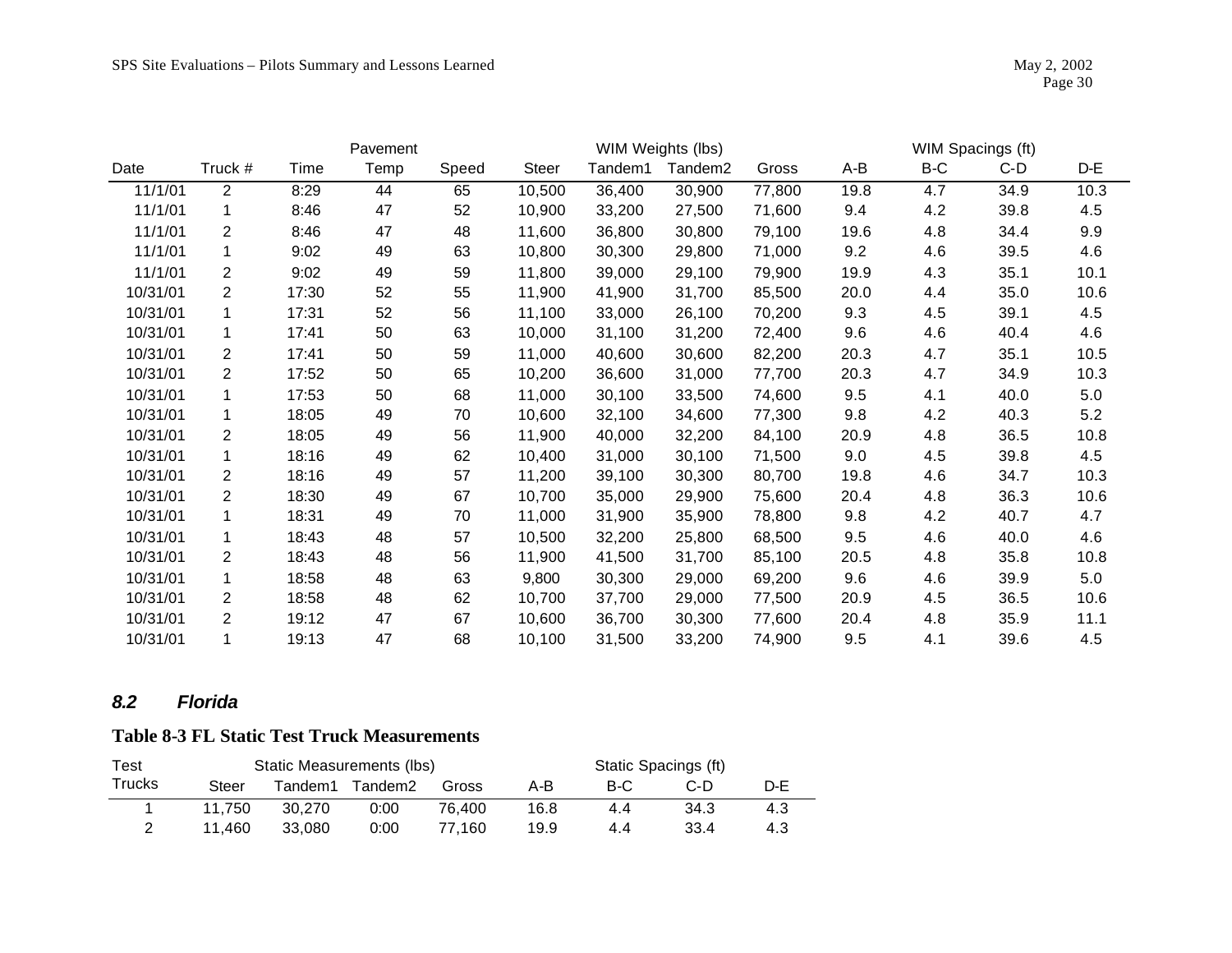| Piezo   |             |         |       |      |       | WIM Spacings (ft)<br>WIM Weights (lbs) |         |                     |        |       |       |       |       |
|---------|-------------|---------|-------|------|-------|----------------------------------------|---------|---------------------|--------|-------|-------|-------|-------|
| Truck # | Lane        | Date    | Time  | Temp | Speed | <b>Steer</b>                           | Tandem1 | Tandem <sub>2</sub> | Gross  | $A-B$ | $B-C$ | $C-D$ | $D-E$ |
|         | $\mathbf 1$ | 11/7/01 | 13:08 | 98   | 27    | 11,900                                 | 31,200  | 38,300              | 81,600 | 16.8  | 4.4   | 34.5  | 4.1   |
|         | 1           | 11/7/01 | 13:19 | 98   | 37    | 12,400                                 | 31,900  | 37,100              | 81,600 | 16.8  | 4.3   | 34.5  | 4.1   |
|         | 1           | 11/7/01 | 13:28 | 99   | 46    | 11,600                                 | 30,200  | 35,400              | 77,400 | 16.7  | 4.3   | 34.4  | 4.1   |
|         |             | 11/7/01 | 13:35 | 98   | 28    | 11,200                                 | 29,900  | 36,300              | 77,600 | 16.7  | 4.3   | 34.3  | 4.1   |
|         |             | 11/7/01 | 13:43 | 98   | 36    | 12,000                                 | 32,500  | 37,700              | 82,300 | 16.7  | 4.3   | 34.4  | 4.1   |
|         | 1           | 11/7/01 | 13:51 | 96   | 47    | 11,200                                 | 29,600  | 34,400              | 75,500 | 16.7  | 4.3   | 34.4  | 4.1   |
|         | 1           | 11/7/01 | 13:58 | 100  | 29    | 11,800                                 | 30,100  | 36,300              | 78,500 | 16.7  | 4.3   | 34.3  | 4.1   |
|         | 1           | 11/7/01 | 14:07 | 99   | 37    | 11,800                                 | 31,100  | 35,300              | 78,400 | 16.7  | 4.3   | 34.5  | 4.1   |
|         | 1           | 11/7/01 | 14:14 | 99   | 48    | 11,200                                 | 30,500  | 35,000              | 77,000 | 16.8  | 4.3   | 34.5  | 4.1   |
|         |             | 11/7/01 | 14:22 | 97   | 27    | 11,900                                 | 29,900  | 35,700              | 77,600 | 16.7  | 4.3   | 34.3  | 4.1   |
|         |             | 11/7/01 | 14:29 | 96   | 38    | 12,500                                 | 31,600  | 36,900              | 81,200 | 16.8  | 4.4   | 34.5  | 4.1   |
|         | 1           | 11/7/01 | 14:35 | 96   | 48    | 11,700                                 | 29,900  | 35,200              | 76,900 | 16.8  | 4.4   | 34.5  | 4.1   |
|         | 1           | 11/7/01 | 14:43 | 97   | 27    | 11,800                                 | 29,000  | 35,800              | 76,800 | 16.7  | 4.3   | 34.3  | 4.1   |
|         | 1           | 11/7/01 | 15:00 | 97   | 47    | 11,800                                 | 31,200  | 36,800              | 79,900 | 16.7  | 4.3   | 34.5  | 4.1   |
|         | 1           | 11/7/01 | 15:08 | 97   | 27    | 11,200                                 | 30,500  | 36,000              | 77,900 | 16.7  | 4.3   | 34.3  | 4.1   |
|         |             | 11/7/01 | 15:19 | 96   | 38    | 12,500                                 | 32,800  | 39,200              | 84,600 | 16.8  | 4.3   | 34.5  | 4.1   |
|         | 1           | 11/7/01 | 15:26 | 96   | 48    | 11,900                                 | 30,000  | 34,900              | 77,000 | 16.8  | 4.4   | 34.5  | 4.1   |
|         | 1           | 11/7/01 | 15:34 | 96   | 28    | 11,800                                 | 30,600  | 35,800              | 78,200 | 16.7  | 4.4   | 34.4  | 4.1   |
|         |             | 11/7/01 | 15:42 | 91   | 38    | 10,600                                 | 26,800  | 30,600              | 68,200 | 16.8  | 4.3   | 34.5  | 4.1   |
|         |             | 11/7/01 | 15:50 | 87   | 48    | 11,200                                 | 28,900  | 33,900              | 74,200 | 16.8  | 4.3   | 34.6  | 4.1   |
|         | 1           | 11/7/01 | 15:59 | 83   | 28    | 10,600                                 | 28,500  | 34,200              | 73,500 | 16.8  | 4.3   | 34.4  | 4.1   |
|         | 1           | 11/7/01 | 16:07 | 83   | 38    | 10,600                                 | 28,100  | 33,000              | 71,800 | 16.7  | 4.3   | 34.4  | 4.1   |
|         |             | 11/7/01 | 16:16 | 80   | 49    | 10,800                                 | 28,100  | 34,800              | 73,900 | 16.8  | 4.4   | 34.4  | 4.1   |
|         | 1           | 11/8/01 | 6:20  | 41   | 27    | 8,000                                  | 21,000  | 25,000              | 54,100 | 16.7  | 4.3   | 34.3  | 4.1   |
|         | 1           | 11/8/01 | 6:29  | 40   | 37    | 8,100                                  | 22,300  | 25,500              | 56,200 | 16.7  | 4.3   | 34.3  | 4.1   |
|         |             | 11/8/01 | 6:37  | 41   | 47    | 7,800                                  | 21,600  | 24,600              | 54,300 | 16.7  | 4.3   | 34.3  | 4.1   |
|         | 1           | 11/8/01 | 6:47  | 42   | 27    | 7,800                                  | 21,200  | 24,600              | 53,800 | 16.7  | 4.3   | 34.3  | 4.1   |
|         |             | 11/8/01 | 9:08  | 61   | 27    | 7,700                                  | 19,600  | 24,100              | 66,000 | 16.8  | 4.3   | 34.4  | 4.1   |
|         |             | 11/8/01 | 9:16  | 62   | 37    | 9,100                                  | 24,000  | 28,100              | 61,500 | 16.7  | 4.3   | 34.4  | 4.1   |
|         | 1           | 11/8/01 | 9:24  | 62   | 46    | 9,400                                  | 24,300  | 28,800              | 62,700 | 16.7  | 4.3   | 34.5  | 4.1   |

**Table 8-4 FL Piezo Lane 1 – Raw data for Truck 1**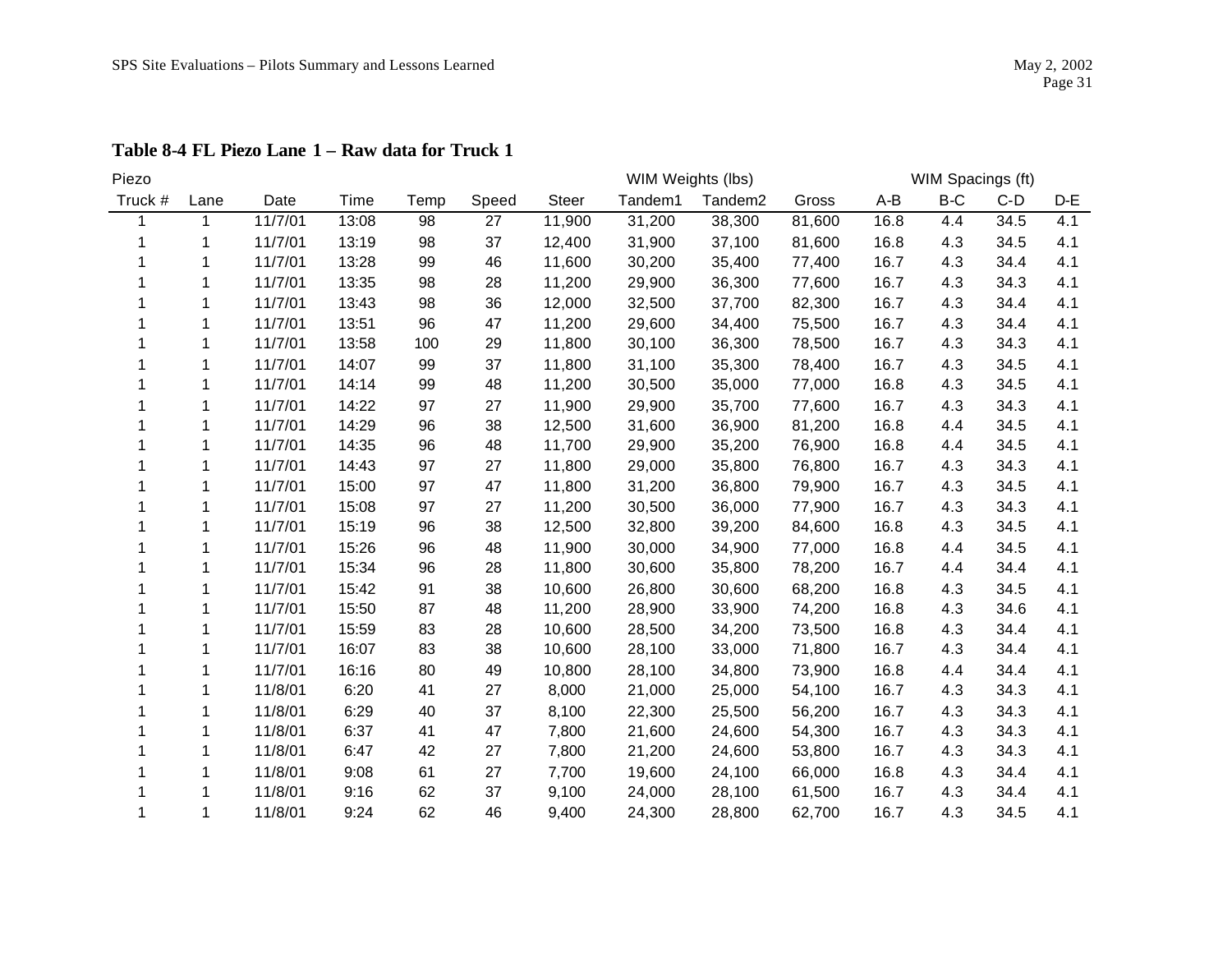| Piezo   |      |         |       |      |       |              | WIM Weights (lbs) |         | WIM Spacings (ft) |      |     |      |     |
|---------|------|---------|-------|------|-------|--------------|-------------------|---------|-------------------|------|-----|------|-----|
| Truck # | Lane | Date    | Time  | Temp | Speed | <b>Steer</b> | Tandem1           | Tandem2 | Gross             | A-B  | B-C | C-D  | D-E |
|         |      | 11/8/01 | 9:32  | 66   | 31    | 9,400        | 25,500            | 30,400  | 65,400            | 16.7 | 4.3 | 34.4 | 4.1 |
|         |      | 11/8/01 | 9:40  | 67   | 37    | 9,600        | 24,900            | 29,200  | 63,900            | 16.7 | 4.3 | 34.3 | 4.1 |
|         |      | 11/8/01 | 9:47  | 67   | 47    | 9,800        | 24,400            | 27,700  | 62,100            | 16.7 | 4.3 | 34.5 | 4.1 |
|         |      | 11/8/01 | 10:02 | 72   | 36    | 10,200       | 26,800            | 31,500  | 68,800            | 16.8 | 4.3 | 34.5 | 4.1 |
|         |      | 11/8/01 | 10:10 | 73   | 46    | 10,000       | 25,600            | 28,700  | 64.500            | 16.6 | 4.3 | 34.3 | 4.1 |
|         |      | 11/8/01 | 10:18 | 74   | 26    | 9,900        | 26,200            | 30,300  | 66,600            | 16.7 | 4.3 | 34.3 | 4.1 |
|         |      | 11/8/01 | 10:25 | 76   | 37    | 10.100       | 26,100            | 31,400  | 67.900            | 16.7 | 4.3 | 34.4 | 4.1 |
|         |      | 11/8/01 | 10:32 | 76   | 47    | 10,000       | 25,700            | 28,900  | 64,900            | 16.8 | 4.3 | 34.7 | 4.1 |
|         |      | 11/8/01 | 10:41 | 80   | 27    | 10.300       | 27,200            | 33,300  | 70.900            | 16.8 | 4.3 | 34.4 | 4.1 |
|         |      | 11/8/01 | 10:50 | 81   | 37    | 10.500       | 28,500            | 33,500  | 72,700            | 16.8 | 4.4 | 34.5 | 4.1 |
|         |      | 11/8/01 | 10:57 | 83   | 46    | 11,000       | 27,500            | 30,200  | 68,900            | 16.6 | 4.3 | 34.4 | 4.1 |

#### **Table 8-5 FL Piezo Lane 1 – Raw data Truck 2**

| Piezo          |      |         |       |      |       |              | WIM Weights (lbs) |         |        | WIM Spacings (ft) |     |      |     |
|----------------|------|---------|-------|------|-------|--------------|-------------------|---------|--------|-------------------|-----|------|-----|
| Truck $#$      | Lane | Date    | Time  | Temp | Speed | <b>Steer</b> | Tandem1           | Tandem2 | Gross  | A-B               | B-C | C-D  | D-E |
| 2              |      | 11/7/01 | 13:07 | 95   | 29    | 9,700        | 32,500            | 31,200  | 73,400 | 20.1              | 4.3 | 33.8 | 4.1 |
| 2              |      | 11/7/01 | 13:18 | 98   | 39    | 12,500       | 41,000            | 39,300  | 93,000 | 20.1              | 4.3 | 33.6 | 4.1 |
| 2              |      | 11/7/01 | 13:25 | 99   | 46    | 11,500       | 36,800            | 36,400  | 84,900 | 20.3              | 4.4 | 33.9 | 4.1 |
| $\overline{2}$ |      | 11/7/01 | 13:34 | 98   | 29    | 11,700       | 38,200            | 38,900  | 88,900 | 20.3              | 4.4 | 33.8 | 4.1 |
| 2              |      | 11/7/01 | 13:41 | 98   | 48    | 10,900       | 35,700            | 36,200  | 82,900 | 20.3              | 4.3 | 33.8 | 4.1 |
| 2              |      | 11/7/01 | 13:50 | 97   | 39    | 11,200       | 39,000            | 38,600  | 89,000 | 20.2              | 4.4 | 33.8 | 4.1 |
| 2              |      | 11/7/01 | 13:57 | 96   | 49    | 11,400       | 37,100            | 37,200  | 85,900 | 20.2              | 4.3 | 33.7 | 4.1 |
| 2              |      | 11/7/01 | 14:04 | 99   | 39    | 10,700       | 37,500            | 37,200  | 85,600 | 20.2              | 4.4 | 33.8 | 4.1 |
| 2              |      | 11/7/01 | 14:12 | 99   | 49    | 11,100       | 36,200            | 34,200  | 81,600 | 20.3              | 4.4 | 33.9 | 4.1 |
| 2              |      | 11/7/01 | 14:19 | 97   | 30    | 11,200       | 37,900            | 36,300  | 85,600 | 20.3              | 4.4 | 33.9 | 4.1 |
| $\overline{2}$ |      | 11/7/01 | 14:27 | 96   | 40    | 11,100       | 38,500            | 36,700  | 86,600 | 20.3              | 4.4 | 33.9 | 4.1 |
| $\overline{2}$ |      | 11/7/01 | 14:34 | 96   | 50    | 11,200       | 37,200            | 34,500  | 83,000 | 20.3              | 4.4 | 33.9 | 4.1 |
| 2              |      | 11/7/01 | 14:42 | 97   | 29    | 11,300       | 37,900            | 36,500  | 85,800 | 19.9              | 4.3 | 33.4 | 4.1 |
| 2              |      | 11/7/01 | 14:50 | 97   | 39    | 11,200       | 37,800            | 35,900  | 85,100 | 20.2              | 4.4 | 33.8 | 4.1 |
| 2              |      | 11/7/01 | 14:59 | 97   | 46    | 11,200       | 37,100            | 36,800  | 85,300 | 20.3              | 4.3 | 33.9 | 4.1 |
| 2              |      | 11/7/01 | 15:07 | 97   | 29    | 10,900       | 36,500            | 37,900  | 85,500 | 20.2              | 4.3 | 33.7 | 4.1 |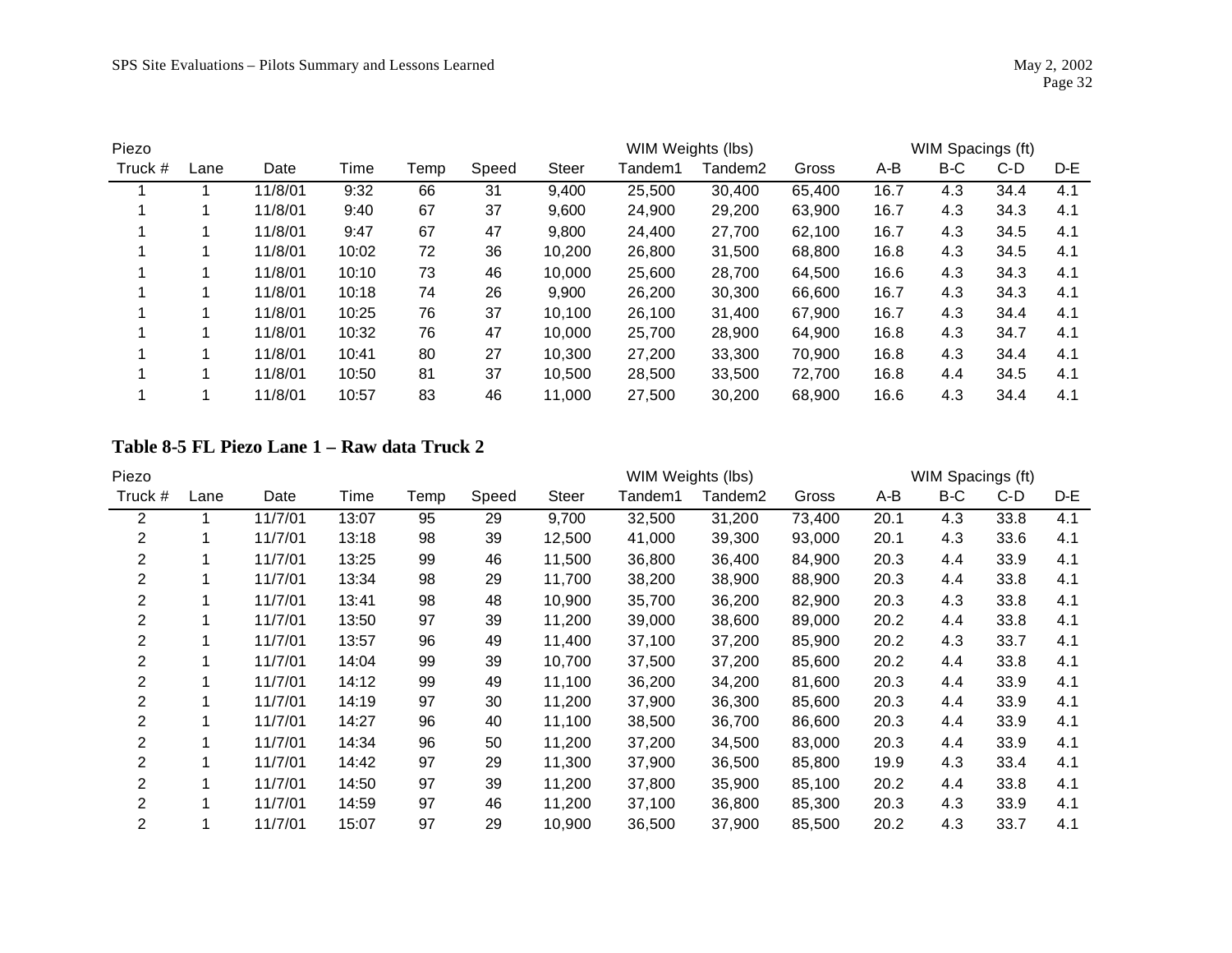| Piezo          |      |         |       |      |       |              |         | WIM Weights (lbs) |        |      | WIM Spacings (ft) |       |     |
|----------------|------|---------|-------|------|-------|--------------|---------|-------------------|--------|------|-------------------|-------|-----|
| Truck #        | Lane | Date    | Time  | Temp | Speed | <b>Steer</b> | Tandem1 | Tandem2           | Gross  | A-B  | B-C               | $C-D$ | D-E |
| $\overline{2}$ | 1    | 11/7/01 | 15:23 | 96   | 49    | 11,200       | 36,100  | 35,300            | 82,800 | 20.4 | 4.4               | 34.0  | 4.1 |
| $\overline{2}$ |      | 11/7/01 | 15:32 | 96   | 30    | 12,000       | 38,000  | 40,000            | 90,200 | 20.2 | 4.4               | 33.7  | 4.1 |
| $\overline{c}$ | 1    | 11/7/01 | 15:40 | 91   | 36    | 11,100       | 38,800  | 36,600            | 86,700 | 20.2 | 4.4               | 33.7  | 4.1 |
| $\overline{2}$ |      | 11/7/01 | 15:49 | 87   | 45    | 10,400       | 34,800  | 33,100            | 78,500 | 20.2 | 4.4               | 33.7  | 4.1 |
| $\overline{2}$ |      | 11/7/01 | 15:58 | 83   | 29    | 11,800       | 37,200  | 37,900            | 87,000 | 20.2 | 4.3               | 33.7  | 4.1 |
| $\overline{2}$ |      | 11/7/01 | 16:06 | 83   | 37    | 10,200       | 36,000  | 33,600            | 79,900 | 20.1 | 4.3               | 33.6  | 4.1 |
| $\overline{c}$ |      | 11/7/01 | 16:14 | 80   | 41    | 9,400        | 32,700  | 33,300            | 75,600 | 20.2 | 4.3               | 33.6  | 4.1 |
| $\overline{2}$ | 1    | 11/8/01 | 6:18  | 41   | 30    | 7,800        | 27,600  | 25,700            | 61,200 | 20.2 | 4.4               | 33.8  | 4.1 |
| $\overline{2}$ |      | 11/8/01 | 6:27  | 40   | 38    | 8,100        | 26,500  | 26,000            | 60,800 | 20.2 | 4.3               | 33.8  | 4.1 |
| $\overline{c}$ |      | 11/8/01 | 6:35  | 41   | 50    | 7,700        | 26,700  | 24,400            | 58,900 | 20.2 | 4.4               | 33.7  | 4.1 |
| $\overline{c}$ |      | 11/8/01 | 6:43  | 41   | 27    | 6,200        | 19,900  | 20,400            | 50,600 | 20.2 | 4.3               | 33.5  | 4.0 |
| $\overline{c}$ |      | 11/8/01 | 6:51  | 42   | 31    | 7,900        | 25,800  | 26,000            | 60,000 | 20.1 | 4.3               | 33.6  | 4.1 |
| $\overline{c}$ | 1    | 11/8/01 | 7:00  | 42   | 37    | 7,900        | 27,100  | 26,400            | 61,600 | 20.0 | 4.3               | 33.5  | 4.1 |
| $\overline{2}$ | 1    | 11/8/01 | 9:07  | 60   | 29    | 8,400        | 28,300  | 28,200            | 65,100 | 20.1 | 4.3               | 33.7  | 4.1 |
| $\overline{2}$ | 1    | 11/8/01 | 9:15  | 62   | 29    | 8,600        | 28,500  | 28,200            | 65,500 | 20.3 | 4.4               | 33.9  | 4.1 |
| $\overline{c}$ |      | 11/8/01 | 9:22  | 62   | 38    | 8,600        | 30,100  | 27,500            | 66,500 | 20.1 | 4.4               | 33.7  | 4.1 |
| $\overline{2}$ |      | 11/8/01 | 9:30  | 66   | 49    | 9,300        | 29,300  | 28,900            | 67,600 | 20.2 | 4.4               | 33.7  | 4.1 |
| $\overline{c}$ | 1    | 11/8/01 | 9:38  | 67   | 30    | 9,200        | 31,400  | 29,400            | 70,300 | 20.1 | 4.4               | 33.7  | 4.1 |
| $\overline{c}$ |      | 11/8/01 | 9:46  | 67   | 38    | 9,100        | 31,400  | 30,800            | 71,500 | 20.1 | 4.3               | 33.7  | 4.1 |
| $\overline{2}$ |      | 11/8/01 | 10:01 | 70   | 30    | 9,700        | 30,600  | 30,500            | 70,900 | 20.1 | 4.4               | 33.7  | 4.1 |
| $\overline{2}$ |      | 11/8/01 | 10:08 | 73   | 38    | 9,500        | 32,900  | 30,900            | 73,500 | 20.1 | 4.3               | 33.6  | 4.1 |
| $\overline{2}$ |      | 11/8/01 | 10:16 | 74   | 38    | 9,700        | 31,800  | 31,500            | 73,200 | 20.2 | 4.4               | 33.8  | 4.1 |
| $\overline{c}$ |      | 11/8/01 | 10:23 | 75   | 49    | 9,900        | 32,400  | 31,700            | 74,100 | 20.1 | 4.4               | 33.6  | 4.1 |
| $\overline{2}$ |      | 11/8/01 | 10:31 | 76   | 30    | 9,700        | 32,600  | 31,000            | 73,500 | 20.1 | 4.4               | 33.7  | 4.1 |
| $\overline{2}$ | 1    | 11/8/01 | 10:39 | 78   | 38    | 10,800       | 33,600  | 31,000            | 75,600 | 20.0 | 4.3               | 33.5  | 4.1 |
| 2              |      | 11/8/01 | 10:47 | 80   | 48    | 9,600        | 32,300  | 30,300            | 72,300 | 20.2 | 4.3               | 33.6  | 4.1 |
| $\overline{2}$ |      | 11/8/01 | 10:55 | 83   | 29    | 9,900        | 32,900  | 32,600            | 75,600 | 20.1 | 4.3               | 33.6  | 4.1 |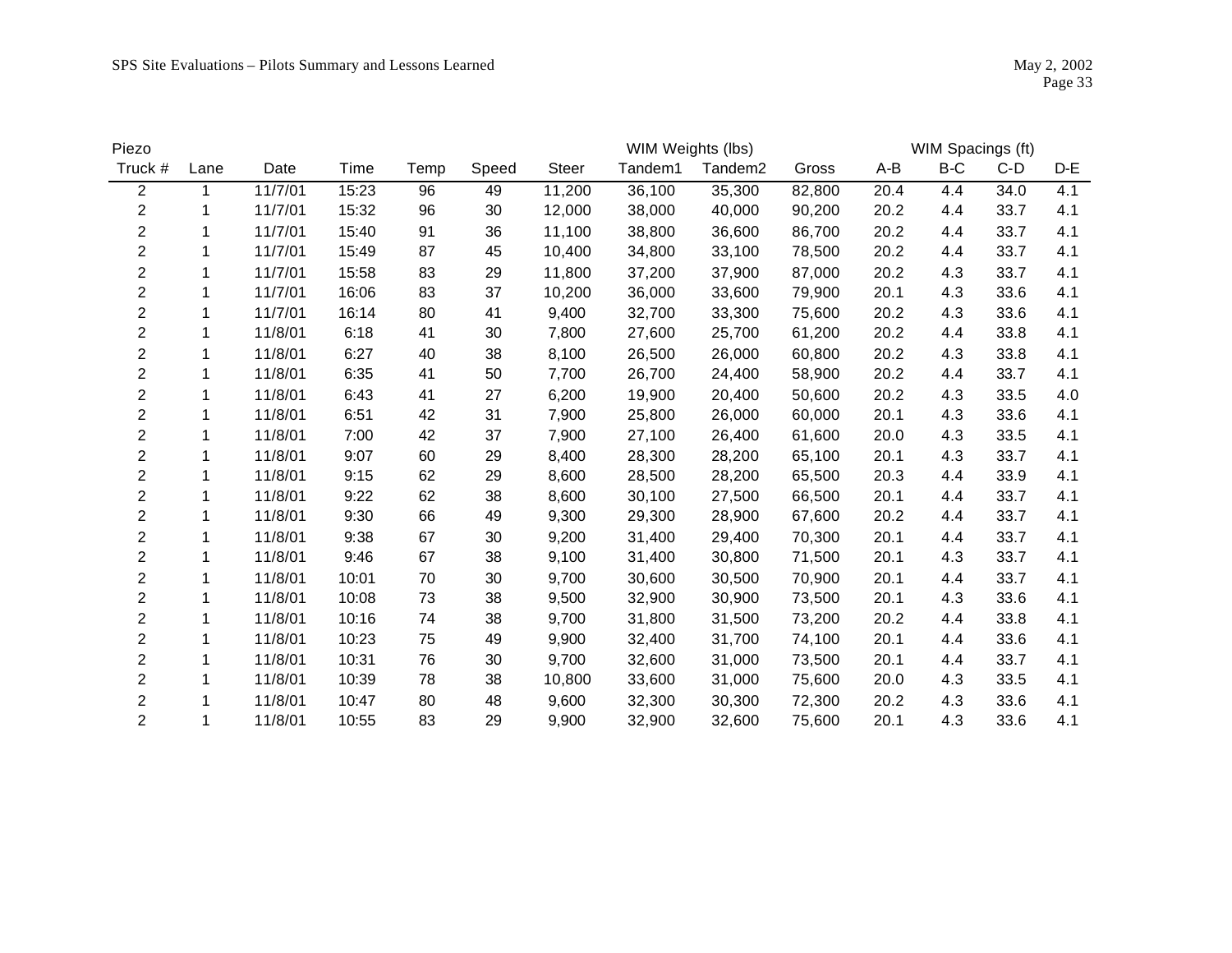| Piezo   |                         |         |       |      |       |        | WIM Weights (lbs) |         |        |      | WIM Spacings (ft) |       |     |
|---------|-------------------------|---------|-------|------|-------|--------|-------------------|---------|--------|------|-------------------|-------|-----|
| Truck # | Lane                    | Date    | Time  | Temp | Speed | Steer  | Tandem1           | Tandem2 | Gross  | A-B  | $B-C$             | $C-D$ | D-E |
|         | $\overline{2}$          | 11/7/01 | 13:03 | 95   | 28    | 13,200 | 29,500            | 36,000  | 78,900 | 16.8 | 4.4               | 34.5  | 4.1 |
|         | $\overline{c}$          | 11/7/01 | 13:11 | 98   | 37    | 13,700 | 30,700            | 31,700  | 76,300 | 16.8 | 4.3               | 34.5  | 4.1 |
|         | $\overline{2}$          | 11/7/01 | 13:23 | 99   | 47    | 13,700 | 29,400            | 35,700  | 79,000 | 16.8 | 4.3               | 34.5  | 4.1 |
|         | $\overline{c}$          | 11/7/01 | 13:31 | 98   | 27    | 12,300 | 31,100            | 32,600  | 76,300 | 16.7 | 4.3               | 34.4  | 4.1 |
|         | $\overline{2}$          | 11/7/01 | 13:39 | 98   | 37    | 12,800 | 31,800            | 35,300  | 80,100 | 16.7 | 4.3               | 34.4  | 4.1 |
|         | $\overline{c}$          | 11/7/01 | 13:45 | 97   | 46    | 12,900 | 31,500            | 35,400  | 80,000 | 16.7 | 4.3               | 34.3  | 4.0 |
|         | $\overline{2}$          | 11/7/01 | 13:54 | 96   | 28    | 13,500 | 29,700            | 36,100  | 79,500 | 16.8 | 4.4               | 34.6  | 4.1 |
|         | $\overline{2}$          | 11/7/01 | 14:02 | 100  | 38    | 13,800 | 29,300            | 36,400  | 79,500 | 16.8 | 4.4               | 34.4  | 4.1 |
|         | $\overline{c}$          | 11/7/01 | 14:10 | 99   | 48    | 13,800 | 30,600            | 31,500  | 76,000 | 16.9 | 4.3               | 34.6  | 4.1 |
|         | $\overline{2}$          | 11/7/01 | 14:17 | 99   | 27    | 12,200 | 30,500            | 32,700  | 75,600 | 16.7 | 4.3               | 34.4  | 4.1 |
|         | $\overline{\mathbf{c}}$ | 11/7/01 | 14:25 | 96   | 38    | 12,700 | 31,300            | 33,900  | 78,000 | 16.8 | 4.3               | 34.4  | 4.1 |
|         | $\overline{2}$          | 11/7/01 | 14:31 | 96   | 47    | 13,900 | 31,000            | 31,100  | 76,100 | 16.8 | 4.3               | 34.5  | 4.1 |
|         | $\overline{2}$          | 11/7/01 | 14:39 | 97   | 28    | 12,800 | 31,200            | 31,900  | 76,000 | 16.7 | 4.3               | 34.4  | 4.1 |
|         | $\overline{2}$          | 11/7/01 | 14:47 | 97   | 37    | 13,100 | 32,400            | 33,000  | 78,700 | 16.8 | 4.3               | 34.4  | 4.1 |
|         | $\overline{c}$          | 11/7/01 | 14:55 | 97   | 47    | 12,500 | 31,500            | 34,600  | 78,700 | 16.7 | 4.3               | 34.4  | 4.0 |
|         | $\overline{2}$          | 11/7/01 | 15:03 | 97   | 28    | 12,600 | 31,100            | 32,500  | 76,400 | 16.8 | 4.4               | 34.5  | 4.1 |
|         | 2                       | 11/7/01 | 15:14 | 96   | 38    | 13,100 | 31,900            | 36,300  | 81,400 | 16.8 | 4.4               | 34.6  | 4.1 |
|         | $\overline{c}$          | 11/7/01 | 15:22 | 96   | 47    | 12,400 | 31,900            | 34,300  | 78,800 | 16.7 | 4.3               | 34.3  | 4.0 |
|         | $\overline{2}$          | 11/7/01 | 15:29 | 96   | 28    | 13,000 | 30,600            | 35,900  | 79,700 | 16.8 | 4.3               | 34.5  | 4.1 |
|         | $\overline{2}$          | 11/7/01 | 15:38 | 91   | 37    | 13,000 | 28,200            | 32,600  | 74,100 | 16.7 | 4.3               | 34.3  | 4.0 |
|         | $\overline{2}$          | 11/7/01 | 15:45 | 91   | 46    | 12,400 | 31,900            | 33,700  | 78,300 | 16.8 | 4.3               | 34.4  | 4.0 |
|         | $\overline{2}$          | 11/7/01 | 15:54 | 84   | 28    | 13,500 | 31,000            | 31,100  | 75,800 | 16.8 | 4.3               | 34.5  | 4.1 |
|         | $\overline{2}$          | 11/7/01 | 16:02 | 83   | 38    | 12,600 | 32,300            | 35,400  | 80,400 | 16.8 | 4.4               | 34.4  | 4.1 |
|         | $\overline{2}$          | 11/7/01 | 16:11 | 81   | 48    | 13,600 | 30,300            | 31,600  | 75,700 | 16.8 | 4.3               | 34.4  | 4.1 |
|         | $\overline{c}$          | 11/7/01 | 16:19 | 80   | 29    | 12,900 | 31,300            | 34,500  | 78,900 | 16.7 | 4.3               | 34.3  | 4.1 |
|         | $\overline{c}$          | 11/8/01 | 6:14  | 41   | 28    | 12,900 | 29,600            | 35,200  | 78,100 | 16.7 | 4.3               | 34.3  | 4.1 |
|         | $\overline{2}$          | 11/8/01 | 6:24  | 41   | 37    | 13,100 | 32,700            | 36,200  | 82,200 | 16.8 | 4.3               | 34.5  | 4.1 |
|         | $\overline{c}$          | 11/8/01 | 6:32  | 41   | 47    | 13,000 | 31,400            | 36,300  | 80,900 | 16.8 | 4.3               | 34.4  | 4.1 |
|         | $\overline{2}$          | 11/8/01 | 6:40  | 41   | 27    | 13,400 | 30,900            | 30,200  | 74,600 | 16.8 | 4.3               | 34.4  | 4.1 |
|         | 2                       | 11/8/01 | 6:50  | 42   | 37    | 12,900 | 31,800            | 32,700  | 77,600 | 16.8 | 4.3               | 34.4  | 4.1 |
| 1       | $\overline{2}$          | 11/8/01 | 9:04  | 60   | 28    | 12,300 | 29,800            | 29,200  | 71,500 | 16.8 | 4.3               | 34.4  | 4.1 |
|         |                         |         |       |      |       |        |                   |         |        |      |                   |       |     |

Table 8-6 FL Piezo Lane 2 – Raw data Truck 1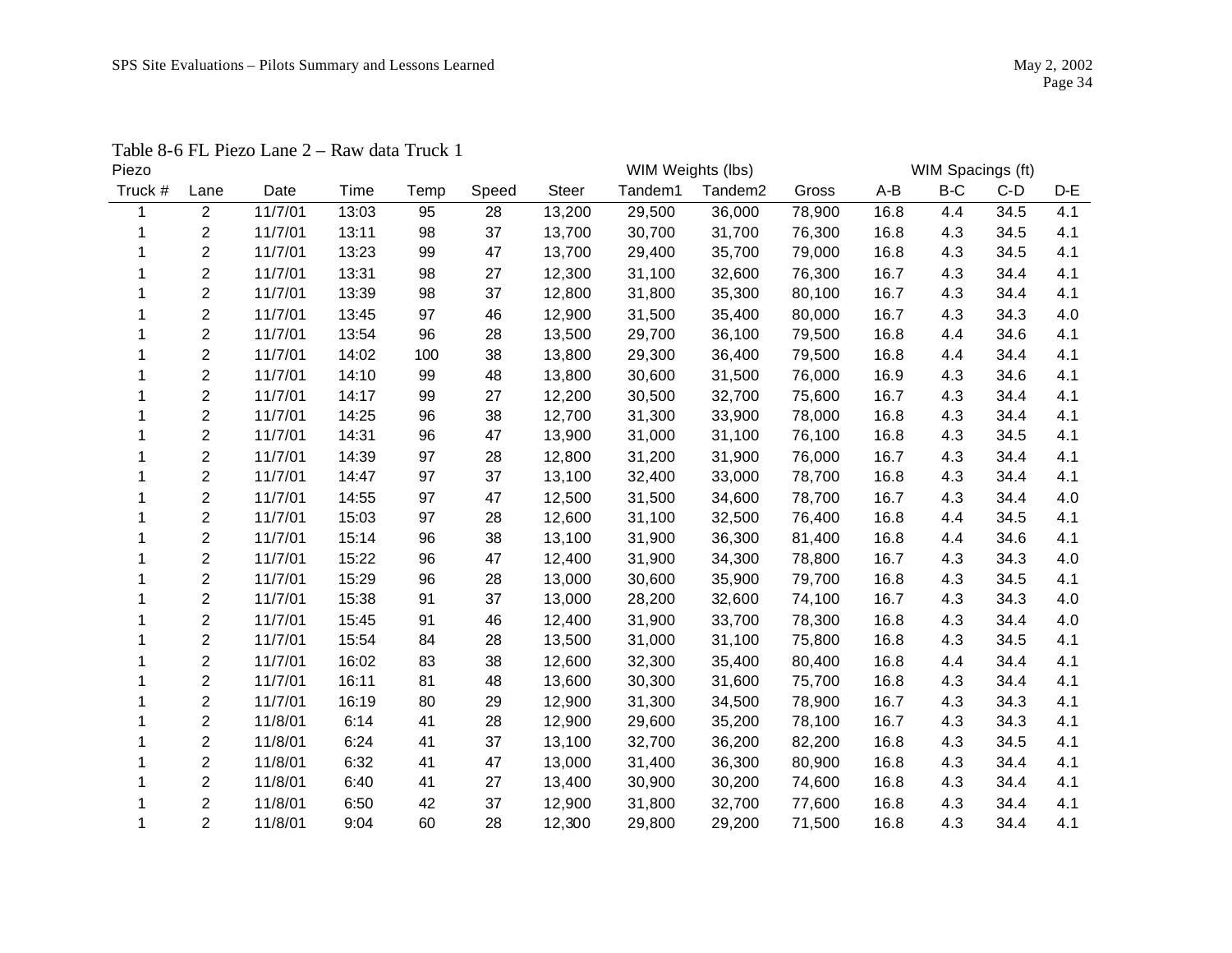| Piezo   |                |         |       |      |       |              | WIM Weights (lbs) |         |        |      | WIM Spacings (ft) |       |     |
|---------|----------------|---------|-------|------|-------|--------------|-------------------|---------|--------|------|-------------------|-------|-----|
| Truck # | Lane           | Date    | Time  | Temp | Speed | <b>Steer</b> | Tandem1           | Tandem2 | Gross  | A-B  | B-C               | $C-D$ | D-E |
|         | 2              | 11/8/01 | 9:12  | 61   | 37    | 12,800       | 29,200            | 35,700  | 77,900 | 16.7 | 4.3               | 34.4  | 4.1 |
|         | 2              | 11/8/01 | 9:20  | 62   | 46    | 12,500       | 30,000            | 29,300  | 72,000 | 16.8 | 4.3               | 34.5  | 4.1 |
|         | $\overline{2}$ | 11/8/01 | 9:28  | 66   | 27    | 12,800       | 28,500            | 35,500  | 77,100 | 16.8 | 4.3               | 34.4  | 4.1 |
|         | 2              | 11/8/01 | 9:36  | 67   | 37    | 13,300       | 29,400            | 35,900  | 79,000 | 16.7 | 4.3               | 34.3  | 4.1 |
|         | 2              | 11/8/01 | 9:43  | 67   | 46    | 12,100       | 27,700            | 29,300  | 69,400 | 16.7 | 4.3               | 34.3  | 4.1 |
|         | 2              | 11/8/01 | 9:51  | 68   | 28    | 10,500       | 27,300            | 29,700  | 67,800 | 16.7 | 4.3               | 34.4  | 4.1 |
|         | 2              | 11/8/01 | 9:58  | 70   | 36    | 12,200       | 30,700            | 34,000  | 77,100 | 16.8 | 4.3               | 34.3  | 4.1 |
|         | $\overline{2}$ | 11/8/01 | 10:06 | 72   | 47    | 12,900       | 29,000            | 34,200  | 76,200 | 16.8 | 4.3               | 34.6  | 4.1 |
|         | 2              | 11/8/01 | 10:13 | 74   | 28    | 11,900       | 29,700            | 30,800  | 72,500 | 16.8 | 4.3               | 34.4  | 4.1 |
|         | 2              | 11/8/01 | 10:21 | 75   | 37    | 13,000       | 29,700            | 36,000  | 78,900 | 16.8 | 4.3               | 34.4  | 4.1 |
|         | $\mathbf{2}$   | 11/8/01 | 10:28 | 76   | 47    | 12,600       | 30,500            | 30,300  | 73,500 | 16.8 | 4.3               | 34.6  | 4.1 |
|         | $\overline{2}$ | 11/8/01 | 10:37 | 78   | 28    | 12,100       | 31,100            | 31,800  | 75,200 | 16.8 | 4.3               | 34.5  | 4.1 |
|         | 2              | 11/8/01 | 10:45 | 80   | 37    | 13,800       | 28,400            | 34,300  | 76,700 | 16.8 | 4.4               | 34.5  | 4.1 |
|         | 2              | 11/8/01 | 10:52 | 82   | 46    | 12,300       | 30,300            | 34,400  | 77,200 | 16.8 | 4.4               | 34.6  | 4.1 |

# **Table 8-7 FL Piezo Lane 2 – Raw data Truck 2**

| Piezo          |                |         |       |      |       |              | WIM Weights (lbs) |         |        |      | WIM Spacings (ft) |      |     |
|----------------|----------------|---------|-------|------|-------|--------------|-------------------|---------|--------|------|-------------------|------|-----|
| Truck #        | Lane           | Date    | Time  | Temp | Speed | <b>Steer</b> | Tandem1           | Tandem2 | Gross  | A-B  | B-C               | C-D  | D-E |
| 2              | 2              | 11/7/01 | 13:01 | 95   | 29    | 12,600       | 27,700            | 32,700  | 73,200 | 20.2 | 4.4               | 33.8 | 4.1 |
| 2              | 2              | 11/7/01 | 13:10 | 98   | 39    | 10,300       | 27,600            | 29,000  | 67,200 | 20.2 | 4.3               | 33.7 | 4.1 |
| 2              | 2              | 11/7/01 | 13:21 | 98   | 50    | 9,800        | 27,700            | 31,400  | 69,100 | 20.2 | 4.3               | 33.7 | 4.1 |
| 2              | 2              | 11/7/01 | 13:37 | 98   | 39    | 12.400       | 28,400            | 29,400  | 70,400 | 20.3 | 4.4               | 33.6 | 4.1 |
| 2              | 2              | 11/7/01 | 13:45 | 97   | 30    | 12,400       | 29,200            | 34,500  | 76,200 | 20.2 | 4.3               | 33.7 | 4.1 |
| 2              | 2              | 11/7/01 | 13:53 | 96   | 49    | 13,200       | 26,300            | 30,700  | 70,400 | 20.2 | 4.3               | 33.7 | 4.1 |
| 2              | 2              | 11/7/01 | 14:00 | 100  | 29    | 11,900       | 31,300            | 32,300  | 75,600 | 20.2 | 4.4               | 33.8 | 4.1 |
| 2              | 2              | 11/7/01 | 14:08 | 99   | 50    | 11,700       | 25,700            | 27,500  | 65,000 | 20.2 | 4.3               | 33.7 | 4.1 |
| 2              | 2              | 11/7/01 | 14:15 | 99   | 29    | 12,500       | 30,300            | 34,900  | 77.900 | 20.2 | 4.3               | 33.7 | 4.1 |
| 2              | $\overline{2}$ | 11/7/01 | 14:23 | 97   | 39    | 10,800       | 28,000            | 29,800  | 68,800 | 20.1 | 4.3               | 33.6 | 4.1 |
| 2              | 2              | 11/7/01 | 14:30 | 96   | 49    | 13,100       | 29,600            | 33,700  | 76.500 | 20.2 | 4.4               | 33.8 | 4.1 |
| 2              | 2              | 11/7/01 | 14:38 | 97   | 29    | 12,900       | 27,500            | 34,700  | 75,300 | 20.2 | 4.4               | 33.8 | 4.1 |
| $\overline{2}$ | 2              | 11/7/01 | 14:46 | 97   | 39    | 11,900       | 25,500            | 29,000  | 66,500 | 20.2 | 4.4               | 33.8 | 4.1 |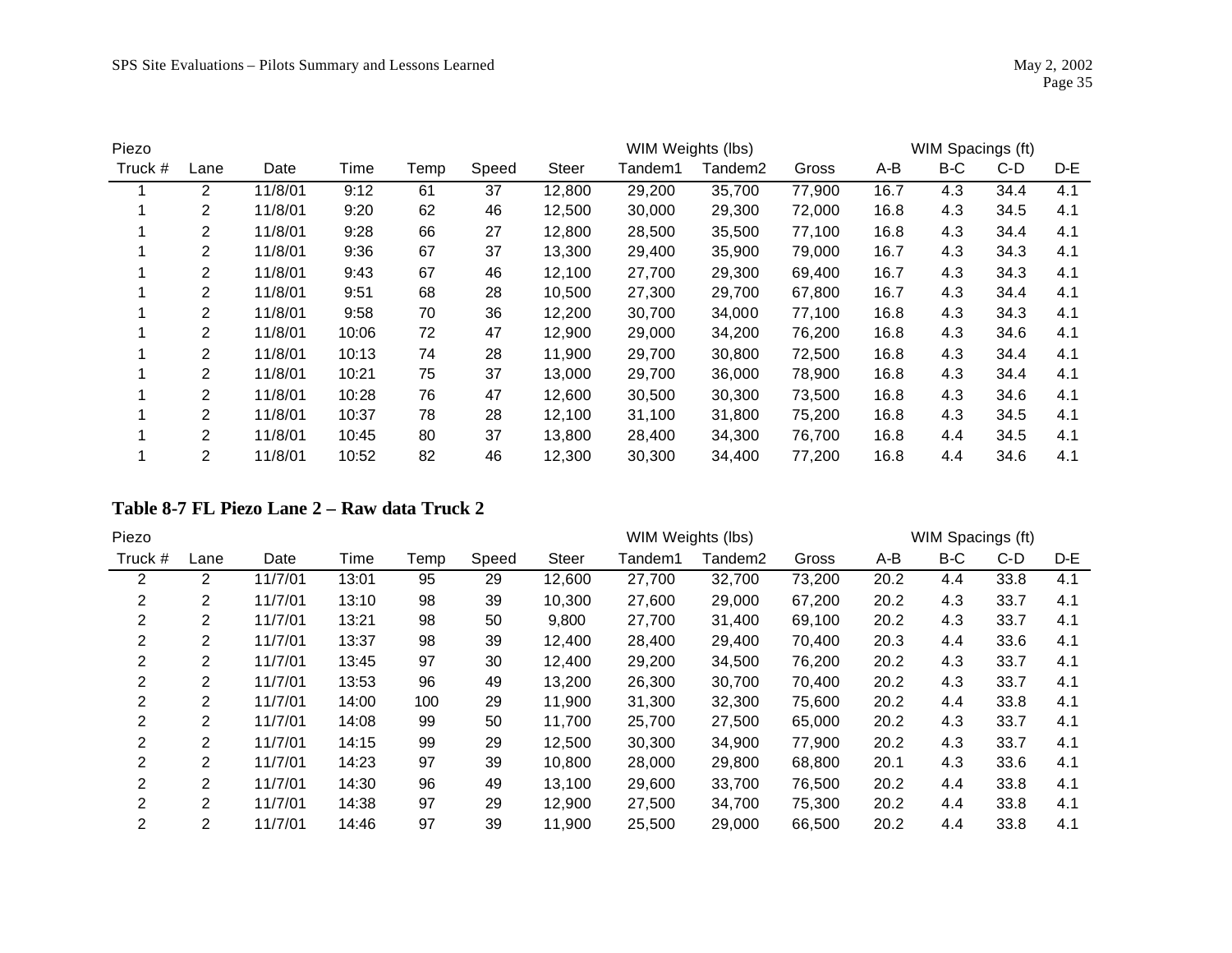| Piezo                   |                |         |       |      |       |              | WIM Weights (lbs) |                     |        |       | WIM Spacings (ft) |       |     |
|-------------------------|----------------|---------|-------|------|-------|--------------|-------------------|---------------------|--------|-------|-------------------|-------|-----|
| Truck #                 | Lane           | Date    | Time  | Temp | Speed | <b>Steer</b> | Tandem1           | Tandem <sub>2</sub> | Gross  | $A-B$ | $B-C$             | $C-D$ | D-E |
| $\overline{2}$          | $\overline{2}$ | 11/7/01 | 14:53 | 97   | 49    | 13,400       | 30,400            | 30,900              | 74,800 | 20.2  | 4.3               | 33.8  | 4.1 |
| $\overline{c}$          | $\overline{2}$ | 11/7/01 | 15:02 | 97   | 30    | 12,300       | 32,400            | 31,900              | 76,800 | 20.3  | 4.4               | 33.9  | 4.1 |
| $\boldsymbol{2}$        | $\overline{c}$ | 11/7/01 | 15:11 | 97   | 39    | 10,900       | 28,300            | 28,700              | 68,100 | 20.3  | 4.4               | 33.9  | 4.1 |
| $\overline{c}$          | $\overline{2}$ | 11/7/01 | 15:19 | 96   | 50    | 10,200       | 27,500            | 29,600              | 67,500 | 20.3  | 4.4               | 33.9  | 4.1 |
| $\overline{c}$          | $\overline{c}$ | 11/7/01 | 15:27 | 96   | 29    | 11,700       | 30,900            | 35,200              | 77,900 | 20.1  | 4.3               | 33.5  | 4.1 |
| $\overline{\mathbf{c}}$ | $\overline{c}$ | 11/7/01 | 15:36 | 96   | 37    | 10,600       | 28,600            | 31,500              | 70,900 | 20.2  | 4.3               | 33.6  | 4.1 |
| $\overline{c}$          | $\overline{2}$ | 11/7/01 | 15:44 | 91   | 49    | 11,900       | 31,900            | 32,800              | 76,800 | 20.1  | 4.4               | 33.7  | 4.1 |
| $\overline{c}$          | $\overline{2}$ | 11/7/01 | 15:53 | 84   | 29    | 12,700       | 30,800            | 36,000              | 79,700 | 20.3  | 4.4               | 33.8  | 4.1 |
| $\overline{c}$          | $\overline{c}$ | 11/7/01 | 16:01 | 83   | 39    | 10,700       | 27,300            | 30,200              | 68,400 | 20.1  | 4.3               | 33.6  | 4.1 |
| $\overline{c}$          | $\overline{2}$ | 11/7/01 | 16:09 | 81   | 40    | 12,800       | 28,500            | 30,300              | 71,800 | 20.3  | 4.4               | 34.0  | 4.1 |
| $\overline{\mathbf{c}}$ | $\overline{c}$ | 11/7/01 | 16:18 | 80   | 30    | 13,400       | 28,100            | 31,100              | 72,800 | 20.2  | 4.3               | 33.7  | 4.1 |
| $\overline{\mathbf{c}}$ | $\overline{c}$ | 11/8/01 | 6:12  | 41   | 29    | 10,000       | 27,000            | 31,800              | 69,000 | 20.3  | 4.4               | 33.7  | 4.1 |
| $\overline{c}$          | $\overline{c}$ | 11/8/01 | 6:21  | 41   | 37    | 12,800       | 27,200            | 32,900              | 73,100 | 20.2  | 4.4               | 33.7  | 4.1 |
| $\overline{2}$          | $\overline{c}$ | 11/8/01 | 6:30  | 40   | 50    | 13,400       | 26,900            | 32,600              | 73,000 | 20.2  | 4.3               | 33.8  | 4.1 |
| $\overline{c}$          | $\overline{c}$ | 11/8/01 | 6:38  | 41   | 30    | 12,400       | 32,000            | 37,200              | 81,700 | 20.3  | 4.4               | 33.9  | 4.1 |
| $\overline{\mathbf{c}}$ | $\overline{c}$ | 11/8/01 | 6:46  | 41   | 29    | 11,900       | 30,100            | 39,200              | 81,400 | 20.1  | 4.3               | 33.6  | 4.1 |
| $\overline{\mathbf{c}}$ | $\overline{c}$ | 11/8/01 | 6:54  | 42   | 39    | 12,300       | 27,800            | 32,800              | 73,100 | 20.2  | 4.3               | 33.8  | 4.1 |
| $\overline{c}$          | $\overline{2}$ | 11/8/01 | 9:02  | 60   | 30    | 12,600       | 29,300            | 31,200              | 73,300 | 20.3  | 4.4               | 34.0  | 4.1 |
| $\overline{2}$          | $\overline{2}$ | 11/8/01 | 9:10  | 61   | 39    | 12,700       | 27,900            | 36,400              | 77,200 | 20.2  | 4.3               | 33.8  | 4.1 |
| $\overline{c}$          | $\overline{2}$ | 11/8/01 | 9:18  | 62   | 38    | 12,600       | 28,300            | 33,000              | 74,200 | 20.2  | 4.3               | 33.7  | 4.1 |
| $\overline{c}$          | $\overline{2}$ | 11/8/01 | 9:26  | 62   | 50    | 11,200       | 30,000            | 34,800              | 76,300 | 20.1  | 4.3               | 33.7  | 4.1 |
| $\boldsymbol{2}$        | $\overline{c}$ | 11/8/01 | 9:33  | 66   | 26    | 11,600       | 26,800            | 31,800              | 70,400 | 19.9  | 4.3               | 33.4  | 4.1 |
| $\overline{c}$          | $\overline{2}$ | 11/8/01 | 9:41  | 67   | 38    | 11,200       | 30,300            | 34,900              | 76,600 | 20.1  | 4.3               | 33.6  | 4.1 |
| $\overline{2}$          | $\overline{2}$ | 11/8/01 | 9:49  | 68   | 49    | 10,600       | 30,900            | 34,400              | 76,100 | 20.1  | 4.3               | 33.7  | 4.1 |
| $\overline{2}$          | $\overline{2}$ | 11/8/01 | 9:53  | 68   | 39    | 8,400        | 34,700            | 30,600              | 73,900 | 19.5  | 4.5               | 33.5  | 4.1 |
| $\overline{\mathbf{c}}$ | $\overline{c}$ | 11/8/01 | 9:56  | 70   | 29    | 11,900       | 28,800            | 34,700              | 75,500 | 20.1  | 4.3               | 33.7  | 4.1 |
| $\overline{c}$          | $\overline{2}$ | 11/8/01 | 10:04 | 72   | 37    | 9,900        | 27,000            | 32,100              | 69,200 | 20.2  | 4.3               | 33.7  | 4.1 |
| $\overline{c}$          | $\overline{c}$ | 11/8/01 | 10:11 | 74   | 39    | 12,400       | 28,000            | 33,400              | 74,000 | 20.2  | 4.3               | 33.7  | 4.1 |
| $\overline{c}$          | $\overline{c}$ | 11/8/01 | 10:19 | 74   | 49    | 12,600       | 26,000            | 29,600              | 68,300 | 20.0  | 4.3               | 33.4  | 4.0 |
| $\overline{c}$          | $\overline{2}$ | 11/8/01 | 10:35 | 78   | 38    | 12,300       | 25,600            | 30,300              | 68,400 | 20.1  | 4.3               | 33.6  | 4.1 |
| $\overline{c}$          | $\overline{2}$ | 11/8/01 | 10:43 | 80   | 47    | 11,000       | 26,400            | 28,900              | 66,400 | 19.9  | 4.3               | 33.4  | 4.0 |
| $\overline{2}$          | $\overline{2}$ | 11/8/01 | 10:50 | 81   | 29    | 12,300       | 28,300            | 34,100              | 74,900 | 20.1  | 4.3               | 33.6  | 4.1 |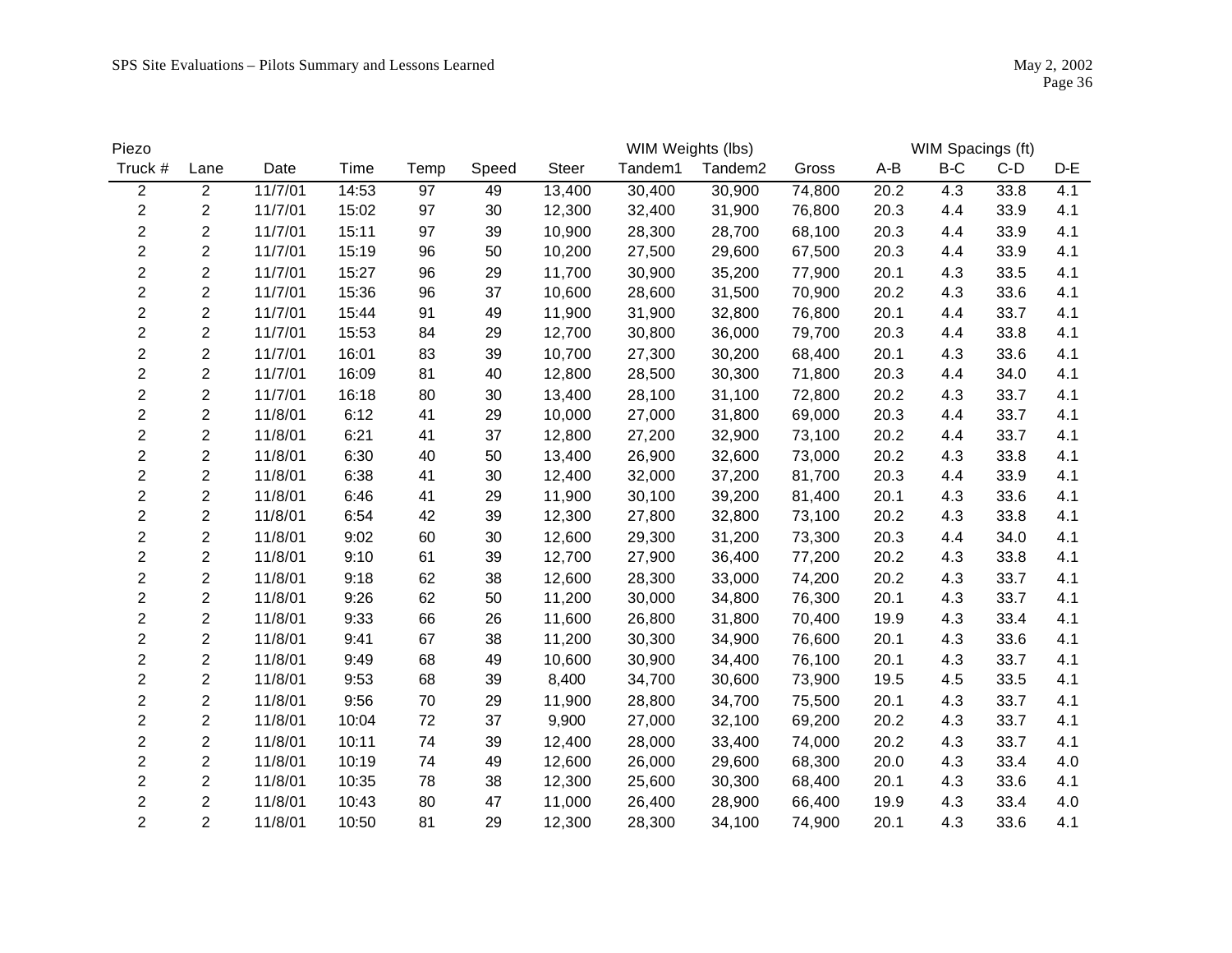| Bending plate |      |         |       |      |       |        | WIM Weights (lbs) |                     |        |       | WIM Spacings (ft) |       |     |
|---------------|------|---------|-------|------|-------|--------|-------------------|---------------------|--------|-------|-------------------|-------|-----|
| Truck #       | Lane | Date    | Time  | Temp | Speed | Steer  | Tandem1           | Tandem <sub>2</sub> | Gross  | $A-B$ | $B-C$             | $C-D$ | D-E |
|               | 1    | 11/7/01 | 13:09 | 98   | 27    | 12,200 | 30,500            | 35,900              | 78,800 | 16.8  | 4.5               | 34.8  | 4.1 |
|               |      | 11/7/01 | 13:20 | 98   | 37    | 12,000 | 30,400            | 34,300              | 76,900 | 17.0  | 4.4               | 35.1  | 4.1 |
|               |      | 11/7/01 | 13:29 | 99   | 45    | 11,800 | 29,600            | 33,900              | 75,500 | 16.4  | 4.4               | 34.3  | 4.1 |
|               |      | 11/7/01 | 13:36 | 98   | 27    | 11,900 | 30,400            | 35,000              | 77,600 | 16.6  | 4.3               | 34.6  | 4.1 |
|               |      | 11/7/01 | 13:44 | 98   | 36    | 12,000 | 29,500            | 32,700              | 74,300 | 16.7  | 4.3               | 34.5  | 4.0 |
|               |      | 11/7/01 | 13:52 | 96   | 45    | 11,700 | 30,400            | 34,800              | 77,000 | 16.4  | 4.4               | 33.6  | 4.1 |
|               |      | 11/7/01 | 13:59 | 100  | 28    | 12,200 | 30,500            | 34,900              | 77,800 | 16.2  | 4.4               | 33.5  | 4.0 |
|               |      | 11/7/01 | 14:08 | 99   | 37    | 12,100 | 30,000            | 34,400              | 76,800 | 17.0  | 4.4               | 35.1  | 4.1 |
|               |      | 11/7/01 | 14:15 | 99   | 47    | 11,500 | 30,700            | 34,700              | 77,200 | 16.8  | 4.2               | 34.3  | 3.9 |
|               |      | 11/7/01 | 14:23 | 97   | 28    | 12,200 | 31,000            | 35,900              | 79,300 | 17.5  | 4.5               | 36.1  | 4.3 |
|               |      | 11/7/01 | 14:30 | 96   | 37    | 12,500 | 30,300            | 33,900              | 76,900 | 17.0  | 4.5               | 34.9  | 3.9 |
|               |      | 11/7/01 | 14:36 | 96   | 45    | 11,500 | 31,300            | 34,800              | 77,800 | 16.1  | 4.1               | 32.9  | 3.7 |
|               |      | 11/7/01 | 14:45 | 97   | 27    | 12,200 | 30,500            | 36,400              | 79,200 | 16.4  | 4.4               | 33.7  | 4.0 |
|               |      | 11/7/01 | 14:53 | 97   | 31    | 12,200 | 29,500            | 33,600              | 75,500 | 16.2  | 4.4               | 33.8  | 3.9 |
|               |      | 11/7/01 | 15:01 | 97   | 45    | 12,100 | 30,900            | 34,100              | 77,300 | 16.4  | 4.1               | 33.9  | 3.7 |
|               |      | 11/7/01 | 15:09 | 97   | 27    | 12,300 | 30,500            | 34,400              | 77,300 | 16.6  | 4.2               | 34.1  | 4.0 |
|               |      | 11/7/01 | 15:20 | 96   | 37    | 12,200 | 29,700            | 34,200              | 76,200 | 16.4  | 4.4               | 33.7  | 3.9 |
|               |      | 11/7/01 | 15:27 | 96   | 48    | 12,000 | 29,900            | 34,400              | 76,500 | 17.1  | 4.3               | 35.1  | 4.0 |
|               |      | 11/7/01 | 15:35 | 96   | 27    | 12,000 | 30,500            | 34,900              | 77,500 | 16.6  | 4.3               | 34.6  | 4.1 |
|               |      | 11/7/01 | 15:43 | 91   | 37    | 12,400 | 29,600            | 33,900              | 76,000 | 16.7  | 4.1               | 34.3  | 4.1 |
|               |      | 11/7/01 | 15:51 | 87   | 48    | 12,200 | 30,200            | 34,700              | 77,300 | 17.5  | 4.3               | 35.4  | 4.3 |
|               |      | 11/7/01 | 16:00 | 83   | 27    | 12,000 | 30,500            | 34,900              | 77,600 | 16.4  | 4.3               | 34.1  | 4.1 |
|               |      | 11/7/01 | 16:08 | 83   | 37    | 12,400 | 30,000            | 33,800              | 76,300 | 16.1  | 4.4               | 33.4  | 3.9 |
|               |      | 11/7/01 | 16:17 | 80   | 47    | 11,600 | 30,700            | 34,900              | 77,400 | 16.8  | 4.2               | 33.6  | 3.9 |
|               |      | 11/8/01 | 6:30  | 40   | 36    | 12,100 | 29,400            | 33,300              | 75,000 | 16.4  | 4.3               | 33.7  | 4.1 |
|               |      | 11/8/01 | 6:38  | 41   | 46    | 11,700 | 29,700            | 34,300              | 75,700 | 16.8  | 4.2               | 33.9  | 4.2 |
|               |      | 11/8/01 | 6:48  | 41   | 27    | 11,700 | 30,000            | 34,500              | 76,400 | 16.8  | 4.5               | 34.8  | 4.1 |
|               |      | 11/8/01 | 7:00  | 42   | 37    | 12,100 | 29,400            | 33,900              | 75,500 | 17.0  | 4.2               | 35.2  | 3.9 |
|               |      | 11/8/01 | 9:09  | 61   | 27    | 11,900 | 30,100            | 34,200              | 76,300 | 17.0  | 4.3               | 35.0  | 4.1 |
|               | 1    | 11/8/01 | 9:17  | 62   | 36    | 12,200 | 29,700            | 34,700              | 76,800 | 16.4  | 4.3               | 34.3  | 3.8 |

**Table 8-8 FL Bending Plate Lane 1 – Raw data Truck 1**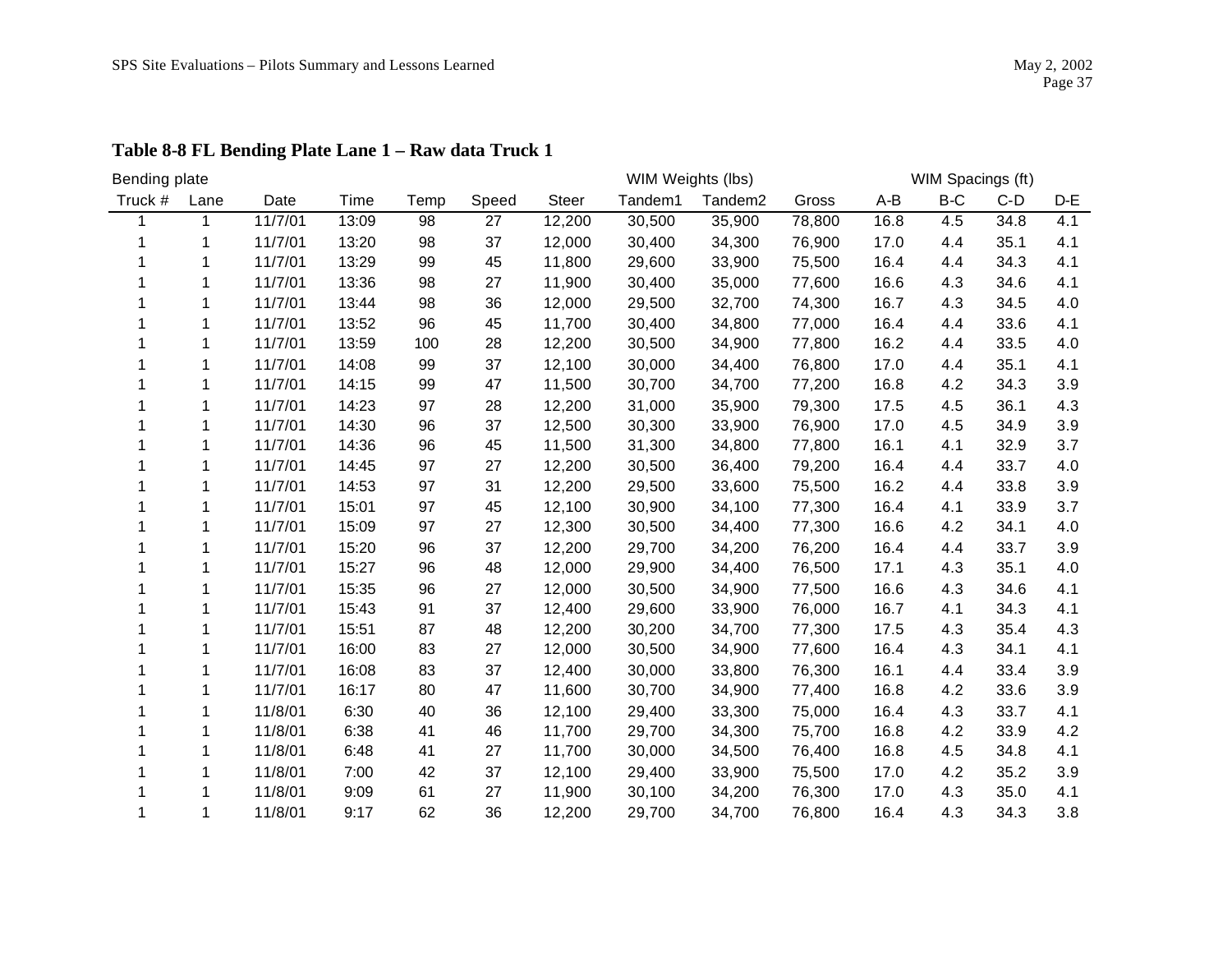| Bending plate |      |         |       |      |       |              | WIM Weights (lbs) |         |        |      | WIM Spacings (ft) |      |     |
|---------------|------|---------|-------|------|-------|--------------|-------------------|---------|--------|------|-------------------|------|-----|
| Truck #       | Lane | Date    | Time  | Temp | Speed | <b>Steer</b> | Tandem1           | Tandem2 | Gross  | A-B  | B-C               | C-D  | D-E |
|               |      | 11/8/01 | 9:27  | 62   | 44    | 12,000       | 30,000            | 35,100  | 77,400 | 16.1 | 4.3               | 33.6 | 4.0 |
|               |      | 11/8/01 | 9:33  | 66   | 31    | 12,000       | 30,000            | 34,100  | 76,300 | 16.9 | 4.4               | 35.0 | 4.2 |
|               |      | 11/8/01 | 9:41  | 67   | 37    | 11,900       | 29,600            | 34,600  | 76,300 | 16.7 | 4.4               | 34.6 | 3.9 |
|               |      | 11/8/01 | 9:48  | 67   | 47    | 11,700       | 29,700            | 35,000  | 76,600 | 17.1 | 4.2               | 35.0 | 4.2 |
|               |      | 11/8/01 | 9:56  | 68   | 26    | 11,900       | 30,100            | 34,500  | 76,700 | 16.4 | 4.4               | 33.7 | 4.0 |
|               |      | 11/8/01 | 10:03 | 72   | 36    | 12,100       | 29,700            | 33,900  | 75,900 | 17.0 | 4.3               | 34.5 | 4.3 |
|               |      | 11/8/01 | 10:11 | 73   | 45    | 11,900       | 29,300            | 34,900  | 76,300 | 16.4 | 4.4               | 34.3 | 4.1 |
|               |      | 11/8/01 | 10:14 | 74   | 27    | 11,900       | 30,100            | 34,900  | 77,200 | 16.7 | 4.6               | 34.5 | 4.1 |
|               |      | 11/8/01 | 10:19 | 74   | 25    | 11,900       | 29,400            | 33,400  | 74,900 | 16.2 | 4.2               | 33.5 | 4.0 |
|               |      | 11/8/01 | 10:26 | 76   | 37    | 12,000       | 29,200            | 33,200  | 74,500 | 16.7 | 4.1               | 34.6 | 3.9 |
|               |      | 11/8/01 | 10:33 | 78   | 47    | 11,900       | 29.700            | 35.400  | 77,200 | 17.1 | 4.6               | 35.0 | 4.2 |
|               |      | 11/8/01 | 10:43 | 80   | 26    | 12,200       | 30,400            | 35,900  | 78,600 | 16.4 | 4.3               | 33.9 | 3.9 |
|               |      | 11/8/01 | 10:51 | 81   | 36    | 12,100       | 29,700            | 34,300  | 76,300 | 16.4 | 4.1               | 34.0 | 4.1 |
|               |      | 11/8/01 | 10:58 | 83   | 46    | 11,900       | 30,000            | 35,200  | 77,300 | 16.8 | 4.2               | 35.0 | 3.8 |

#### **Table 8-9 FL Bending Plate Lane 1 – Raw data Truck 1**

| Bending plate  |      |         |       |      |       |              | WIM Weights (lbs) |         |        |      | WIM Spacings (ft) |      |     |
|----------------|------|---------|-------|------|-------|--------------|-------------------|---------|--------|------|-------------------|------|-----|
| Truck #        | Lane | Date    | Time  | Temp | Speed | <b>Steer</b> | Tandem1           | Tandem2 | Gross  | A-B  | B-C               | C-D  | D-E |
| 2              |      | 11/7/01 | 13:08 | 95   | 29    | 12,300       | 34,100            | 33,500  | 80,100 | 20.2 | 4.4               | 34.0 | 4.0 |
| 2              |      | 11/7/01 | 13:19 | 98   | 38    | 11,700       | 33,500            | 32,900  | 78,200 | 19.9 | 4.6               | 33.8 | 4.0 |
| 2              |      | 11/7/01 | 13:26 | 99   | 45    | 11,300       | 32,600            | 33,100  | 77,200 | 19.8 | 4.4               | 33.6 | 4.1 |
| 2              |      | 11/7/01 | 13:35 | 98   | 28    | 12,000       | 33,600            | 33,200  | 78,900 | 20.0 | 4.2               | 33.3 | 4.0 |
| 2              |      | 11/7/01 | 13:42 | 98   | 46    | 11,000       | 33,500            | 32,300  | 76,900 | 19.9 | 4.5               | 33.2 | 4.2 |
| 2              |      | 11/7/01 | 13:51 | 97   | 37    | 11,900       | 32,600            | 31,800  | 76,500 | 19.8 | 4.2               | 33.5 | 3.9 |
| 2              |      | 11/7/01 | 13:58 | 96   | 47    | 11,000       | 33,500            | 32,200  | 76,800 | 20.0 | 4.2               | 33.2 | 3.9 |
| 2              |      | 11/7/01 | 14:06 | 99   | 40    | 11,300       | 32,900            | 32,200  | 76,600 | 20.6 | 4.4               | 34.4 | 4.1 |
| 2              |      | 11/7/01 | 14:13 | 99   | 47    | 10,900       | 33,100            | 32,900  | 77,000 | 19.6 | 4.2               | 33.2 | 3.9 |
| 2              |      | 11/7/01 | 14:20 | 97   | 29    | 11,800       | 33,200            | 33,000  | 78,100 | 20.2 | 4.4               | 33.8 | 4.2 |
| $\overline{2}$ |      | 11/7/01 | 14:28 | 96   | 41    | 11,300       | 34,300            | 32,500  | 78,200 | 21.1 | 4.6               | 35.1 | 4.3 |
| 2              |      | 11/7/01 | 14:35 | 96   | 47    | 10,500       | 33,200            | 33,300  | 77,200 | 19.6 | 4.2               | 33.2 | 3.9 |
| 2              |      | 11/7/01 | 14:43 | 97   | 28    | 11,900       | 32,100            | 32,200  | 76,500 | 19.4 | 4.2               | 32.9 | 4.0 |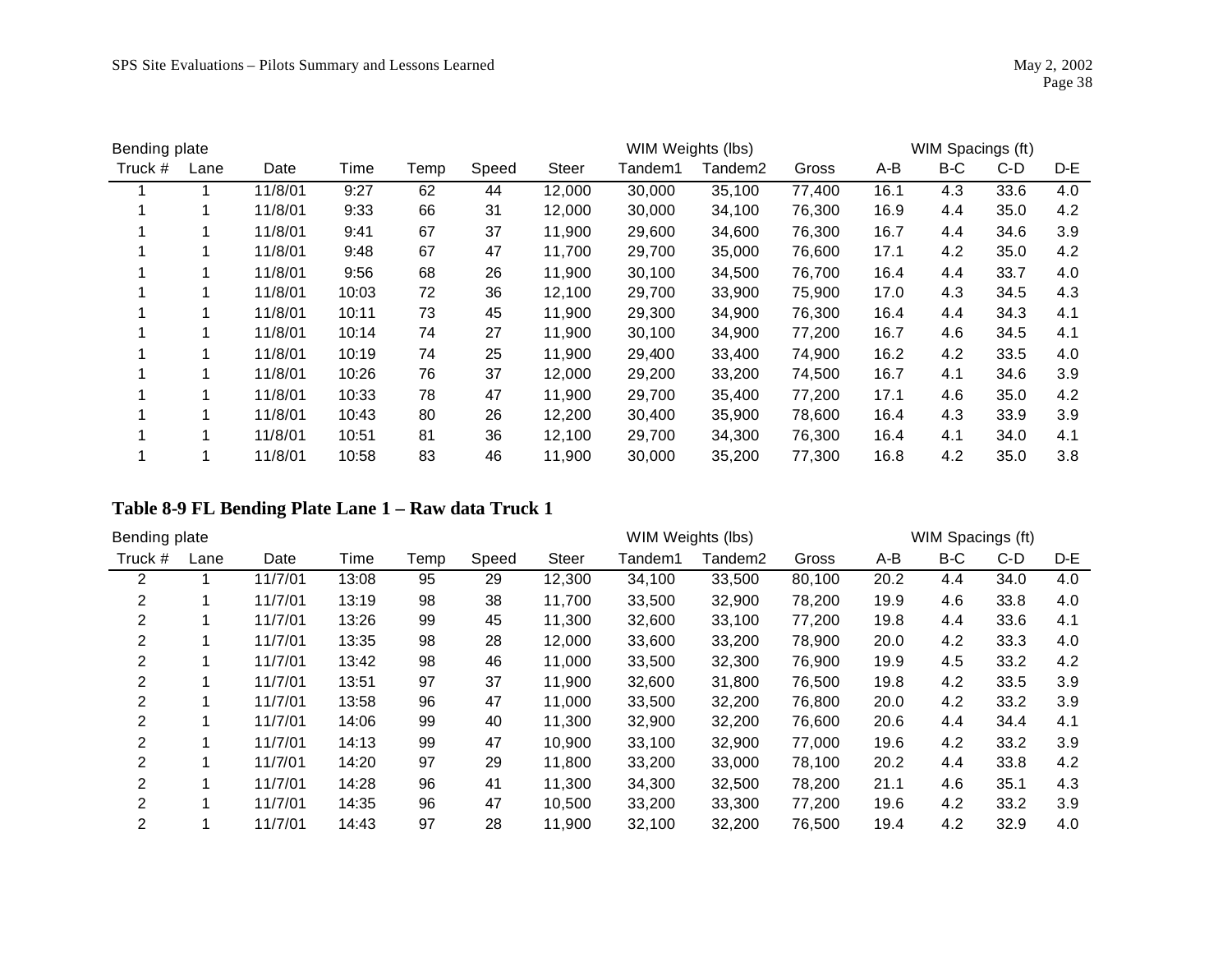| Bending plate           |      |         |       |      |       |              | WIM Weights (lbs) |                     |        |      | WIM Spacings (ft) |      |     |
|-------------------------|------|---------|-------|------|-------|--------------|-------------------|---------------------|--------|------|-------------------|------|-----|
| Truck #                 | Lane | Date    | Time  | Temp | Speed | <b>Steer</b> | Tandem1           | Tandem <sub>2</sub> | Gross  | A-B  | B-C               | C-D  | D-E |
| $\overline{2}$          | 1    | 11/7/01 | 14:51 | 97   | 38    | 11,600       | 33,100            | 33,100              | 78,100 | 19.9 | 4.3               | 33.8 | 4.3 |
| $\overline{c}$          | 1    | 11/7/01 | 15:00 | 97   | 44    | 11,400       | 34,500            | 33,500              | 79,700 | 19.8 | 4.0               | 33.2 | 4.0 |
| $\overline{c}$          | 1    | 11/7/01 | 15:08 | 97   | 28    | 12,000       | 33,800            | 34,600              | 80,400 | 20.0 | 4.2               | 33.3 | 4.2 |
| $\overline{c}$          | 1    | 11/7/01 | 15:24 | 96   | 48    | 11,000       | 34,300            | 32,900              | 78,400 | 20.4 | 4.7               | 34.3 | 4.3 |
| $\overline{c}$          | 1    | 11/7/01 | 15:33 | 96   | 29    | 11,700       | 33,300            | 32,800              | 78,000 | 20.2 | 4.2               | 33.8 | 4.2 |
| $\overline{c}$          | 1    | 11/7/01 | 15:41 | 91   | 34    | 11,300       | 32,900            | 32,900              | 77,300 | 19.6 | 4.4               | 32.9 | 3.9 |
| $\overline{c}$          |      | 11/7/01 | 15:59 | 83   | 28    | 12,200       | 32,800            | 33,000              | 78,200 | 19.6 | 4.2               | 33.3 | 4.0 |
| $\overline{c}$          | 1    | 11/7/01 | 16:07 | 83   | 36    | 11,700       | 33,300            | 32,200              | 77,500 | 20.0 | 4.3               | 33.7 | 4.1 |
| $\overline{c}$          | 1    | 11/7/01 | 16:15 | 80   | 40    | 11,300       | 31,900            | 32,900              | 76,300 | 19.7 | 4.4               | 32.9 | 3.8 |
| $\overline{c}$          | 1    | 11/8/01 | 6:19  | 41   | 29    | 11,700       | 33,400            | 32,800              | 78,100 | 19.8 | 4.4               | 33.1 | 4.0 |
| $\overline{c}$          |      | 11/8/01 | 6:28  | 41   | 37    | 11,200       | 32,400            | 31,300              | 75,100 | 19.8 | 4.5               | 33.5 | 3.9 |
| $\overline{c}$          |      | 11/8/01 | 6:36  | 41   | 50    | 10,700       | 32,800            | 31,200              | 74,900 | 20.2 | 4.4               | 33.6 | 4.1 |
| $\overline{c}$          | 1    | 11/8/01 | 6:52  | 42   | 30    | 11,500       | 32,300            | 32,200              | 76,100 | 19.6 | 4.3               | 33.3 | 4.1 |
| $\overline{c}$          | 1    | 11/8/01 | 7:01  | 42   | 37    | 11,500       | 32,400            | 31,500              | 75,600 | 20.0 | 4.4               | 33.4 | 4.1 |
| $\overline{c}$          | 1    | 11/8/01 | 9:08  | 60   | 29    | 11,400       | 32,200            | 32,200              | 76,000 | 20.2 | 4.3               | 34.0 | 4.1 |
| $\overline{\mathbf{c}}$ | 1    | 11/8/01 | 9:16  | 62   | 29    | 11,700       | 33,500            | 34,300              | 79,800 | 20.6 | 4.4               | 34.4 | 4.2 |
| $\overline{c}$          | 1    | 11/8/01 | 9:23  | 62   | 37    | 11,400       | 32,800            | 32,500              | 76,900 | 19.8 | 4.4               | 33.7 | 3.9 |
| $\overline{c}$          | 1    | 11/8/01 | 9:31  | 66   | 48    | 10,300       | 30,400            | 32,300              | 73,200 | 20.4 | 4.3               | 34.0 | 4.3 |
| $\overline{2}$          | 1    | 11/8/01 | 9:39  | 67   | 28    | 11,800       | 33,000            | 33,300              | 78,300 | 19.7 | 4.3               | 32.7 | 4.1 |
| $\overline{\mathbf{c}}$ | 1    | 11/8/01 | 9:47  | 67   | 36    | 11,400       | 32,000            | 31,800              | 75,300 | 19.4 | 4.3               | 32.6 | 4.1 |
| $\overline{c}$          | 1    | 11/8/01 | 10:02 | 70   | 29    | 11,800       | 33,100            | 32,700              | 77,700 | 19.5 | 4.4               | 32.9 | 4.0 |
| $\overline{c}$          | 1    | 11/8/01 | 10:09 | 73   | 37    | 11,300       | 32,500            | 32,200              | 76,200 | 20.1 | 4.5               | 33.7 | 4.2 |
| $\overline{2}$          | 1    | 11/8/01 | 10:17 | 74   | 36    | 11,300       | 31,700            | 31,200              | 74,400 | 19.7 | 4.3               | 32.9 | 4.1 |
| $\overline{\mathbf{c}}$ | 1    | 11/8/01 | 10:24 | 75   | 47    | 11,100       | 34,100            | 31,900              | 77,400 | 19.6 | 4.2               | 32.9 | 3.9 |
| $\overline{c}$          | 1    | 11/8/01 | 10:32 | 76   | 29    | 11,800       | 33,500            | 33,700              | 79,200 | 19.8 | 4.2               | 33.1 | 4.0 |
| $\overline{c}$          | 1    | 11/8/01 | 10:40 | 80   | 37    | 11,000       | 32,200            | 31,000              | 74,500 | 20.1 | 4.5               | 33.5 | 4.2 |
| $\overline{c}$          | 1    | 11/8/01 | 10:48 | 81   | 46    | 10,600       | 33,300            | 32,500              | 76,700 | 19.9 | 4.2               | 33.2 | 3.8 |
| $\overline{2}$          | 1    | 11/8/01 | 10:56 | 83   | 28    | 11,500       | 32,800            | 32,300              | 76,700 | 20.3 | 4.3               | 34.0 | 4.1 |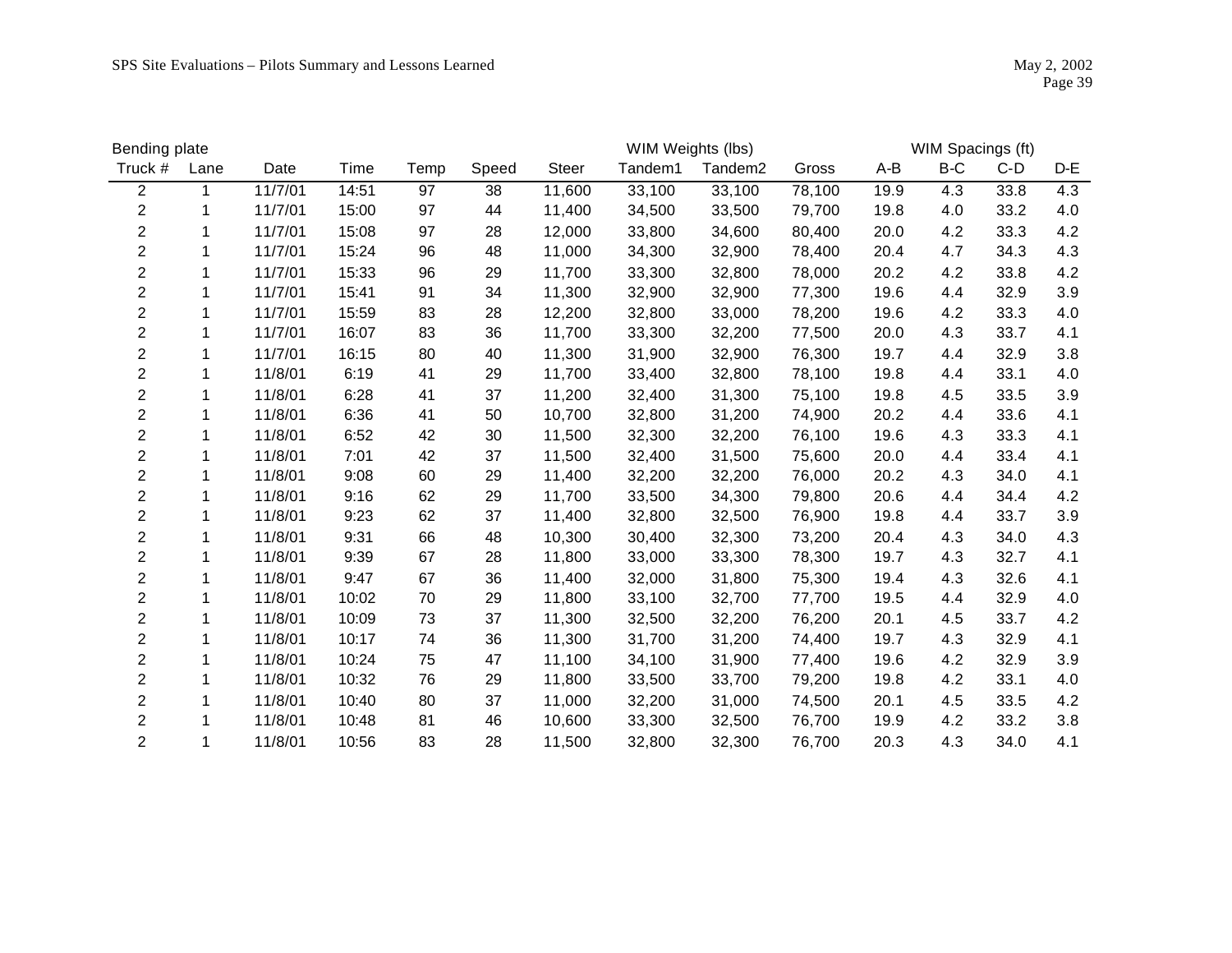| Bending plate |      |         |       |      |       |              | WIM Weights (lbs) |                     |        |      | WIM Spacings (ft) |       |     |
|---------------|------|---------|-------|------|-------|--------------|-------------------|---------------------|--------|------|-------------------|-------|-----|
| Truck #       | Lane | Date    | Time  | Temp | Speed | <b>Steer</b> | Tandem1           | Tandem <sub>2</sub> | Gross  | A-B  | B-C               | $C-D$ | D-E |
|               | 4    | 11/7/01 | 13:04 | 95   | 29    | 12,200       | 30,600            | 34,800              | 77,800 | 17.3 | 4.5               | 35.4  | 4.1 |
|               | 4    | 11/7/01 | 13:12 | 98   | 37    | 12,300       | 32,000            | 36,000              | 80,500 | 17.0 | 4.5               | 35.1  | 4.2 |
|               | 4    | 11/7/01 | 13:24 | 99   | 47    | 11,500       | 30,400            | 33,200              | 75,300 | 17.0 | 4.2               | 35.2  | 4.2 |
|               | 4    | 11/7/01 | 13:32 | 98   | 27    | 12,000       | 30,700            | 35,200              | 78,100 | 17.1 | 4.3               | 35.3  | 4.1 |
|               | 4    | 11/7/01 | 13:40 | 98   | 37    | 11,900       | 30,300            | 36,200              | 78,600 | 17.0 | 4.4               | 35.1  | 4.1 |
|               | 4    | 11/7/01 | 13:47 | 97   | 47    | 11,500       | 30,800            | 34,200              | 76,600 | 17.4 | 4.2               | 35.6  | 3.9 |
|               | 4    | 11/7/01 | 13:55 | 96   | 28    | 12,000       | 30,800            | 34,900              | 77,900 | 16.9 | 4.2               | 34.7  | 4.2 |
|               | 4    | 11/7/01 | 14:04 | 100  | 38    | 11,800       | 30,400            | 34,400              | 76,900 | 17.0 | 4.6               | 34.9  | 4.3 |
|               | 4    | 11/7/01 | 14:11 | 99   | 47    | 11,700       | 30,200            | 34,200              | 76,300 | 16.7 | 4.2               | 34.5  | 3.9 |
|               | 4    | 11/7/01 | 14:18 | 99   | 27    | 12,400       | 31,500            | 35,500              | 79,600 | 16.9 | 4.5               | 34.6  | 4.1 |
|               | 4    | 11/7/01 | 14:26 | 96   | 39    | 12,000       | 29,800            | 34,100              | 76,000 | 17.9 | 4.4               | 36.7  | 4.4 |
|               | 4    | 11/7/01 | 14:32 | 96   | 49    | 11,500       | 31,200            | 35,200              | 78,100 | 17.8 | 4.4               | 36.4  | 4.4 |
|               | 4    | 11/7/01 | 14:40 | 97   | 28    | 12,100       | 31,100            | 35,300              | 78,800 | 17.1 | 4.5               | 35.3  | 4.2 |
|               | 4    | 11/7/01 | 14:48 | 97   | 39    | 12,200       | 30,500            | 35,100              | 78,000 | 17.9 | 4.4               | 37.0  | 4.1 |
|               | 4    | 11/7/01 | 14:56 | 97   | 48    | 11,600       | 30,600            | 33,700              | 76,000 | 17.8 | 4.3               | 36.0  | 4.3 |
|               | 4    | 11/7/01 | 15:05 | 97   | 28    | 12,000       | 30,500            | 35,000              | 77,700 | 16.9 | 4.5               | 35.1  | 4.0 |
|               | 4    | 11/7/01 | 15:15 | 96   | 38    | 12,000       | 30,200            | 34,700              | 77,100 | 17.3 | 4.3               | 35.4  | 4.3 |
|               | 4    | 11/7/01 | 15:23 | 96   | 48    | 11,400       | 30,800            | 34,100              | 76,500 | 17.4 | 4.3               | 35.2  | 4.3 |
|               | 4    | 11/7/01 | 15:30 | 96   | 28    | 11,900       | 30,600            | 35,200              | 77,900 | 17.1 | 4.4               | 35.1  | 4.2 |
|               | 4    | 11/7/01 | 15:39 | 91   | 37    | 11,800       | 30,300            | 34,700              | 77,000 | 16.7 | 4.5               | 34.5  | 4.2 |
|               | 4    | 11/7/01 | 15:46 | 87   | 47    | 10,900       | 30,700            | 34,500              | 76,300 | 17.4 | 4.2               | 35.6  | 3.9 |
|               | 4    | 11/7/01 | 15:55 | 84   | 28    | 12,300       | 30,600            | 35,200              | 78,200 | 17.3 | 4.5               | 35.3  | 4.2 |
|               | 4    | 11/7/01 | 16:03 | 83   | 39    | 11,700       | 30,300            | 34,700              | 77,000 | 17.3 | 4.4               | 35.5  | 4.4 |
|               | 4    | 11/7/01 | 16:12 | 81   | 47    | 11,300       | 31,100            | 34,300              | 77,000 | 17.0 | 4.2               | 34.5  | 3.9 |
|               | 4    | 11/7/01 | 16:20 | 80   | 30    | 12,000       | 30,900            | 35,400              | 78,400 | 17.4 | 4.5               | 35.4  | 4.2 |
|               | 4    | 11/8/01 | 6:15  | 41   | 27    | 11,700       | 29,800            | 34,800              | 76,600 | 16.9 | 4.3               | 34.7  | 4.1 |
|               | 4    | 11/8/01 | 6:25  | 41   | 37    | 11,500       | 30,000            | 34,500              | 76,200 | 16.7 | 4.4               | 34.2  | 4.1 |
|               | 4    | 11/8/01 | 6:33  | 40   | 48    | 11,400       | 30,400            | 33,000              | 75,000 | 17.4 | 4.3               | 36.0  | 4.3 |
|               | 4    | 11/8/01 | 6:41  | 41   | 27    | 11,700       | 29,800            | 34,500              | 76,300 | 16.9 | 4.3               | 34.6  | 4.1 |
|               | 4    | 11/8/01 | 6:51  | 42   | 38    | 11,700       | 30,400            | 34,800              | 77,000 | 17.3 | 4.6               | 35.4  | 4.3 |

# **Table 8-10 FL Bending Plate Lane 4 – Raw data Truck 1**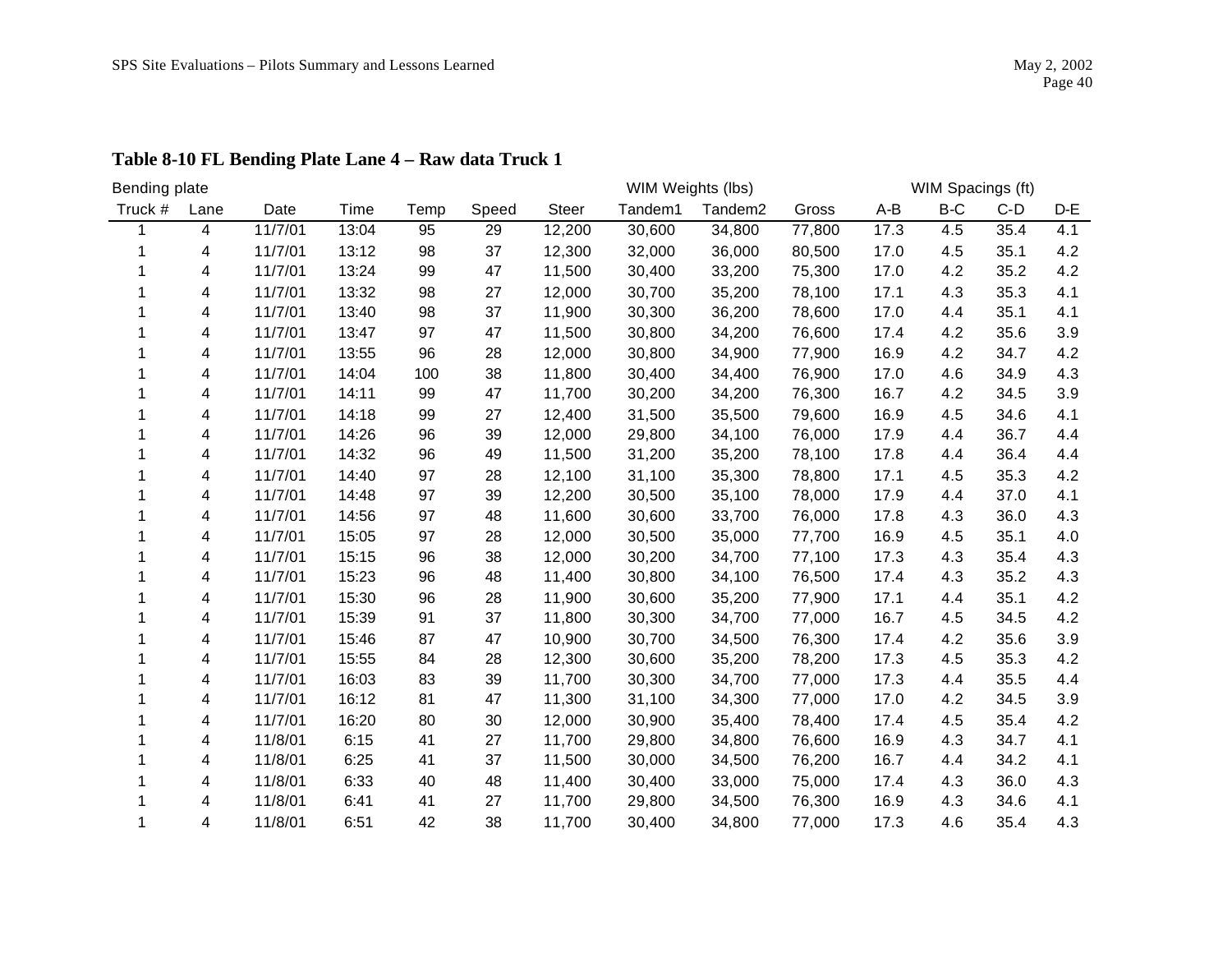| Bending plate |      |         |       |      |       |              | WIM Weights (lbs) |         |        |      | WIM Spacings (ft) |      |     |
|---------------|------|---------|-------|------|-------|--------------|-------------------|---------|--------|------|-------------------|------|-----|
| Truck #       | Lane | Date    | Time  | Temp | Speed | <b>Steer</b> | Tandem1           | Tandem2 | Gross  | A-B  | B-C               | C-D  | D-E |
|               | 4    | 11/8/01 | 9:05  | 60   | 29    | 11,700       | 29,800            | 33,600  | 75,200 | 17.3 | 4.5               | 35.8 | 4.3 |
|               | 4    | 11/8/01 | 9:13  | 61   | 38    | 11,400       | 29,900            | 34,900  | 76,300 | 17.3 | 4.6               | 35.7 | 4.3 |
|               | 4    | 11/8/01 | 9:21  | 62   | 44    | 11,200       | 30,600            | 34,100  | 76,200 | 16.3 | 4.0               | 33.7 | 4.0 |
|               | 4    | 11/8/01 | 9:29  | 66   | 27    | 11,800       | 29,400            | 33,100  | 74,500 | 16.9 | 4.3               | 34.9 | 4.1 |
|               | 4    | 11/8/01 | 9:37  | 67   | 38    | 11,700       | 30,100            | 34,400  | 76,300 | 17.3 | 4.6               | 35.4 | 4.3 |
|               | 4    | 11/8/01 | 9:44  | 67   | 47    | 11,100       | 29,900            | 33,400  | 74,700 | 17.4 | 4.2               | 35.6 | 4.2 |
|               | 4    | 11/8/01 | 9:52  | 68   | 28    | 11,800       | 29,900            | 33,900  | 75,700 | 16.9 | 4.4               | 34.9 | 4.0 |
|               | 4    | 11/8/01 | 9:59  | 70   | 36    | 11,500       | 30,100            | 35,000  | 76,800 | 17.0 | 4.6               | 34.8 | 4.1 |
|               | 4    | 11/8/01 | 10:07 | 72   | 45    | 11,400       | 30,300            | 33,400  | 75,200 | 16.7 | 4.0               | 34.1 | 4.0 |
|               | 4    | 11/8/01 | 10:22 | 74   | 36    | 11,800       | 30,300            | 35,200  | 77,500 | 16.4 | 4.3               | 33.7 | 4.1 |
|               | 4    | 11/8/01 | 10:29 | 76   | 46    | 11,200       | 29,700            | 33,300  | 74,500 | 16.7 | 4.8               | 34.1 | 4.1 |
|               | 4    | 11/8/01 | 10:38 | 78   | 29    | 11,700       | 30,500            | 36,000  | 78,300 | 17.3 | 4.5               | 35.4 | 4.1 |
|               | 4    | 11/8/01 | 10:46 | 80   | 37    | 12,000       | 30,500            | 35,500  | 78,200 | 16.7 | 4.4               | 34.5 | 3.9 |
|               | 4    | 11/8/01 | 10:53 | 83   | 48    | 11,400       | 30,100            | 33,900  | 75,600 | 17.4 | 4.7               | 36.3 | 4.3 |

#### **Table 8-11 FL Bending Plate Lane 4 – Raw data Truck 2**

| Bending plate |      |         |       |      |       |              | WIM Weights (lbs) |         |        |      |     | WIM Spacings (ft) |     |
|---------------|------|---------|-------|------|-------|--------------|-------------------|---------|--------|------|-----|-------------------|-----|
| Truck #       | Lane | Date    | Time  | Temp | Speed | <b>Steer</b> | Tandem1           | Tandem2 | Gross  | A-B  | B-C | C-D               | D-E |
| 2             | 4    | 11/7/01 | 13:02 | 95   | 29    | 12,000       | 34,100            | 33,100  | 79,500 | 20.9 | 4.4 | 35.0              | 4.4 |
| 2             | 4    | 11/7/01 | 13:11 | 98   | 41    | 11,100       | 33,700            | 32,700  | 77,600 | 21.3 | 4.6 | 35.6              | 4.3 |
| 2             | 4    | 11/7/01 | 13:22 | 98   | 49    | 11,100       | 32,500            | 33,100  | 76,800 | 20.4 | 4.4 | 33.8              | 4.0 |
| 2             | 4    | 11/7/01 | 13:29 | 99   | 27    | 11,900       | 33,400            | 34,400  | 79,900 | 20.7 | 4.6 | 34.7              | 4.1 |
| 2             | 4    | 11/7/01 | 13:38 | 98   | 39    | 10,800       | 33,300            | 33,100  | 77,400 | 19.9 | 4.4 | 33.1              | 4.1 |
| 2             | 4    | 11/7/01 | 13:46 | 97   | 29    | 11,900       | 33,900            | 33,200  | 79,200 | 20.2 | 4.4 | 34.1              | 4.2 |
| 2             | 4    | 11/7/01 | 13:54 | 96   | 46    | 11,000       | 33,800            | 33,600  | 78,600 | 19.5 | 4.1 | 32.4              | 3.8 |
| 2             | 4    | 11/7/01 | 14:01 | 100  | 29    | 11,900       | 33,100            | 33,500  | 78,600 | 20.5 | 4.4 | 34.3              | 4.2 |
| 2             | 4    | 11/7/01 | 14:09 | 99   | 50    | 11,000       | 33,800            | 32,600  | 77,500 | 20.9 | 4.1 | 34.9              | 4.1 |
| 2             | 4    | 11/7/01 | 14:16 | 99   | 29    | 11,900       | 33,500            | 34,100  | 79,700 | 20.2 | 4.5 | 33.8              | 4.1 |
| 2             | 4    | 11/7/01 | 14:24 | 97   | 40    | 11,100       | 33,300            | 33,400  | 78,100 | 20.9 | 4.5 | 34.9              | 4.2 |
| 2             | 4    | 11/7/01 | 14:31 | 96   | 48    | 11,200       | 32,700            | 33,200  | 77,300 | 19.9 | 4.3 | 33.8              | 4.3 |
| 2             | 4    | 11/7/01 | 14:39 | 97   | 30    | 11,800       | 33,700            | 33,700  | 79,400 | 21.3 | 4.8 | 35.5              | 4.3 |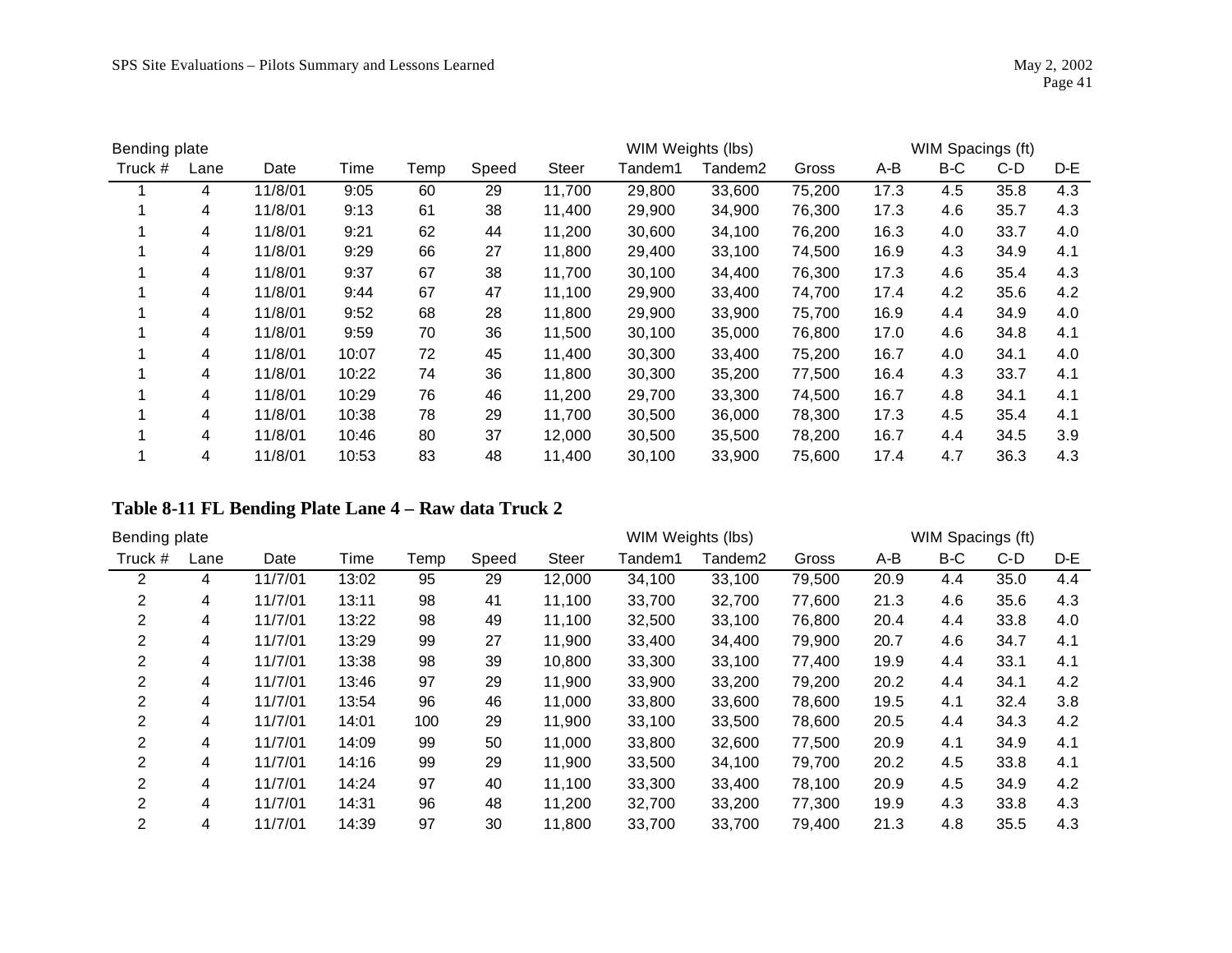| Bending plate           |      |         |       |      |       |              | WIM Weights (lbs) |                     |        |       | WIM Spacings (ft) |       |     |
|-------------------------|------|---------|-------|------|-------|--------------|-------------------|---------------------|--------|-------|-------------------|-------|-----|
| Truck #                 | Lane | Date    | Time  | Temp | Speed | <b>Steer</b> | Tandem1           | Tandem <sub>2</sub> | Gross  | $A-B$ | $B-C$             | $C-D$ | D-E |
| $\overline{2}$          | 4    | 11/7/01 | 14:47 | 97   | 38    | 11,300       | 33,400            | 33,100              | 78,000 | 20.1  | 4.6               | 33.7  | 4.3 |
| $\overline{2}$          | 4    | 11/7/01 | 14:54 | 97   | 51    | 11,000       | 33,400            | 34,800              | 79,300 | 21.3  | 4.6               | 35.7  | 4.6 |
| $\overline{c}$          | 4    | 11/7/01 | 15:03 | 97   | 29    | 12,000       | 34,000            | 34,400              | 80,500 | 20.2  | 4.4               | 33.9  | 4.2 |
| $\overline{c}$          | 4    | 11/7/01 | 15:13 | 96   | 40    | 11,200       | 33,300            | 33,100              | 77,800 | 20.9  | 4.5               | 35.5  | 4.2 |
| $\overline{c}$          | 4    | 11/7/01 | 15:20 | 96   | 51    | 11,000       | 31,600            | 32,100              | 74,900 | 21.0  | 4.6               | 35.4  | 4.2 |
| $\overline{c}$          | 4    | 11/7/01 | 15:28 | 96   | 29    | 11,900       | 33,900            | 33,100              | 79,000 | 20.5  | 4.4               | 34.3  | 4.2 |
| $\overline{c}$          | 4    | 11/7/01 | 15:37 | 91   | 37    | 11,300       | 33,100            | 32,800              | 77,500 | 20.4  | 4.5               | 34.0  | 4.2 |
| $\overline{2}$          | 4    | 11/7/01 | 15:45 | 91   | 50    | 10,600       | 34,200            | 33,500              | 78,500 | 20.9  | 4.5               | 35.3  | 4.1 |
| $\overline{2}$          | 4    | 11/7/01 | 15:54 | 84   | 29    | 11,800       | 33,500            | 33,400              | 78,800 | 20.4  | 4.3               | 34.1  | 4.3 |
| $\overline{c}$          | 4    | 11/7/01 | 16:02 | 83   | 38    | 11,200       | 32,500            | 33,200              | 77,000 | 19.9  | 4.3               | 33.4  | 4.0 |
| $\overline{c}$          | 4    | 11/7/01 | 16:11 | 81   | 39    | 11,400       | 33,800            | 32,400              | 77,700 | 20.2  | 4.4               | 33.7  | 4.1 |
| $\overline{c}$          | 4    | 11/7/01 | 16:19 | 80   | 30    | 11,700       | 34,100            | 33,400              | 79,300 | 20.3  | 4.5               | 34.3  | 4.1 |
| $\overline{c}$          | 4    | 11/8/01 | 6:14  | 41   | 29    | 11,300       | 33,200            | 33,100              | 77,900 | 20.4  | 4.4               | 34.1  | 4.1 |
| $\overline{c}$          | 4    | 11/8/01 | 6:22  | 41   | 37    | 11,100       | 32,600            | 31,900              | 75,800 | 20.0  | 4.4               | 34.0  | 4.1 |
| $\overline{c}$          | 4    | 11/8/01 | 6:31  | 40   | 50    | 10,700       | 32,600            | 32,000              | 75,500 | 20.5  | 4.5               | 34.6  | 4.1 |
| $\overline{c}$          | 4    | 11/8/01 | 6:39  | 41   | 30    | 11,500       | 33,000            | 33,400              | 78,200 | 20.3  | 4.5               | 34.3  | 4.3 |
| $\overline{c}$          | 4    | 11/8/01 | 6:44  | 41   | 26    | 11,300       | 33,400            | 32,900              | 77,800 | 19.8  | 4.4               | 32.9  | 4.0 |
| $\overline{c}$          | 4    | 11/8/01 | 6:47  | 41   | 29    | 11,500       | 33,200            | 33,000              | 77,900 | 20.9  | 4.4               | 35.0  | 4.4 |
| $\overline{2}$          | 4    | 11/8/01 | 6:55  | 42   | 38    | 10,900       | 32,100            | 31,800              | 74,900 | 19.9  | 4.3               | 33.7  | 4.0 |
| $\overline{\mathbf{c}}$ | 4    | 11/8/01 | 9:03  | 60   | 30    | 11,500       | 33,000            | 32,500              | 77,100 | 20.8  | 4.5               | 34.6  | 4.3 |
| $\overline{c}$          | 4    | 11/8/01 | 9:11  | 61   | 40    | 11,100       | 32,600            | 32,400              | 76,400 | 21.5  | 4.5               | 35.5  | 4.5 |
| $\overline{c}$          | 4    | 11/8/01 | 9:19  | 62   | 38    | 11,200       | 32,000            | 32,900              | 76,300 | 20.1  | 4.6               | 33.7  | 4.3 |
| $\overline{c}$          | 4    | 11/8/01 | 9:27  | 62   | 50    | 10,800       | 32,500            | 31,500              | 75,000 | 20.5  | 4.5               | 34.6  | 4.1 |
| $\overline{c}$          | 4    | 11/8/01 | 9:34  | 66   | 27    | 11,400       | 32,700            | 32,900              | 77,200 | 20.8  | 4.5               | 34.9  | 4.3 |
| $\overline{\mathbf{c}}$ | 4    | 11/8/01 | 9:42  | 67   | 39    | 11,300       | 33,600            | 34,300              | 79,300 | 21.2  | 4.7               | 35.5  | 4.4 |
| $\overline{c}$          | 4    | 11/8/01 | 9:50  | 68   | 48    | 10,700       | 32,200            | 32,500              | 75,600 | 19.9  | 4.3               | 33.8  | 4.0 |
| $\overline{c}$          | 4    | 11/8/01 | 9:57  | 70   | 30    | 11,700       | 33,200            | 33,500              | 78,600 | 20.8  | 4.5               | 35.2  | 4.3 |
| $\overline{2}$          | 4    | 11/8/01 | 10:05 | 72   | 38    | 10,900       | 32,900            | 33,500              | 77,500 | 20.7  | 4.6               | 34.9  | 4.3 |
| $\overline{2}$          | 4    | 11/8/01 | 10:12 | 74   | 39    | 11,100       | 32,700            | 32,800              | 76,800 | 20.3  | 4.4               | 34.3  | 4.1 |
| $\overline{c}$          | 4    | 11/8/01 | 10:20 | 75   | 50    | 10,700       | 31,400            | 31,900              | 74,200 | 20.9  | 4.5               | 35.3  | 4.1 |
| $\overline{c}$          | 4    | 11/8/01 | 10:27 | 76   | 29    | 11,800       | 32,000            | 32,800              | 76,800 | 21.1  | 4.6               | 35.6  | 4.4 |
| $\overline{2}$          | 4    | 11/8/01 | 10:36 | 78   | 37    | 11,200       | 32,200            | 32,300              | 75,900 | 19.8  | 4.2               | 33.4  | 3.9 |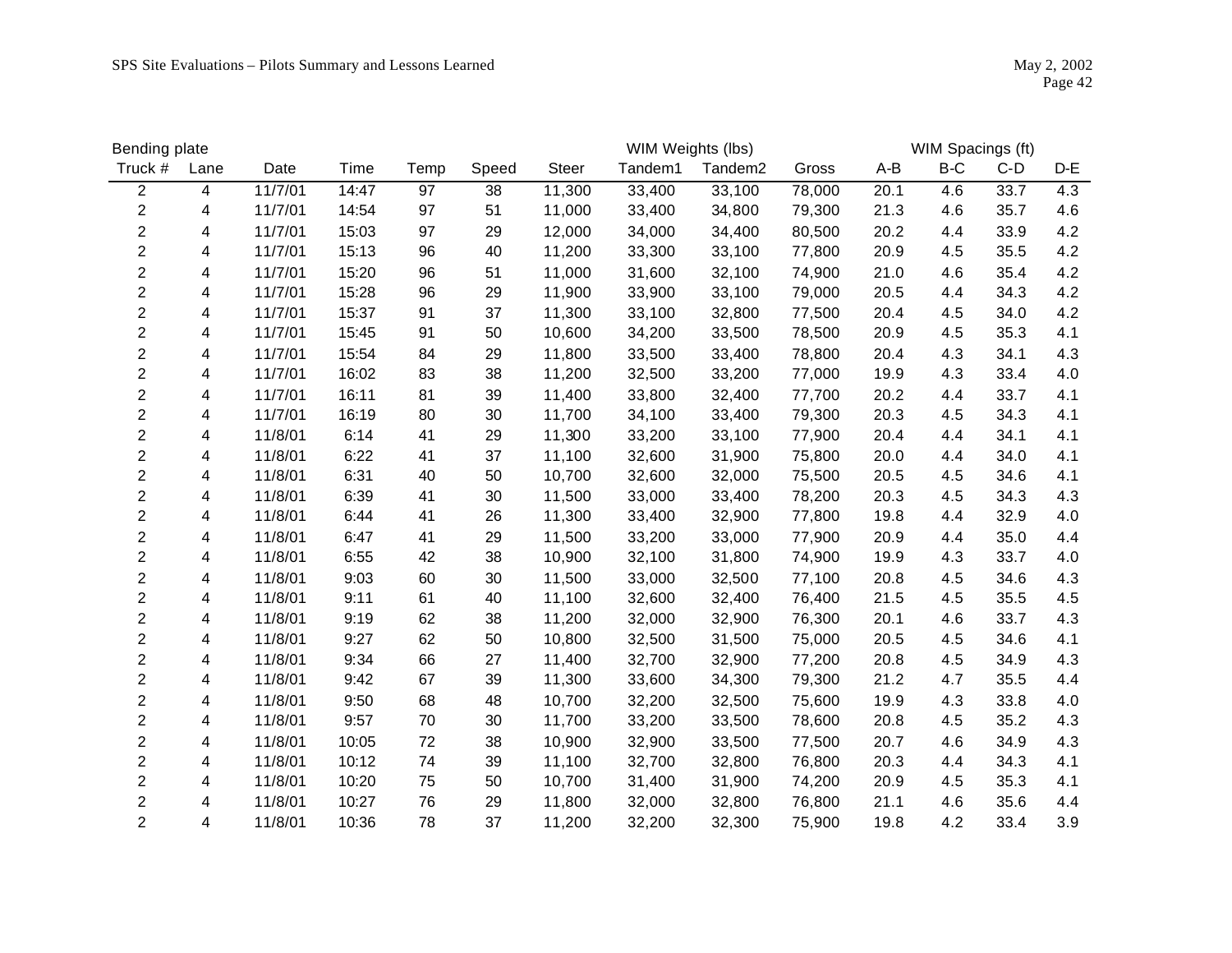| Bending plate |      |         |       |      |       |        | WIM Weights (lbs) |                     |        |      |      | WIM Spacings (ft) |     |
|---------------|------|---------|-------|------|-------|--------|-------------------|---------------------|--------|------|------|-------------------|-----|
| Truck #       | ∟ane | Date    | Time  | Геmр | Speed | Steer  | Tandem1           | Tandem <sub>2</sub> | Gross  | A-B  | B-C  | C-D               | D-E |
| -             |      | 11/8/01 | 10:44 | 80   | 48    | 10,800 | . .400<br>31      | 31,300              | 73,600 | 20.7 | -4.7 | 34.9              | 4.3 |
|               |      | 11/8/01 | 10:51 | 82   | 30    | ,800   | 33,100            | 32,000              | 77,000 | 20.8 | 4.5  | 35.0              | 4.3 |

# *8.3 Maryland*

#### **Table 8-12 MD Static Test Truck Measurements**

| Test          |        |          | Static Measurements (lbs) |        |      |     | Static Spacings (ft) |     |
|---------------|--------|----------|---------------------------|--------|------|-----|----------------------|-----|
| <b>Trucks</b> | Steer  | Tandem1. | Tandem2                   | Gross  | A-B  | B-C | C-D                  | D-F |
|               | 11.600 | 30.500   | 36,000                    | 78.100 | 19.3 | 4.3 | 25.7                 | 5.1 |
|               | 11.200 | 34.800   | 32.400                    | 78.400 | 20.0 | 4.4 | 31.0                 | 4.1 |

#### **Table 8-13 MD Raw data for LTPP lane**

|         |       | Pavement |       |        |         | WIM Weights (lbs) |        |      |     | WIM Spacings (ft) |     |
|---------|-------|----------|-------|--------|---------|-------------------|--------|------|-----|-------------------|-----|
| Truck # | Time  | Temp     | Speed | Steer  | Tandem1 | Tandem2           | Gross  | A-B  | B-C | C-D               | D-E |
|         | 8:16  | 75       | 60    | 11,300 | 36,700  | 42,500            | 90,500 | 19.1 | 4.3 | 25.5              | 5.0 |
|         | 8:29  | 78       | 56    | 9,600  | 32,200  | 39,200            | 81,000 | 19.2 | 4.2 | 25.7              | 5.1 |
|         | 8:40  | 79       | 55    | 11,300 | 34,400  | 44,700            | 90,400 | 19.0 | 4.3 | 25.4              | 5.0 |
|         | 8:50  | 79       | 55    | 12,200 | 36,400  | 42,400            | 91,000 | 19.1 | 4.3 | 25.6              | 5.0 |
|         | 9:02  | 80       | 57    | 11,200 | 30,100  | 38,300            | 79,600 | 19.2 | 4.3 | 25.5              | 5.1 |
|         | 9:15  | 82       | 52    | 11,500 | 30,200  | 38,000            | 79,700 | 19.3 | 4.3 | 25.7              | 5.1 |
|         | 9:28  | 83       | 57    | 9,200  | 30,600  | 36,000            | 75,800 | 19.2 | 4.3 | 25.5              | 5.1 |
|         | 9:40  | 86       | 55    | 11,500 | 29,900  | 36,800            | 78,200 | 19.2 | 4.3 | 25.6              | 5.1 |
|         | 9:50  | 91       | 46    | 11,700 | 28,100  | 36,200            | 76,000 | 19.1 | 4.3 | 25.6              | 5.1 |
|         | 11:27 | 110      | 53    | 11,000 | 29,100  | 35,200            | 75,300 | 19.1 | 4.3 | 25.7              | 5.1 |
|         | 11:38 | 110      | 55    | 11,300 | 28,100  | 34,000            | 73,400 | 19.1 | 4.3 | 25.7              | 5.0 |
|         | 11:50 | 113      | 55    | 10,800 | 29,400  | 35,900            | 76,100 | 19.2 | 4.3 | 25.5              | 5.1 |
|         | 12:01 | 113      | 55    | 9,600  | 25,600  | 31,700            | 66,900 | 19.1 | 4.3 | 25.5              | 5.1 |
|         | 12:12 | 113      | 56    | 11,300 | 25,800  | 31,200            | 68,300 | 19.1 | 4.4 | 25.7              | 5.1 |
|         | 12:24 | 114      | 56    | 13,400 | 29,500  | 36,500            | 79,400 | 19.1 | 4.3 | 25.7              | 5.1 |
|         | 12:37 | 116      | 53    | 11,900 | 25,100  | 29,700            | 66,700 | 19.0 | 4.3 | 25.5              | 5.0 |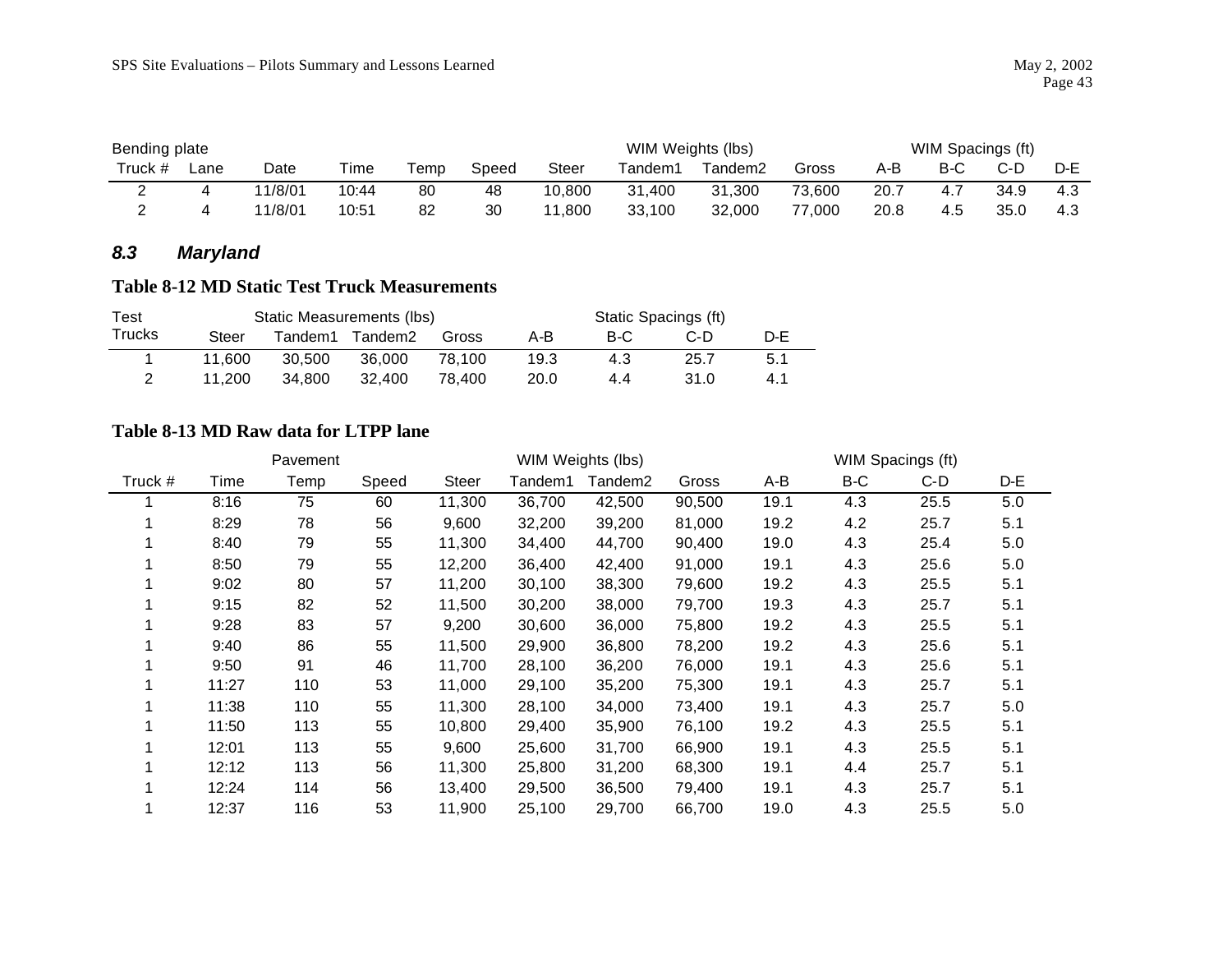|                         |       | Pavement |       |              |         | WIM Weights (lbs)   |        |      |     | WIM Spacings (ft) |       |
|-------------------------|-------|----------|-------|--------------|---------|---------------------|--------|------|-----|-------------------|-------|
| Truck #                 | Time  | Temp     | Speed | <b>Steer</b> | Tandem1 | Tandem <sub>2</sub> | Gross  | A-B  | B-C | $C-D$             | $D-E$ |
| 1                       | 12:52 | 119      | 46    | 14,100       | 27,700  | 34,400              | 76,200 | 19.2 | 4.3 | 26.0              | 5.2   |
| 1                       | 13:10 | 120      | 49    | 10,500       | 25,400  | 30,000              | 65,900 | 19.0 | 4.3 | 25.5              | 5.0   |
| 1                       | 13:21 | 119      | 53    | 11,800       | 23,200  | 27,800              | 62,800 | 19.0 | 4.3 | 25.5              | 5.0   |
| 1                       | 14:29 | 124      | 62    | 11,400       | 28,000  | 32,400              | 71,800 | 19.0 | 4.3 | 25.4              | 5.0   |
|                         | 14:43 | 115      | 61    | 10,900       | 27,000  | 32,100              | 70,000 | 19.0 | 4.3 | 25.6              | 5.1   |
|                         | 14:54 | 117      | 61    | 13,900       | 31,000  | 36,400              | 81,300 | 19.0 | 4.3 | 25.4              | 5.0   |
|                         | 15:05 | 117      | 62    | 12,300       | 27,300  | 31,300              | 70,900 | 19.1 | 4.4 | 25.6              | 5.1   |
| 1                       | 15:17 | 117      | 62    | 12,300       | 25,700  | 30,100              | 68,100 | 19.1 | 4.2 | 25.5              | 5.1   |
| $\overline{\mathbf{c}}$ | 8:19  | 76       | 59    | 12,800       | 38,100  | 35,500              | 86,400 | 19.6 | 4.3 | 30.7              | 4.1   |
| $\overline{c}$          | 8:31  | 77       | 58    | 10,500       | 38,100  | 36,700              | 85,300 | 19.7 | 4.3 | 30.9              | 4.0   |
| $\overline{\mathbf{c}}$ | 8:43  | 79       | 61    | 13,700       | 36,600  | 42,500              | 92,800 | 19.6 | 4.4 | 30.6              | 4.1   |
| $\boldsymbol{2}$        | 8:55  | 79       | 60    | 10,700       | 38,000  | 39,200              | 87,900 | 19.6 | 4.3 | 30.7              | 4.0   |
| $\overline{c}$          | 9:07  | 80       | 61    | 11,500       | 28,300  | 30,500              | 70,300 | 19.6 | 4.3 | 30.5              | 4.0   |
| $\overline{\mathbf{c}}$ | 9:21  | 82       | 55    | 10,300       | 37,300  | 36,400              | 84,000 | 19.7 | 4.3 | 30.5              | 4.0   |
| $\overline{c}$          | 9:34  | 84       | 55    | 12,400       | 33,000  | 34,600              | 80,000 | 19.8 | 4.4 | 30.9              | 4.0   |
| $\overline{\mathbf{c}}$ | 9:48  | 91       | 55    | 11,800       | 33,700  | 33,300              | 78,800 | 19.7 | 4.4 | 30.6              | 4.0   |
| $\overline{c}$          | 10:01 | 95       | 55    | 9,400        | 31,700  | 32,200              | 73,300 | 19.7 | 4.3 | 30.5              | 4.0   |
| $\overline{c}$          | 11:30 | 110      | 51    | 11,800       | 29,300  | 30,800              | 71,900 | 19.7 | 4.4 | 30.6              | 4.1   |
| $\overline{c}$          | 11:42 | 111      | 49    | 10,900       | 31,000  | 31,200              | 73,100 | 19.7 | 4.3 | 30.5              | 4.0   |
| $\overline{c}$          | 11:55 | 113      | 50    | 9,500        | 27,200  | 27,000              | 63,700 | 19.7 | 4.3 | 30.5              | 4.1   |
| $\overline{c}$          | 12:08 | 113      | 50    | 12,200       | 30,900  | 29,500              | 72,600 | 19.7 | 4.4 | 30.7              | 4.1   |
| $\overline{\mathbf{c}}$ | 12:21 | 113      | 50    | 12,600       | 31,700  | 30,200              | 74,500 | 19.7 | 4.4 | 30.5              | 4.1   |
| $\overline{c}$          | 12:34 | 117      | 55    | 11,800       | 29,000  | 28,700              | 69,500 | 19.5 | 4.3 | 30.4              | 4.0   |
| $\overline{c}$          | 12:47 | 117      | 56    | 12,300       | 28,700  | 27,900              | 68,900 | 19.7 | 4.3 | 30.6              | 4.1   |
| $\overline{c}$          | 12:59 | 118      | 55    | 11,900       | 27,700  | 27,900              | 67,500 | 19.7 | 4.3 | 30.7              | 4.1   |
| $\overline{c}$          | 13:12 | 118      | 56    | 12,100       | 32,300  | 30,400              | 74,800 | 19.7 | 4.4 | 30.7              | 4.0   |
| $\overline{\mathbf{c}}$ | 13:25 | 116      | 55    | 13,300       | 32,600  | 31,700              | 77,600 | 19.7 | 4.3 | 30.5              | 4.0   |
| $\overline{c}$          | 14:32 | 123      | 59    | 12,500       | 28,600  | 29,100              | 70,200 | 19.4 | 4.3 | 31.3              | 4.0   |
| $\overline{c}$          | 14:44 | 114      | 61    | 11,400       | 29,800  | 29,300              | 70,500 | 19.6 | 4.3 | 30.5              | 4.0   |
| $\overline{c}$          | 14:57 | 119      | 61    | 11,700       | 31,200  | 31,100              | 74,000 | 19.7 | 4.3 | 31.6              | 4.0   |
| $\overline{c}$          | 15:11 | 116      | 60    | 12,700       | 31,700  | 32,500              | 76,900 | 19.6 | 4.3 | 30.4              | 4.0   |
| $\overline{2}$          | 15:23 | 118      | 62    | 13,200       | 30,300  | 30,600              | 74,100 | 19.7 | 4.3 | 30.6              | 4.1   |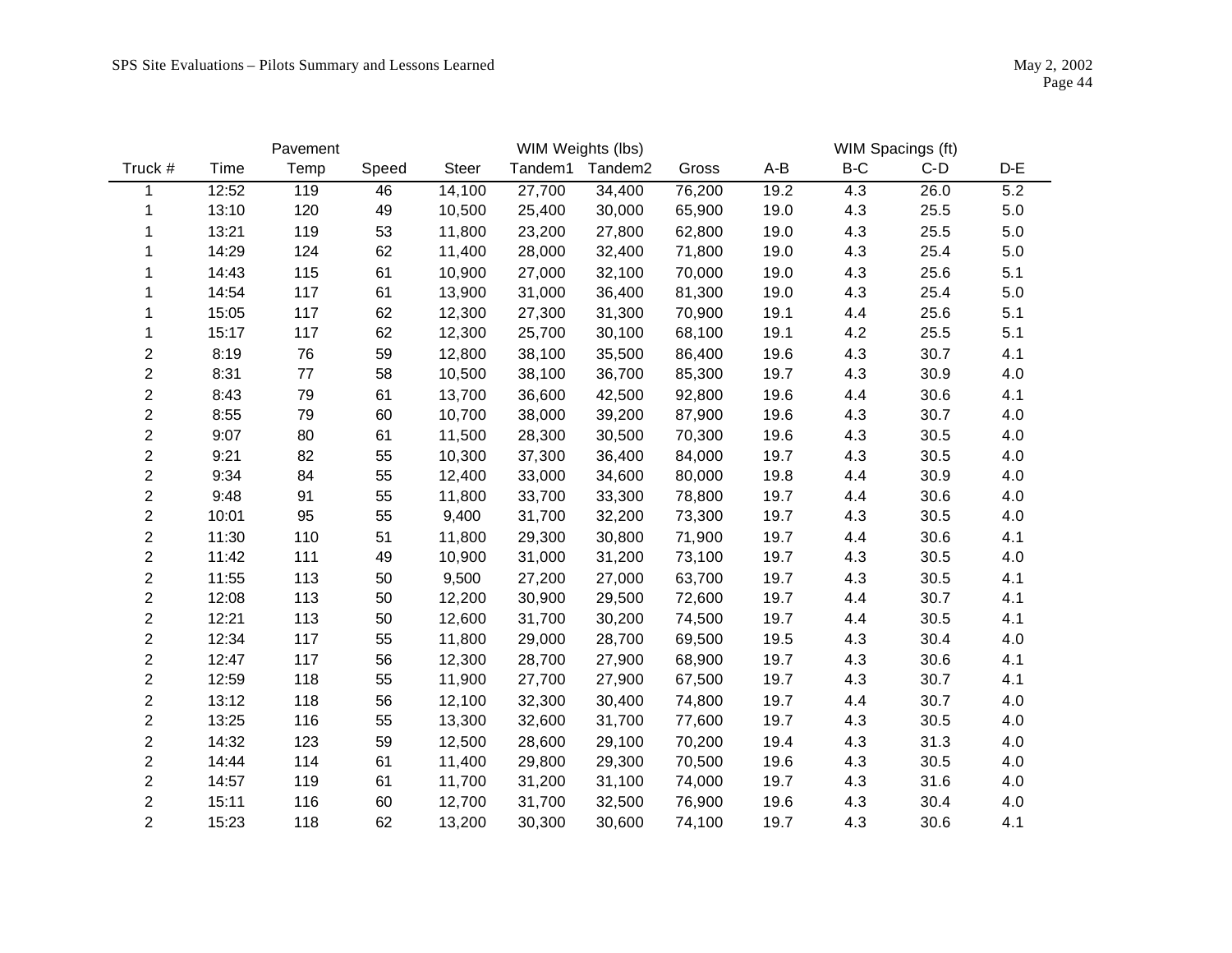# *8.4 Michigan*

#### **Table 8-14 MI Static Test Truck Measurements**

| Test<br><b>Trucks</b> |        |          | Static Measurements (lbs) |         |        |      |     | Static Spacings (ft) |     |
|-----------------------|--------|----------|---------------------------|---------|--------|------|-----|----------------------|-----|
|                       | Steer  | Single 2 | Tandem1                   | Tandem2 | Gross  | A-B  | B-C | C-D                  | D-E |
|                       | 11.800 |          | 26,400                    | 30.400  | 68.600 | 11.1 | 4.5 | 30.3                 | 4.5 |
| 3                     | 6.700  | 9.000    |                           |         | 15.700 | 13.5 |     |                      |     |
| 4                     | 11.300 | 21.800   |                           |         | 33,100 | 15.7 |     |                      |     |

### **Table 8-15 MI Raw data for LTPP lane**

|         |       | Pavement |       |              |          | WIM Weights (lbs) |                     |        |      |     | WIM Spacings (ft) |     |
|---------|-------|----------|-------|--------------|----------|-------------------|---------------------|--------|------|-----|-------------------|-----|
| Truck # | Time  | Temp     | Speed | <b>Steer</b> | Single 2 | Tandem1           | Tandem <sub>2</sub> | Gross  | A-B  | B-C | $C-D$             | D-E |
|         | 8:29  | 19       | 48    | 11,900       |          | 28,300            | 26,700              | 66,900 | 12.0 | 4.6 | 31.7              | 4.0 |
|         | 8:52  | 20       | 53    | 11,400       |          | 29,500            | 26,800              | 67,700 | 12.0 | 4.8 | 31.9              | 4.3 |
|         | 9:00  | 24       | 58    | 11,900       |          | 31,000            | 31,600              | 74,500 | 12.4 | 4.9 | 32.4              | 4.5 |
|         | 9:31  | 25       | 48    | 11,800       |          | 28,500            | 26,800              | 67,100 | 12.1 | 5.0 | 32.0              | 4.2 |
|         | 10:42 | 26       | 57    | 11,400       |          | 29,500            | 26,700              | 67,600 | 12.0 | 4.6 | 31.9              | 4.3 |
|         | 11:01 | 28       | 48    | 11,500       |          | 28,900            | 20,500              | 60,900 | 12.5 | 4.8 | 32.4              | 4.1 |
|         | 11:22 | 30       | 53    | 11,600       |          | 27,200            | 23,800              | 62,600 | 12.3 | 5.1 | 32.7              | 4.3 |
|         | 11:42 | 31       | 58    | 11,300       |          | 28,200            | 26,300              | 65,800 | 12.0 | 4.4 | 31.6              | 4.3 |
|         | 12:02 | 32       | 49    | 11,500       |          | 30,200            | 29,300              | 71,000 | 12.4 | 4.9 | 32.4              | 4.5 |
|         | 12:23 | 30       | 53    | 10,900       |          | 27,200            | 25,100              | 63,200 | 12.5 | 5.0 | 32.2              | 4.4 |
|         | 12:42 | 36       | 58    | 11,100       |          | 25,900            | 21,100              | 58,100 | 12.0 | 4.8 | 31.6              | 4.6 |
|         | 13:03 | 39       | 48    | 11,800       |          | 30,200            | 22,200              | 64,200 | 12.7 | 5.0 | 33.4              | 4.6 |
|         | 13:28 | 39       | 61    | 11,200       |          | 28,000            | 26,400              | 65,600 | 12.2 | 4.9 | 32.7              | 4.3 |
|         | 13:49 | 34       | 48    | 11,300       |          | 29,300            | 26,700              | 67,300 | 12.5 | 4.8 | 32.4              | 4.5 |
|         | 9:53  | 28       | 54    | 11,000       |          | 27,500            | 27,000              | 65,500 | 12.8 | 4.9 | 33.0              | 4.3 |
| 3       | 10:27 | 28       | 49    | 6,700        | 10,800   |                   |                     | 17,500 | 13.5 |     |                   |     |
| 3       | 10:32 | 26       | 52    | 6,700        | 11,100   |                   |                     | 17,800 | 13.2 |     |                   |     |
| 3       | 10:39 | 27       | 57    | 7,000        | 10,300   |                   |                     | 17,300 | 13.0 |     |                   |     |
| 3       | 10:44 | 27       | 47    | 6,400        | 10,900   |                   |                     | 17,300 | 13.5 |     |                   |     |
| 3       | 10:49 | 27       | 50    | 6,500        | 11,000   |                   |                     | 17,500 | 13.8 |     |                   |     |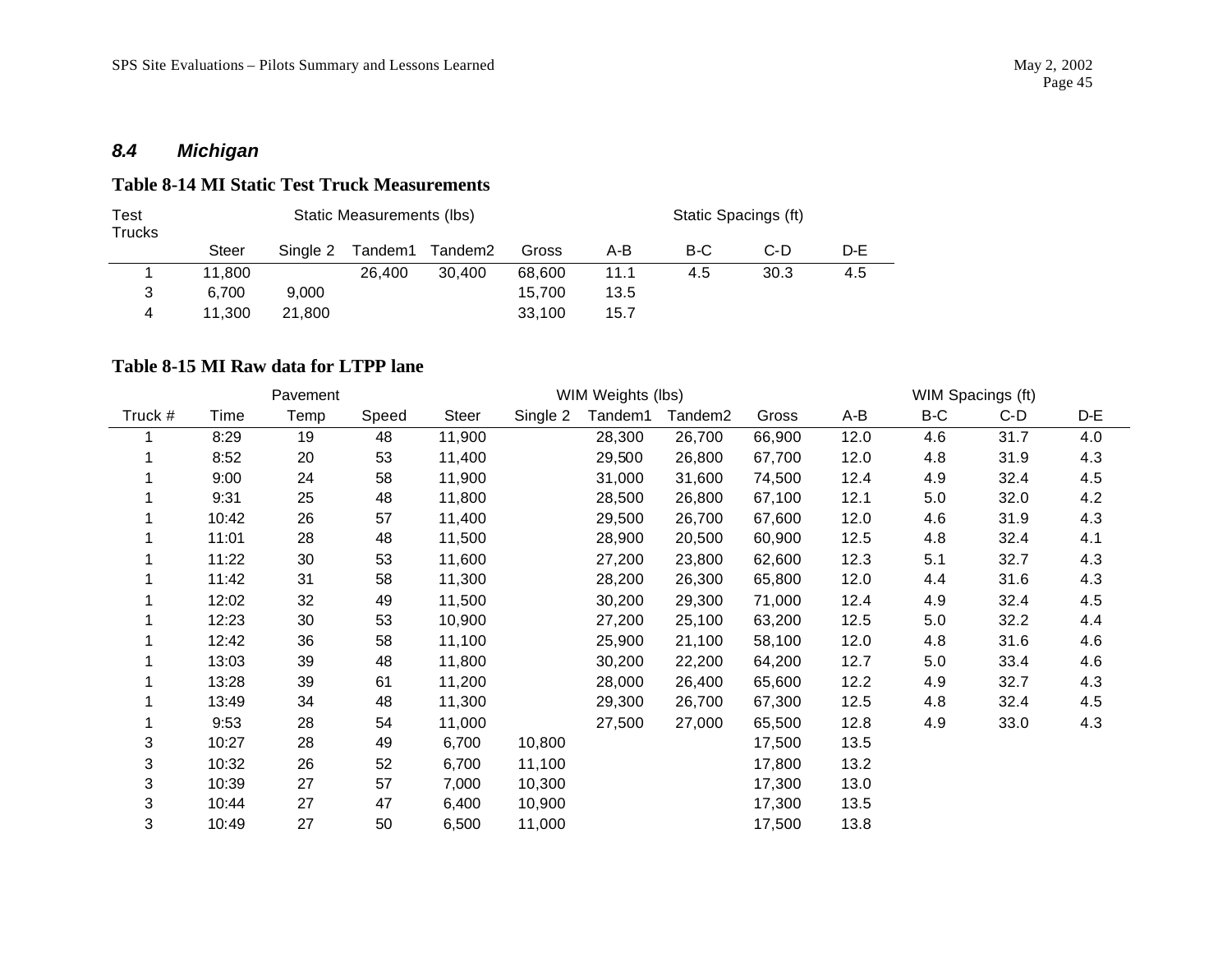|         | Pavement |        |       |              |          | WIM Weights (lbs) |        |       |       | WIM Spacings (ft) |       |
|---------|----------|--------|-------|--------------|----------|-------------------|--------|-------|-------|-------------------|-------|
| Truck # | Time     | Temp   | Speed | <b>Steer</b> | Single 2 | Tandem1 Tandem2   | Gross  | $A-B$ | $B-C$ | $C-D$             | $D-E$ |
| 3       | 10:54    | 25     | 57    | 6,700        | 10,200   |                   | 16,900 | 13.8  |       |                   |       |
| 3       | 10:59    | 29     | 46    | 6,800        | 11,000   |                   | 17,800 | 13.1  |       |                   |       |
| 3       | 11:04    | 29     | 51    | 6,700        | 10,900   |                   | 17,600 | 13.8  |       |                   |       |
| 3       | 11:09    | $30\,$ | 56    | 6,700        | 10,200   |                   | 16,900 | 13.6  |       |                   |       |
| 3       | 11:14    | 29     | 47    | 6,500        | 10,800   |                   | 17,300 | 13.5  |       |                   |       |
| 3       | 11:19    | $30\,$ | 51    | 6,600        | 10,800   |                   | 17,400 | 14.0  |       |                   |       |
| 3       | 11:24    | $30\,$ | 56    | 6,600        | 10,100   |                   | 16,700 | 13.3  |       |                   |       |
| 3       | 11:30    | $30\,$ | 47    | 6,300        | 10,800   |                   | 17,100 | 14.0  |       |                   |       |
| 3       | 11:35    | $30\,$ | 51    | 6,700        | 10,600   |                   | 17,300 | 13.1  |       |                   |       |
| 3       | 11:40    | 30     | 59    | 6,800        | 10,200   |                   | 17,000 | 13.3  |       |                   |       |
| 3       | 11:55    | 31     | 57    | 6,500        | 10,100   |                   | 16,600 | 13.3  |       |                   |       |
| 3       | 12:01    | $32\,$ | 47    | 6,600        | 11,000   |                   | 17,600 | 13.0  |       |                   |       |
| 3       | 12:05    | 31     | 52    | 6,400        | 10,700   |                   | 17,100 | 13.5  |       |                   |       |
| 3       | 12:10    | 33     | 57    | 6,700        | 10,200   |                   | 16,900 | 13.8  |       |                   |       |
| 3       | 12:15    | 31     | 47    | 6,500        | 10,800   |                   | 17,300 | 13.3  |       |                   |       |
| 3       | 12:21    | 31     | 52    | 6,400        | 10,700   |                   | 17,100 | 14.0  |       |                   |       |
| 3       | 12:27    | $32\,$ | 56    | 6,700        | 10,300   |                   | 17,000 | 13.8  |       |                   |       |
| 3       | 12:33    | 34     | 46    | 6,600        | 11,100   |                   | 17,700 | 13.3  |       |                   |       |
| 3       | 12:39    | 33     | 53    | 6,600        | 10,700   |                   | 17,300 | 13.5  |       |                   |       |
| 3       | 12:45    | 34     | 56    | 6,600        | 10,100   |                   | 16,700 | 13.6  |       |                   |       |
| 3       | 12:49    | 34     | 47    | 6,300        | 10,800   |                   | 17,100 | 13.3  |       |                   |       |
| 3       | 12:54    | 37     | 52    | 6,300        | 10,800   |                   | 17,100 | 13.8  |       |                   |       |
| 3       | 12:59    | 38     | 55    | 6,700        | 10,000   |                   | 16,700 | 13.6  |       |                   |       |
| 3       | 13:05    | 40     | 51    | 6,200        | 10,800   |                   | 17,000 | 13.8  |       |                   |       |
| 3       | 13:10    | 40     | 59    | 6,500        | 10,100   |                   | 16,600 | 13.6  |       |                   |       |
| 3       | 13:15    | 36     | 46    | 6,600        | 11,000   |                   | 17,600 | 13.5  |       |                   |       |
| 3       | 13:20    | 39     | 52    | 6,500        | 10,400   |                   | 16,900 | 13.0  |       |                   |       |
| 3       | 13:25    | 41     | 56    | 6,800        | 10,100   |                   | 16,900 | 13.0  |       |                   |       |
| 3       | 13:31    | 38     | 47    | 6,400        | 10,900   |                   | 17,300 | 13.4  |       |                   |       |
| 3       | 13:36    | 37     | 51    | 6,500        | 10,500   |                   | 17,000 | 13.0  |       |                   |       |
| 3       | 13:40    | 35     | 57    | 6,500        | 10,100   |                   | 16,600 | 13.3  |       |                   |       |
| 3       | 13:45    | 37     | 47    | 6,400        | 10,900   |                   | 17,300 | 13.3  |       |                   |       |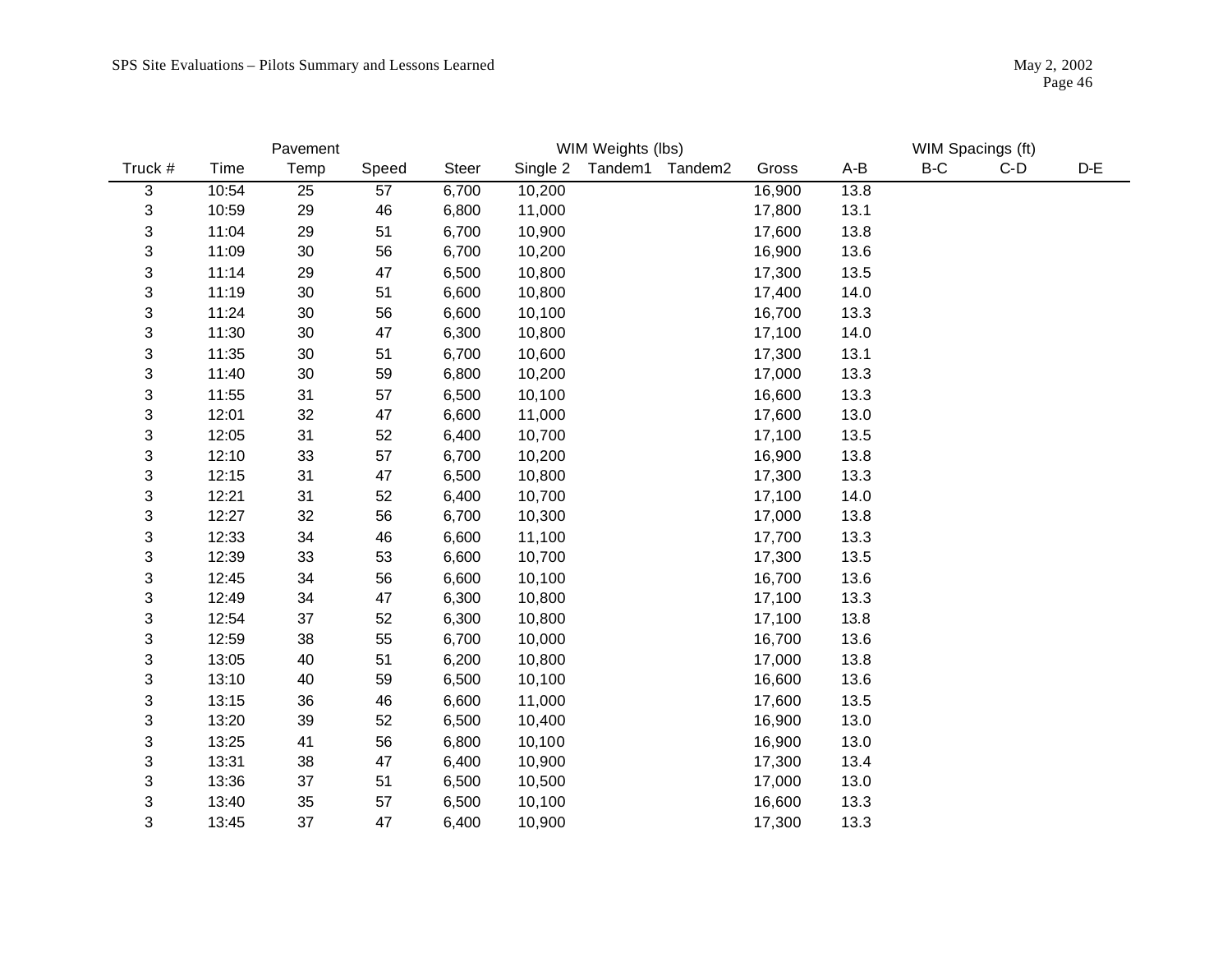|         |       | Pavement |       |              |          | WIM Weights (lbs) |        |      |       | WIM Spacings (ft) |       |
|---------|-------|----------|-------|--------------|----------|-------------------|--------|------|-------|-------------------|-------|
| Truck # | Time  | Temp     | Speed | <b>Steer</b> | Single 2 | Tandem1 Tandem2   | Gross  | A-B  | $B-C$ | $C-D$             | $D-E$ |
| 3       | 13:50 | 38       | 52    | 6,400        | 10,900   |                   | 17,300 | 13.0 |       |                   |       |
| 3       | 13:55 | 36       | 58    | 6,400        | 10,000   |                   | 16,400 | 13.3 |       |                   |       |
| 3       | 14:00 | 42       | 47    | 6,400        | 10,900   |                   | 17,300 | 13.4 |       |                   |       |
| 4       | 10:52 | 27       | 50    | 11,000       | 21,400   |                   | 32400  | 15.3 |       |                   |       |
| 4       | 10:58 | 27       | 56    | 11,300       | 21,600   |                   | 32900  | 15.2 |       |                   |       |
| 4       | 11:05 | $30\,$   | 59    | 11,500       | 20,900   |                   | 32400  | 15.1 |       |                   |       |
| 4       | 11:10 | 30       | 52    | 10,800       | 21,200   |                   | 32000  | 15.3 |       |                   |       |
| 4       | 11:18 | 29       | 56    | 11,000       | 21,100   |                   | 32100  | 15.5 |       |                   |       |
| 4       | 11:23 | 30       | 59    | 11,100       | 21,000   |                   | 32100  | 15.7 |       |                   |       |
| 4       | 11:29 | 29       | 52    | 10,600       | 20,500   |                   | 31100  | 15.3 |       |                   |       |
| 4       | 11:36 | 30       | 55    | 11,400       | 21,300   |                   | 32700  | 15.2 |       |                   |       |
| 4       | 11:44 | 30       | 46    | 11,200       | 20,800   |                   | 32000  | 15.4 |       |                   |       |
| 4       | 11:49 | 29       | 51    | 10,300       | 21,200   |                   | 31500  | 15.3 |       |                   |       |
| 4       | 11:54 | 32       | 54    | 10,900       | 21,400   |                   | 32300  | 15.5 |       |                   |       |
| 4       | 11:59 | 30       | 56    | 11,300       | 21,500   |                   | 32800  | 15.5 |       |                   |       |
| 4       | 12:03 | 32       | 59    | 11,400       | 21,400   |                   | 32800  | 15.7 |       |                   |       |
| 4       | 12:09 | 34       | 51    | 10,400       | 21,200   |                   | 31600  | 15.0 |       |                   |       |
| 4       | 12:14 | 31       | 56    | 10,900       | 21,600   |                   | 32500  | 15.5 |       |                   |       |
| 4       | 13:07 | 40       | 52    | 10,800       | 20,800   |                   | 31600  | 15.5 |       |                   |       |
| 4       | 13:12 | 38       | 55    | 11,200       | 21,700   |                   | 32900  | 15.5 |       |                   |       |
| 4       | 13:18 | 40       | 59    | 10,700       | 20,800   |                   | 31500  | 15.4 |       |                   |       |
| 4       | 13:23 | 40       | 52    | 10,500       | 21,200   |                   | 31700  | 15.5 |       |                   |       |
| 4       | 13:32 | 36       | 55    | 11,200       | 21,200   |                   | 32400  | 15.5 |       |                   |       |
| 4       | 13:37 | 36       | 59    | 10,900       | 20,200   |                   | 31100  | 14.8 |       |                   |       |
| 4       | 13:42 | 36       | 52    | 11,000       | 20,400   |                   | 31400  | 15.3 |       |                   |       |
| 4       | 13:47 | 35       | 56    | 11,200       | 20,700   |                   | 31900  | 15.5 |       |                   |       |
| 4       | 13:52 | 38       | 59    | 11,100       | 20,800   |                   | 31900  | 15.7 |       |                   |       |
| 4       | 13:57 | 36       | 50    | 10,600       | 21,200   |                   | 31800  | 15.0 |       |                   |       |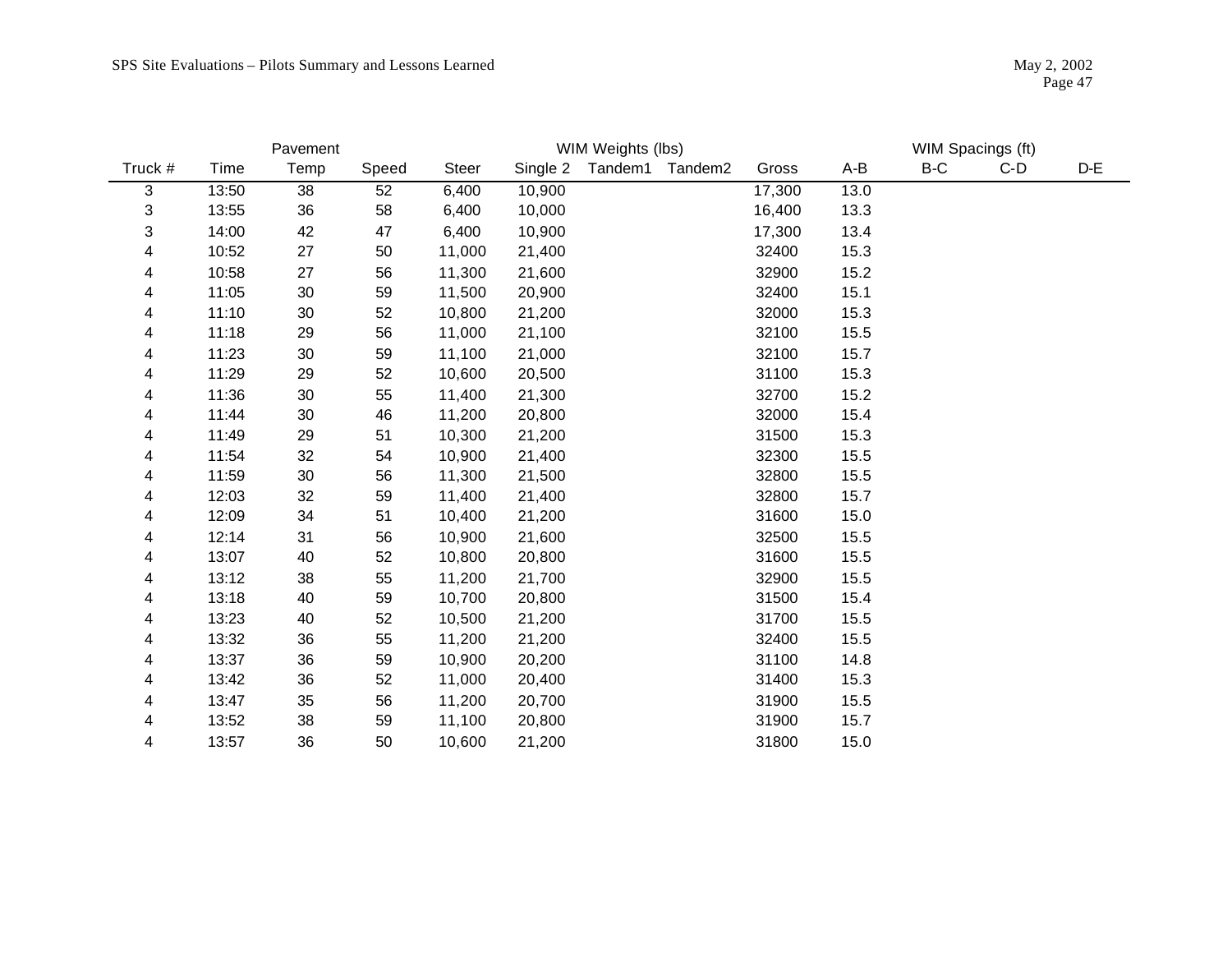#### *8.5 Texas*

#### **Table 8-16 TX Static Test Truck Measurements**

| Test   |              |         | Static Measurements (lbs) |        |        |       |      | Static Spacings (ft) |       |      |
|--------|--------------|---------|---------------------------|--------|--------|-------|------|----------------------|-------|------|
| Trucks | <b>Steer</b> | Tandem1 | Tandem2                   | Triple | Gross  | A-B   | B-C  | $C-D$                | D-E   | E-F. |
|        | 10.100       | 29.000  | 39.500                    |        | 78.500 | 10.25 | 4.33 | 29.58                | 10.00 |      |
| っ<br>∸ | 12.300       | 29.700  |                           | 45.100 | 87.100 | 13.71 | 4.42 | 28.25                | 4.13  | 4.00 |
| 3      | 8.300        | 23,000  | 24.200                    |        | 55.600 | 11.2  | 4.2  | 31.6                 | 4.0   |      |
| 4      | 12.500       | 38.300  |                           |        | 50.700 | 14.7  | 4.4  |                      |       |      |

#### **Table 8-17 TX Raw data for LTPP lane**

|                |       | Temp |     | Mean  |       | WIM Weights (lbs) |         |         |        |        |      | WIIM | Spacings (ft) |      |     |
|----------------|-------|------|-----|-------|-------|-------------------|---------|---------|--------|--------|------|------|---------------|------|-----|
| Truck #        | Time  | #1   | #2  | Temp  | Speed | <b>Steer</b>      | Tandem1 | Tandem2 | Triple | Gross  | A-B  | B-C  | $C-D$         | D-E  | E-F |
|                | 9:57  | 68   | 61  | 64.5  | 52    | 10,200            | 29,200  | 40,700  |        | 80,100 | 11.2 | 4.4  | 30.0          | 10.1 |     |
| $\mathbf 1$    | 10:07 | 72   | 66  | 69.0  | 59    | 10,100            | 29,500  | 40,000  |        | 79,500 | 11.1 | 4.3  | 29.7          | 10.2 |     |
|                | 10:20 | 71   | 69  | 70.0  | 65    | 10,900            | 29,100  | 39,700  |        | 79,700 | 10.9 | 4.4  | 29.4          | 10.2 |     |
|                | 10:30 | 73   | 68  | 70.5  | 51    | 10,600            | 29,400  | 39,600  |        | 79,700 | 10.8 | 4.6  | 29.3          | 10.2 |     |
|                | 10:43 | 75   | 73  | 74.0  | 57    | 9,900             | 29,400  | 40,100  |        | 79,400 | 11.0 | 4.2  | 29.5          | 9.8  |     |
|                | 10:58 | 73   | 70  | 71.5  | 65    | 10,700            | 29,900  | 38,800  |        | 79,400 | 10.9 | 4.4  | 29.4          | 9.9  |     |
|                | 11:08 | 80   | 76  | 78.0  | 52    | 10,300            | 29,700  | 40,600  |        | 80,600 | 11.2 | 4.4  | 30.0          | 10.1 |     |
|                | 11:17 | 80   | 76  | 78.0  | 58    | 9,900             | 29,300  | 40,200  |        | 79,400 | 10.9 | 4.6  | 29.4          | 10.3 |     |
|                | 13:53 | 97   | 89  | 93.0  | 52    | 10,000            | 29,100  | 39,300  |        | 78,400 | 10.9 | 4.4  | 29.8          | 9.8  |     |
|                | 14:03 | 99   | 95  | 97.0  | 60    | 9,600             | 28,200  | 39,000  |        | 76,700 | 11.0 | 4.4  | 30.0          | 10.4 |     |
|                | 14:16 | 99   | 100 | 99.5  | 65    | 10,000            | 29,200  | 39,900  |        | 79,100 | 10.9 | 4.1  | 29.7          | 9.9  |     |
|                | 14:26 | 104  | 101 | 102.5 | 51    | 10,500            | 29,400  | 39,400  |        | 79,200 | 11.0 | 4.3  | 29.6          | 10.2 |     |
|                | 14:35 | 105  | 103 | 104.0 | 59    | 9,600             | 28,800  | 39,600  |        | 78,000 | 10.8 | 4.3  | 29.7          | 9.9  |     |
|                | 14:48 | 105  | 104 | 104.5 | 67    | 10,100            | 29,000  | 39,500  |        | 78,500 | 11.2 | 4.5  | 30.0          | 10.5 |     |
| 2              | 9:57  | 68   | 61  | 64.5  | 53    | 12,300            | 29,700  |         | 45,100 | 87,100 | 13.6 | 4.4  | 28.3          | 3.9  | 4.2 |
| $\overline{2}$ | 10:06 | 72   | 66  | 69.0  | 60    | 12,100            | 27,800  |         | 45,400 | 85,400 | 13.5 | 4.4  | 28.4          | 4.1  | 3.8 |
| $\overline{2}$ | 10:19 | 71   | 69  | 70.0  | 70    | 12,100            | 26,500  |         | 48,400 | 87,000 | 13.8 | 4.7  | 29.1          | 4.0  | 4.4 |
| $\overline{2}$ | 10:29 | 73   | 68  | 70.5  | 55    | 12,500            | 29,500  |         | 44,300 | 86,200 | 14.1 | 4.3  | 29.0          | 4.0  | 4.0 |
| $\overline{2}$ | 10:43 | 75   | 73  | 74.0  | 60    | 11,900            | 27,500  |         | 44,000 | 83,600 | 13.5 | 4.4  | 28.1          | 4.1  | 4.1 |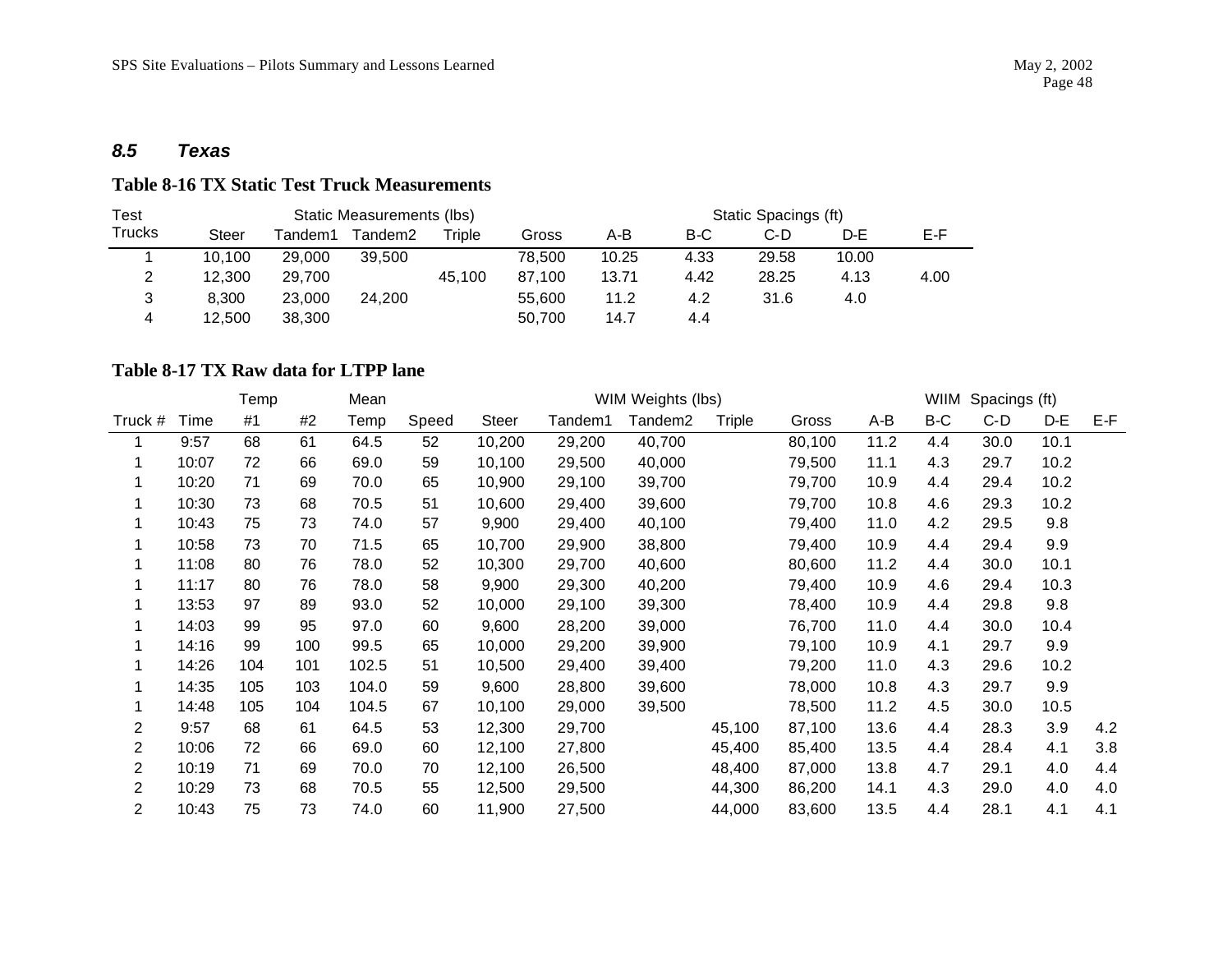|                  |       | Temp |     | Mean  |       | WIM Weights (lbs) |         |                     |               |        |       |     | WIIM Spacings (ft) |         |     |
|------------------|-------|------|-----|-------|-------|-------------------|---------|---------------------|---------------|--------|-------|-----|--------------------|---------|-----|
| Truck # Time     |       | #1   | #2  | Temp  | Speed | Steer             | Tandem1 | Tandem <sub>2</sub> | <b>Triple</b> | Gross  | $A-B$ | B-C | $C-D$              | $D-E$   | E-F |
| $\overline{2}$   | 10:58 | 73   | 70  | 71.5  | 68    | 12,200            | 26,300  |                     | 48,000        | 86,600 | 13.9  | 4.3 | 28.5               | 3.9     | 4.3 |
| $\overline{2}$   | 11:07 | 80   | 76  | 78.0  | 52    | 12,000            | 30,100  |                     | 47,000        | 89,200 | 13.9  | 4.4 | 28.4               | 3.8     | 4.1 |
| $\overline{c}$   | 11:17 | 80   | 76  | 78.0  | 60    | 12,000            | 27,700  |                     | 45,700        | 85,300 | 13.5  | 4.4 | 28.1               | 3.8     | 4.1 |
| $\overline{c}$   | 13:52 | 97   | 89  | 93.0  | 51    | 12,200            | 29,700  |                     | 46,100        | 87,900 | 13.4  | 4.3 | 27.7               | 3.8     | 4.0 |
| $\overline{2}$   | 14:02 | 99   | 95  | 97.0  | 61    | 11,700            | 26,400  |                     | 45,300        | 82,500 | 14.1  | 4.5 | 28.6               | 4.2     | 4.2 |
| $\boldsymbol{2}$ | 14:15 | 99   | 100 | 99.5  | 67    | 12,100            | 26,600  |                     | 47,300        | 85,900 | 13.3  | 4.2 | 27.5               | 4.2     | 3.8 |
| $\overline{2}$   | 14:25 | 104  | 101 | 102.5 | 55    | 12,300            | 29,000  |                     | 43,900        | 85,100 | 14.1  | 4.3 | 28.8               | 4.3     | 4.0 |
| $\overline{2}$   | 14:35 | 105  | 103 | 104.0 | 60    | 12,200            | 26,600  |                     | 45,100        | 83,800 | 13.5  | 4.4 | 27.7               | 4.1     | 4.1 |
| $\overline{c}$   | 14:48 | 105  | 104 | 104.5 | 70    | 11,700            | 26,100  |                     | 45,600        | 83,400 | 13.8  | 4.4 | 28.4               | 4.0     | 4.0 |
| 3                | 9:57  | 68   | 61  | 64.5  | 51    | 9,600             | 24,800  | 23,200              |               | 57,600 | 11.1  | 4.2 | 31.5               | 4.0     |     |
| 3                | 10:06 | 72   | 66  | 69.0  | 59    | 8,900             | 24,900  | 23,500              |               | 57,200 | 11.3  | 4.3 | 32.3               | 4.0     |     |
| 3                | 10:19 | 71   | 69  | 70.0  | 68    | 9,600             | 23,400  | 23,800              |               | 56,800 | 11.4  | 4.3 | 32.4               | 3.9     |     |
| 3                | 10:29 | 73   | 68  | 70.5  | 55    | 9,500             | 25,400  | 25,100              |               | 60,000 | 11.5  | 4.3 | 32.6               | 4.2     |     |
| 3                | 10:43 | 75   | 73  | 74.0  | 59    | 9,200             | 24,400  | 23,800              |               | 57,500 | 11.2  | 4.5 | 32.3               | 4.0     |     |
| 3                | 10:58 | 73   | 70  | 71.5  | 68    | 9,100             | 23,600  | 24,500              |               | 57,200 | 11.2  | 4.3 | 32.4               | 3.9     |     |
| 3                | 11:07 | 80   | 76  | 78.0  | 49    | 9,300             | 24,800  | 22,800              |               | 56,800 | 10.8  | 4.2 | 30.7               | 4.0     |     |
| 3                | 11:17 | 80   | 76  | 78.0  | 60    | 9,300             | 24,500  | 24,600              |               | 58,500 | 11.2  | 4.4 | 32.3               | 4.1     |     |
| 3                | 13:52 | 97   | 89  | 93.0  | 53    | 9,100             | 24,200  | 22,400              |               | 55,900 | 11.5  | 4.4 | 33.1               | 4.2     |     |
| 3                | 14:02 | 99   | 95  | 97.0  | 58    | 8,600             | 23,300  | 23,100              |               | 55,000 | 11.1  | 4.2 | 31.9               | 4.0     |     |
| 3                | 14:15 | 99   | 100 | 99.5  | 71    | 9,000             | 23,500  | 22,600              |               | 55,100 | 11.6  | 4.5 | 33.5               | 4.1     |     |
| 3                | 14:25 | 104  | 101 | 102.5 | 53    | 9,000             | 24,400  | 23,900              |               | 57,400 | 11.4  | 4.4 | 32.5               | 4.2     |     |
| 3                | 14:35 | 105  | 103 | 104.0 | 59    | 8,800             | 22,800  | 23,000              |               | 54,600 | 11.4  | 4.3 | 32.2               | 4.0     |     |
| 3                | 14:48 | 105  | 104 | 104.5 | 67    | 8,300             | 23,000  | 24,200              |               | 55,600 | 11.2  | 4.2 | 31.6               | $4.0\,$ |     |
| 4                | 9:57  | 68   | 61  | 64.5  | 53    | 12,500            | 38,300  |                     |               | 50,700 | 14.7  | 4.4 |                    |         |     |
| 4                | 10:06 | 72   | 66  | 69.0  | 60    | 12,100            | 33,100  |                     |               | 45,200 | 14.8  | 4.4 |                    |         |     |
| 4                | 10:19 | 71   | 69  | 70.0  | 64    | 11,700            | 33,200  |                     |               | 44,900 | 15.1  | 4.3 |                    |         |     |
| 4                | 10:29 | 73   | 68  | 70.5  | 53    | 12,300            | 38,100  |                     |               | 50,400 | 14.4  | 4.2 |                    |         |     |
| 4                | 10:43 | 75   | 73  | 74.0  | 58    | 12,200            | 35,500  |                     |               | 47,700 | 15.5  | 4.6 |                    |         |     |
| 4                | 10:58 | 73   | 70  | 71.5  | 64    | 12,300            | 33,200  |                     |               | 45,500 | 15.4  | 4.7 |                    |         |     |
| 4                | 11:08 | 80   | 76  | 78.0  | 52    | 12,300            | 38,500  |                     |               | 50,900 | 14.8  | 4.4 |                    |         |     |
| 4                | 11:17 | 80   | 76  | 78.0  | 58    | 12,300            | 35,100  |                     |               | 47,300 | 14.6  | 4.3 |                    |         |     |
| 4                | 13:53 | 97   | 89  | 93.0  | 55    | 11,900            | 36,400  |                     |               | 48,300 | 14.9  | 4.3 |                    |         |     |